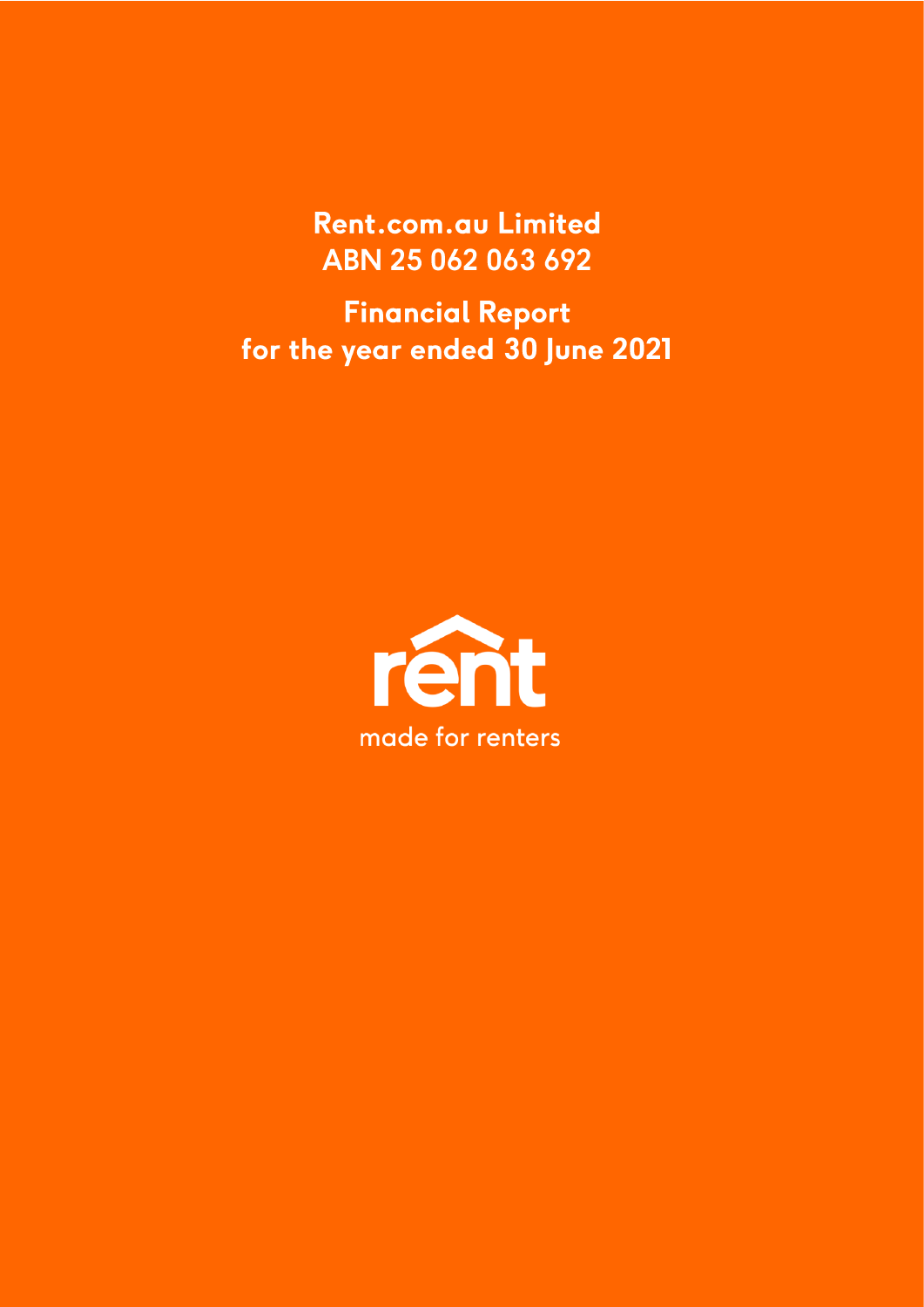## Rent.com.au Limited **Contents** 30 June 2021

# **Contents**

| Corporate Information                                                   | 3  |
|-------------------------------------------------------------------------|----|
| Director's Report                                                       | 4  |
| Auditor's Independence Declaration                                      | 16 |
| Independent Auditor's Report                                            | 17 |
| Consolidated Statement of Profit or Loss and Other Comprehensive Income | 20 |
| <b>Consolidated Statement of Financial Position</b>                     | 21 |
| Consolidated Statement of Changes in Equity                             | 22 |
| <b>Consolidated Statement of Cash Flows</b>                             | 23 |
| Notes to The Financial Statements                                       | 24 |
| Directors' Declaration                                                  | 58 |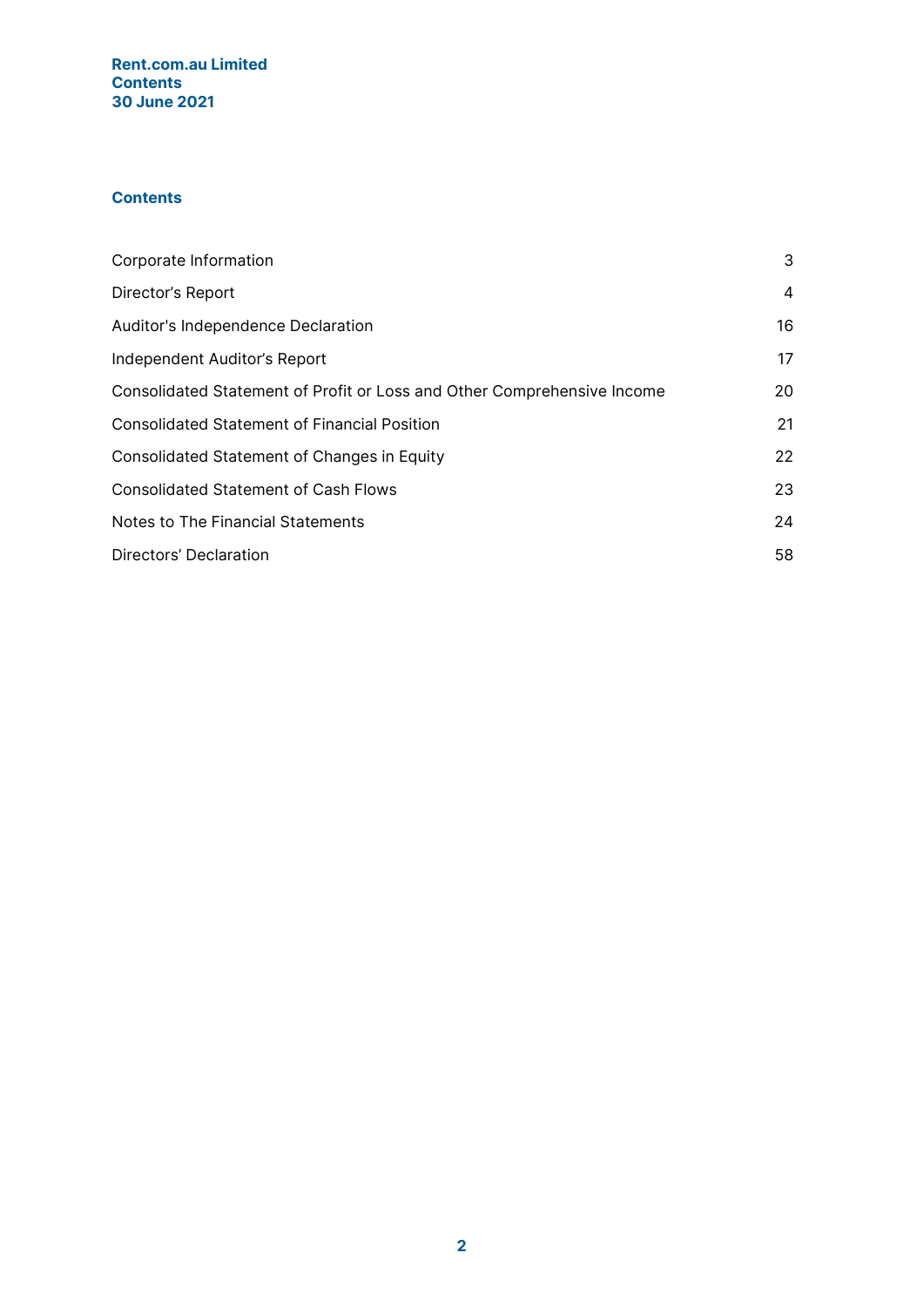#### Rent.com.au Limited Corporate Information 30 June 2021

## Corporate Information

This financial report includes the financial statements and notes of Rent.com.au Limited ('the Company') and its controlled entities ('the Group'). The Group's functional presentation currency is AUD (\$).

A description of the Group's operations and of its principal activities is included in the Review of Operations and Activities in the Directors' Report on pages 4 to 15. The Directors' Report is not part of the financial report.

## Directors **Bankers**

Dr. Garry Garside (Non-Executive Chairman) Commonwealth Bank of Australia Mr. John Wood (Non-Executive Director) 150 St Georges Terrace Mr. Sam McDonagh (Non-Executive Director) Perth WA 6000 Mr. Philip Warren (Non-Executive Director)

Mr. Jan Ferreira **833 Collins St** 

## Registered Office Solicitors Solicitors

3 Craig Street GTP Legal

**Principal place of business** K&L Gates 3 Craig Street **Level 25 South Tower** 25 South Tower Burswood 525 Collins Street

267 St Georges Terrace Level 40, Central Park

RSM Australia Partners **RNT** Level 32, Exchange Tower 2 The Esplanade Website

Joint Company Secretaries **Australia and New Zealand Bank** Mr. Steven Wood **Docklands** VIC 3008

Burswood 68 Aberdeen Street WA 6100 WA 6100

WA 6100

# Share Registry **Share Registry** Share Registry

Automic Registry Services **Australian Securities Exchange Limited** Australian Securities Exchange Limited Perth WA 6000 152-158 St Georges Terrace Perth WA 6000

## Auditors ASX Code:

Perth WA 6000 **[http://investors.rent.com.au](http://investors.rent.com.au/)**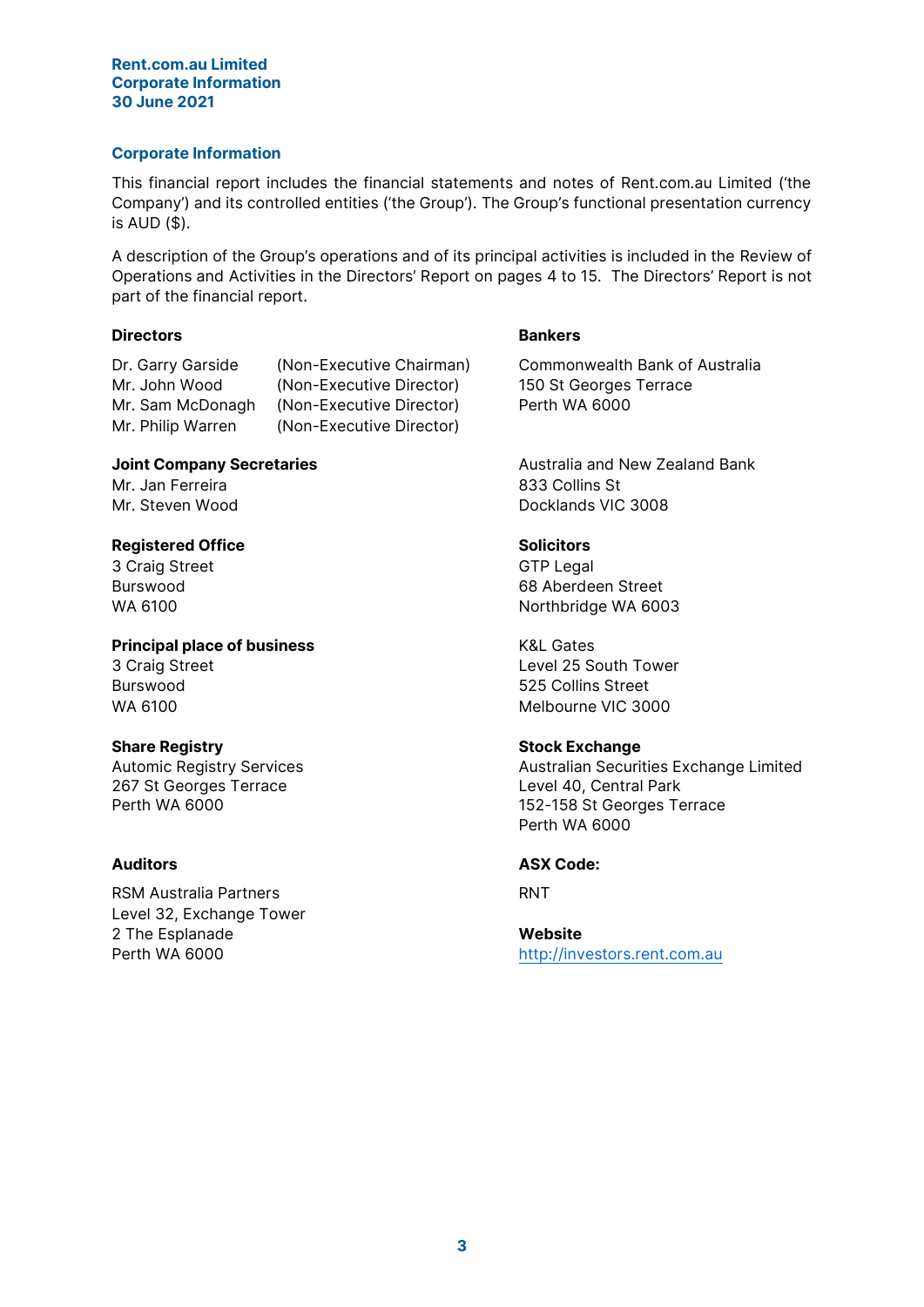#### Rent.com.au Limited Director's Report 30 June 2021

## Directors Report

The directors present their report, together with the financial statements, on the consolidated entity (referred to hereafter as the 'the Group') consisting of Rent.com.au Limited (referred to hereafter as the 'Company' or 'parent entity') and the entities it controlled for the year ended 30 June 2021.

## **Directors**

The following persons were directors of Rent.com.au Limited during the whole of the financial year and up to the date of this report, unless otherwise stated:

| Dr. Garry Garside | (Non-Executive Chairman) |
|-------------------|--------------------------|
| Mr. John Wood     | (Non-Executive Director) |
| Mr. Sam McDonagh  | (Non-Executive Director) |
| Mr. Philip Warren | (Non-Executive Director) |

## Principal Activities

The Group operates real estate websites focusing on the rental property market. The primary website operated by the Group is [www.rent.com.au.](http://www.rent.com.au/)

## Review of Operations

The Consolidated Statement of Profit or Loss and Other Comprehensive Income shows a net operating loss after tax of \$1,294,013 for the year ended 30 June 2021 (for year ended 30 June 2020: \$1,665,215). The net operating loss for the year ended 30 June 2021 included non-cash share-based payments of \$279,649 (30 June 2020 share-based payment reversal: \$4,372) associated with the issue of performance based convertible securities to employees and options issued to directors as outlined in Note 17. Earnings Before Interest, Tax, Depreciation, and Amortisation (and excluding non-cash share-based payments) ("EBITDA") for the year ended 30 June 2021 was a loss of \$689,055 (30 June 2020: \$1,133,541) an improvement of 39%.



The Group achieved overall revenue of \$3,094,402 for the year ended 30 June 2021 which represents growth of 26% compared with the previous year (\$2,452,239). Both of its key revenue streams grew strongly. Renter Products grew 40% to \$1,552,237 and Advertising Sales grew by 28% to \$1,263,450.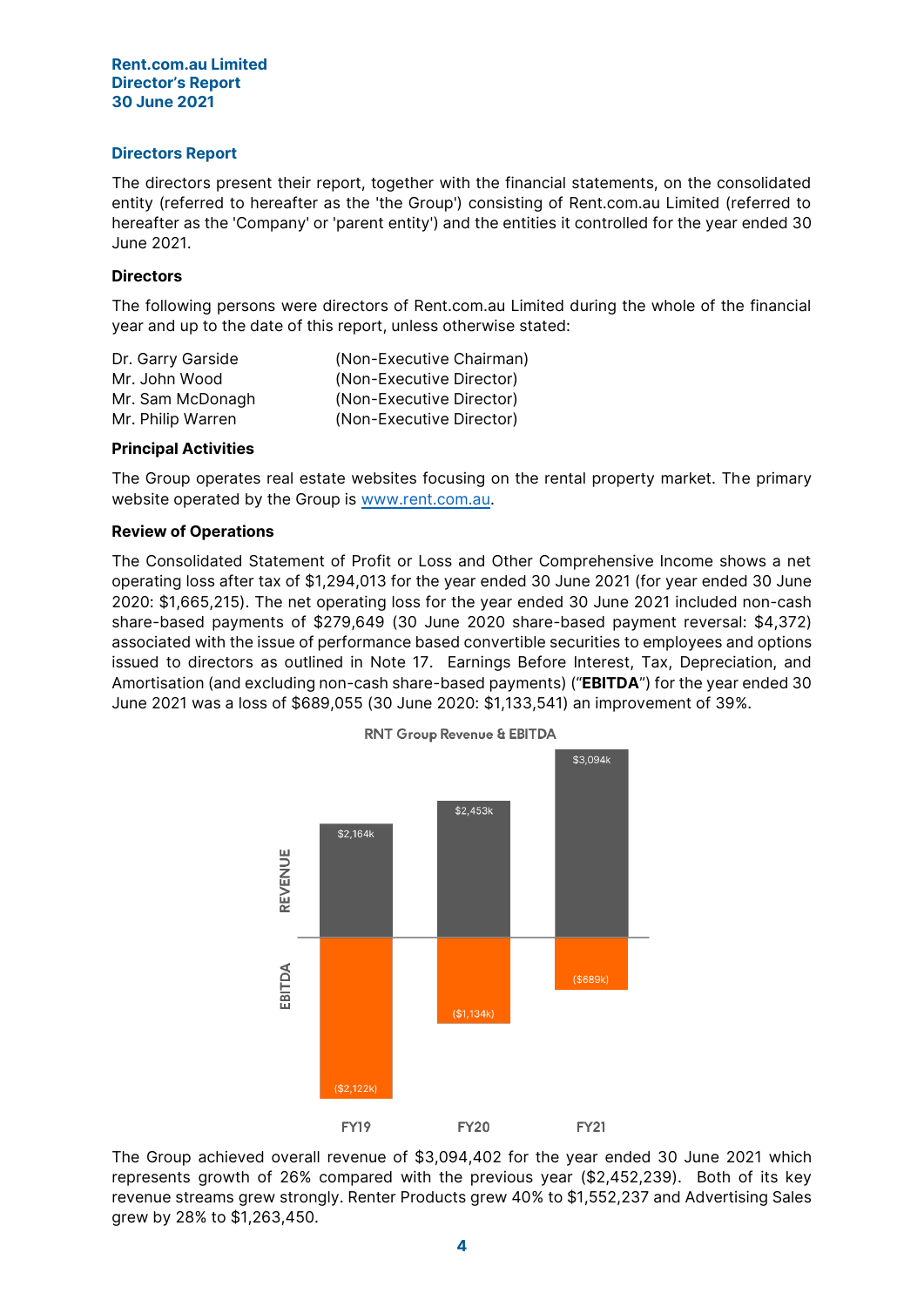## Review of Operations (continued)

During the year the Group's original rent.com.au business (defined as Group results less RentPay impact) achieved its goal of EBITDA profitability off the back of strong revenue growth, earning an EBITDA profit of \$117,468. The new RentPay business incurred an EBITDA loss of \$806,524 as resources were allocated to building a new rental payments system which is the primary product via which the Group seeks to gain market share within the tenancy period.

Operationally, the Groups renter app on the Apple and Android platforms continues to achieve higher customer ratings than other leading real estate sector apps. While all three existing Renter Products grew, especially the RentConnect utility connection service offered under an exclusive arrangement with AGL. The Group's research indicates that this now accounts for greater than 10% of AGL's net new utility service connections nationally. Advertising Sales also grew strongly off the back of the Group's efforts to drive greater repeat business. During the year ended 30 June 2021, greater than 50% of advertising campaigns ran continuously for 6 months or longer.

The Group also completed the first iteration (beta release) of the development of RentPay, its first product aimed at renters during their tenancy. \$1,230,862 of labour costs and \$440,697 of external costs were incurred in this development during the year.

## Significant changes in the state of affairs

On 15 September 2020, the Group announced that it had completed the placement under ASX Listing Rule 7.1 of 33,333,333 new fully paid ordinary shares at an issue price of \$0.045 per share with existing shareholders to raise \$1.5 million (before costs).

On 5 February 2021, the Group issued 55 million new fully paid ordinary shares at an issue price of \$0.05 per share to sophisticated, professional and other exempt investors pursuant to section 708 of the Corporations Act 2001 (Cth) to raise \$2,750,000 (before costs). The funds will be applied towards the upcoming RentPay launch and to provide additional working capital for marketing and product development.

## **Dividends**

No dividend has been paid or recommended by the Directors since the commencement of the financial period.

## Matters Subsequent to the end of the Financial Year

On 30 July 2021, the Group issued 538,461 ordinary shares on conversion of 538,461 performance rights.

Apart from the performance rights conversion above, no other matter or circumstance has been arisen since 30 June 2021 that has significantly affected, or maybe significantly affect the Group's operations, the results of those operations, or the Group's state of affairs in future financial years.

## Likely Developments and Expected Results

The Group is currently optimising the RentPay rental payments platform prior to full market launch. RentPay is the platform via which the Group seeks to gain market share within the tenancy period. The Group's addressable market in Australia is estimated at more than 2.5 million rental households which, in the director's opinion, provides ample scope for further commercialisation of the group's products and for the Group to achieve profitability.

#### Environmental regulation

The Group is not subject to any significant environmental regulation under Australian Commonwealth or State law.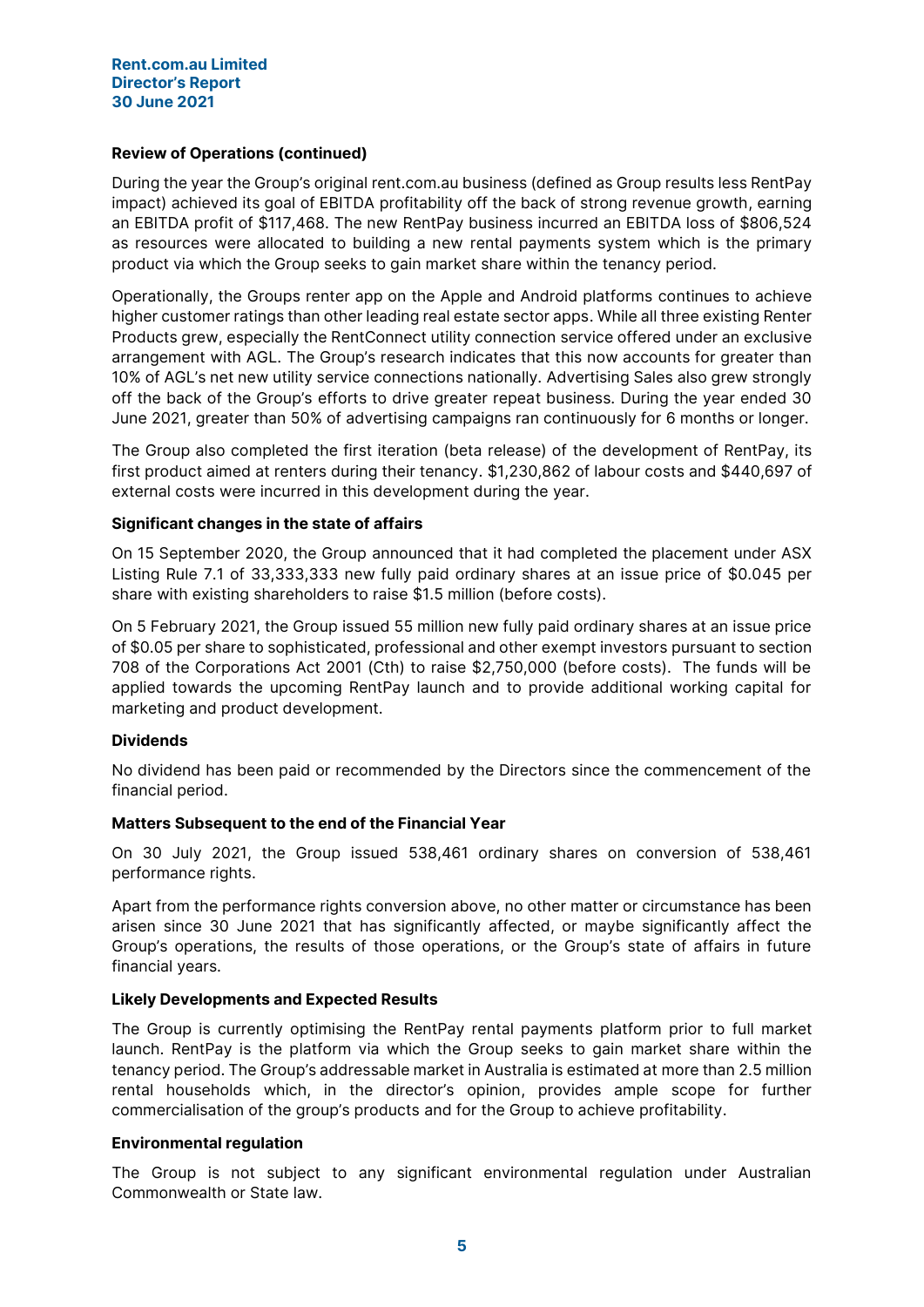## Rent.com.au Limited Director's Report 30 June 2021

## Financial Position

The net assets of the Group have increased to \$4,910,847 at 30 June 2021 (30 June 2020: \$1,795,125). Cash reserves increased to \$2,918,306 at 30 June 2021 (30 June 2020: \$631,771).

## Information on Directors

| Dr. Garry Garside                                           |                          | Chairman (Non-Executive), appointed 15 June 2015                                                                                                                                                                                                                             |
|-------------------------------------------------------------|--------------------------|------------------------------------------------------------------------------------------------------------------------------------------------------------------------------------------------------------------------------------------------------------------------------|
| Age                                                         |                          | 64                                                                                                                                                                                                                                                                           |
| Qualifications                                              |                          | MBA (UWA)                                                                                                                                                                                                                                                                    |
| Experience                                                  |                          | Dr. Garside has extensive corporate experience,<br>successfully establishing and operated a variety of<br>significant businesses.<br>He currently manages an emerging property development<br>company and chairs a range of unlisted investment<br>syndicates and companies. |
| Special responsibilities                                    |                          | Chairman<br>Member of the Audit & Risk Committee<br>Member of the Nomination & Remuneration Committee.                                                                                                                                                                       |
| Interest in shares & options held in<br>Rent.com.au Limited |                          | 8,000,499 Ordinary shares (indirect)<br>916,667 Ordinary shares<br>2,700,000 options                                                                                                                                                                                         |
| Directorships held in other listed entities                 | $\overline{\phantom{0}}$ | None                                                                                                                                                                                                                                                                         |
| Mr. Sam McDonagh<br>Age                                     |                          | Director (Non-Executive), appointed 15 June 2015<br>50                                                                                                                                                                                                                       |
| Qualifications                                              |                          | <b>Chartered Accountant</b>                                                                                                                                                                                                                                                  |
| Experience                                                  |                          | Mr. McDonagh has over 20 years' experience in senior<br>management roles at companies including eBay in<br>Southeast Asia, iiNet Limited and most recently Airbnb<br>Australia and New Zealand                                                                               |
| Special responsibilities                                    |                          | Member of the Audit & Risk Committee.                                                                                                                                                                                                                                        |
| Interest in shares & options held in<br>Rent.com.au Limited |                          | 1,484,906 Ordinary shares<br>1,500,000 options                                                                                                                                                                                                                               |
| Directorships held in other listed entities                 |                          | None                                                                                                                                                                                                                                                                         |
| Mr. Philip Warren<br>Age                                    | $\overline{\phantom{0}}$ | Director (Non-Executive), appointed 18 September 2014<br>47                                                                                                                                                                                                                  |
| Qualifications                                              |                          | B. Com, Chartered Accountant                                                                                                                                                                                                                                                 |
| Experience                                                  |                          | Mr. Warren is Managing Director of Grange Consulting<br>Group Pty Ltd. He has over 20 years of experience in<br>finance and corporate roles in Australia and Europe,<br>establishing several ASX listed companies during that time.                                          |
| Special responsibilities                                    |                          | Chair of the Audit & Risk Committee<br>Member of the Nomination & Remuneration Committee                                                                                                                                                                                     |
| Interest in shares & options held in<br>Rent.com.au Limited |                          | 1,146,206 Ordinary shares (indirect)<br>1,500,000 options                                                                                                                                                                                                                    |
| Directorships held in other listed entities                 | $\qquad \qquad -$        | Non-Executive Director of Family Zone Cyber Safety<br>Limited and Anax Metals Limited.                                                                                                                                                                                       |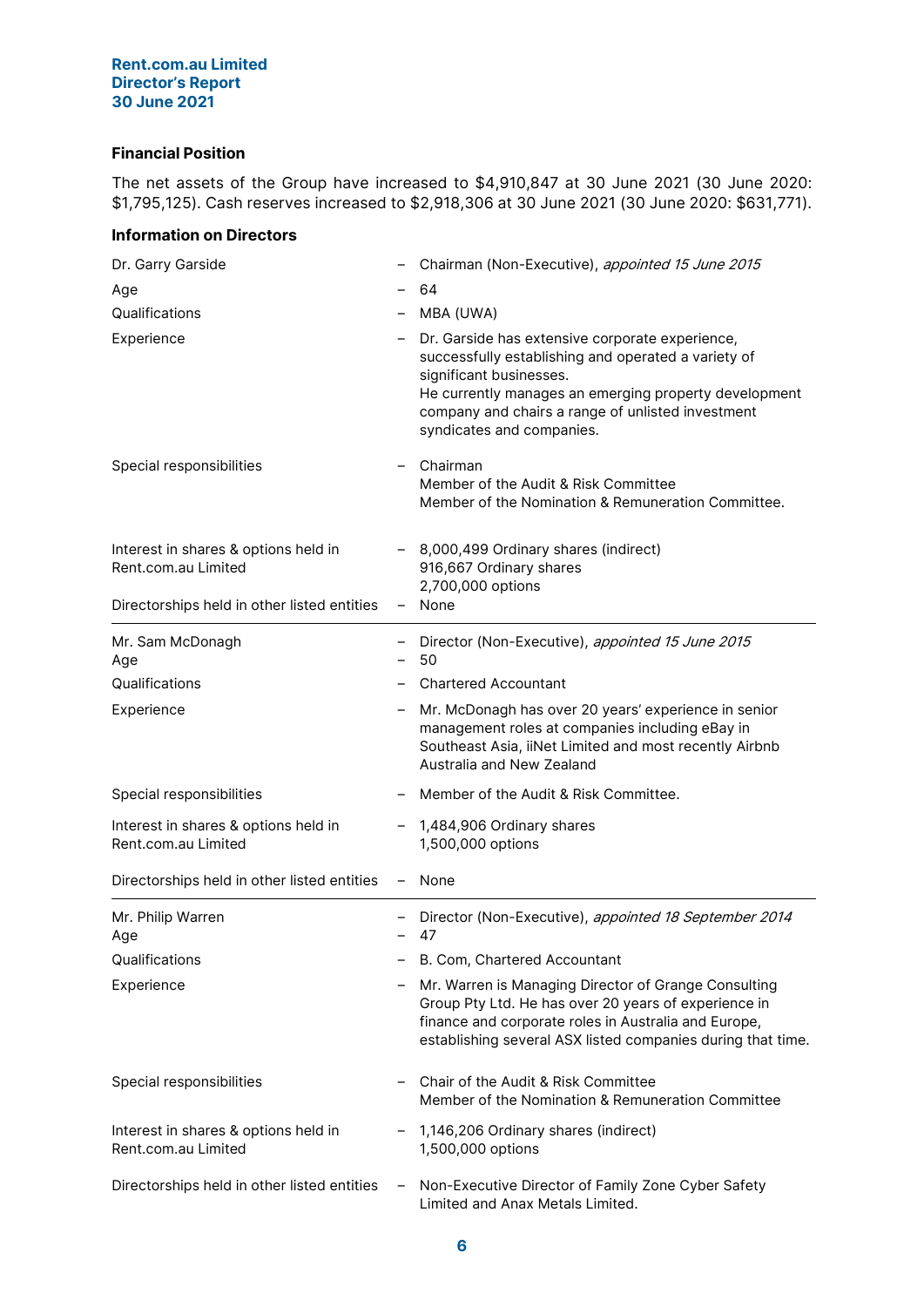## Information on Directors (continued)

| Mr. John Wood<br>Age                                        | - Director (Non-Executive) appointed 15 June 2015<br>$-55$                                                                                                                                                                           |
|-------------------------------------------------------------|--------------------------------------------------------------------------------------------------------------------------------------------------------------------------------------------------------------------------------------|
| Qualifications                                              | $- N/A$                                                                                                                                                                                                                              |
| Experience                                                  | - Mr. Wood is the founder of National Lifestyle Villages (NLV).<br>He was awarded the Telstra WA Business of the Year award<br>in 2007 and the Rothwell's Young Entrepreneur Award and<br>the West Australian Young Achievers Award. |
| Special responsibilities                                    | - Chair of the Nomination & Remuneration Committee.                                                                                                                                                                                  |
| Interest in shares & options held in<br>Rent.com.au Limited | - 1,756,058 Ordinary shares<br>13,590,307 Ordinary shares (indirect)<br>1,500,000 options                                                                                                                                            |

Directorships held in other listed entities – None

## Directors' Meetings

The number of directors' meetings held, and the number of meetings attended by each of the directors of the Group for the time the director held office for the period ended 30 June 2021:

|               | <b>Board Meetings</b> |    |                | <b>Audit &amp; Risk</b><br><b>Management Committee</b><br><b>Meetings</b> | <b>Nomination &amp;</b><br><b>Remuneration</b><br><b>Committee Meetings</b> |     |  |
|---------------|-----------------------|----|----------------|---------------------------------------------------------------------------|-----------------------------------------------------------------------------|-----|--|
|               | A                     | B  | A              | B                                                                         | A                                                                           | B   |  |
| Garry Garside | 12                    | 12 | $\overline{2}$ | 2                                                                         | 1                                                                           |     |  |
| Sam McDonagh  | 12                    | 12 | 2              | 2                                                                         | n/a                                                                         | n/a |  |
| Philip Warren | 12                    | 12 | $\mathcal{P}$  | $\mathcal{P}$                                                             | 1                                                                           |     |  |
| John Wood     | 12                    | 12 | n/a            | n/a                                                                       |                                                                             |     |  |

A – meetings eligible to attend

B – meetings attended

## Company Secretaries

Jan Ferreira was appointed as company secretary from 15 June 2015. Jan is a CPA (Australia) and has a Certificate in Governance Practice from the Governance Institute of Australia. He has more than 15 years' experience within ASX listed businesses, having previously been Chief Financial Officer and Company Secretary at ThinkSmart Limited and a Financial Controller at Alinta Limited.

Steven Wood was appointed as a company secretary effective 18 September 2014. Steven specialises in corporate advisory, company secretarial and financial management services. Steven is a Chartered Accountant and has previously been involved in various private and seed capital raisings as well as successful ASX listings, whilst also providing company secretarial and financial management services to both ASX and unlisted public and private companies.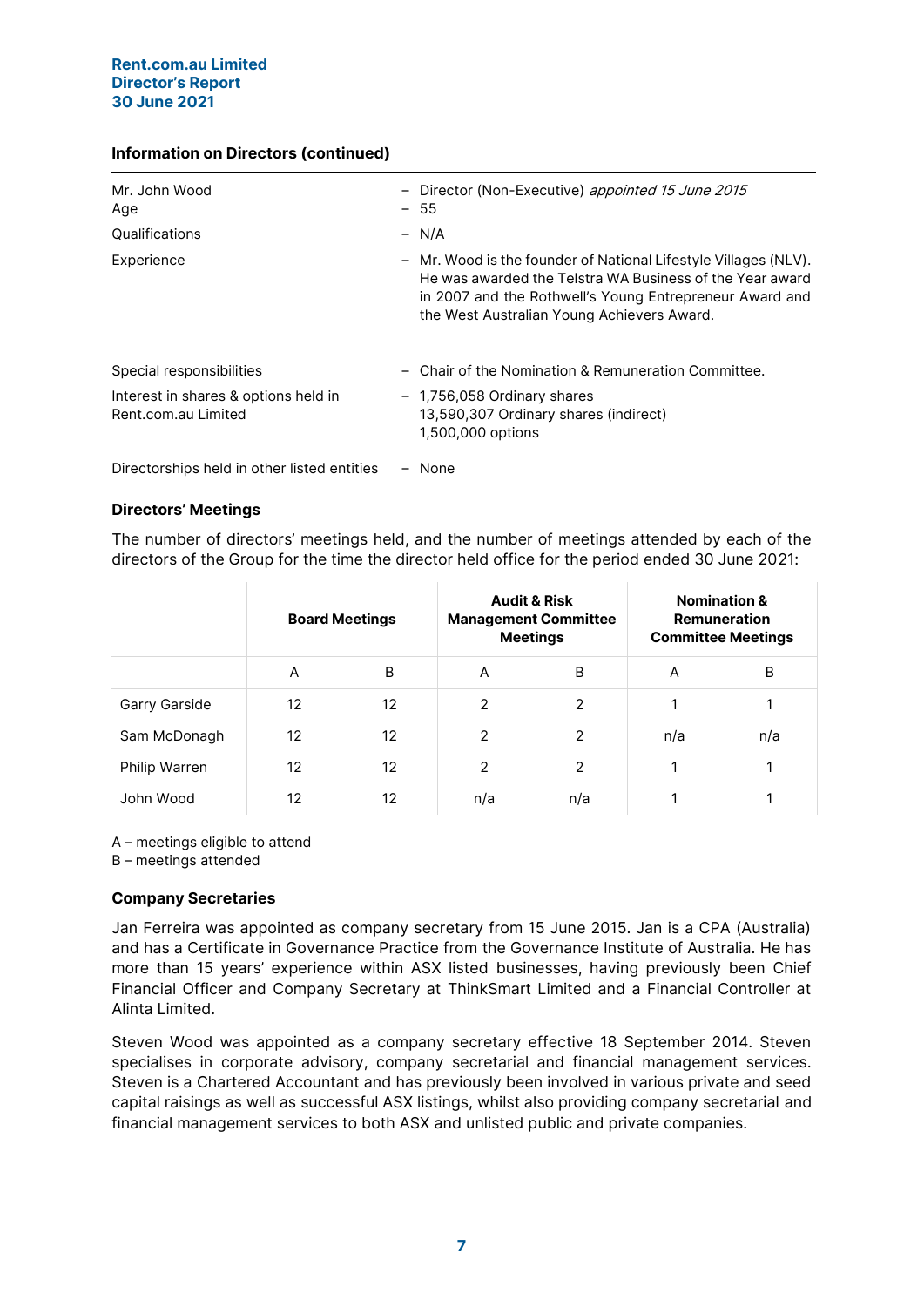## Rent.com.au Limited Director's Report 30 June 2021

## Performance Rights

Upon the achievement of the applicable performance milestone, the Performance Rights convert into Ordinary Shares at a ratio of 1 Ordinary Share for every 1 Performance Right held. No payment is necessary to exercise a Performance Right. As at the date of this report, Performance Rights on issue are as follows:

| Tranche | <b>Date Granted</b> | <b>Expiry Date</b> | <b>Number</b> |
|---------|---------------------|--------------------|---------------|
| 9       | 02 December 2020    | 31 August 2023     | 13.500.000    |
| 10      | 02 December 2020    | 31 July 2021       | 538,461       |

The vesting conditions of the various tranches of performance rights on issue are outlined below:

- Tranche 9 will vest upon continuous employment with the Group until 30 June 2023
- Tranche 10 have vested and converted to ordinary shares subsequent to year end.

## Shares under Option

Unissued ordinary shares of Rent.com.au Limited under option at the date of this report are as follows:

| \$0.25<br>9 September 2021<br>7<br>9 September 2016<br>\$0.35<br>9 September 2021<br>8<br>9 September 2016<br>\$0.50<br>9 September 2021<br>9 September 2016<br>9<br>\$0.10<br>1 December 2025<br>10<br>2 December 2020<br>\$0.125<br>1 December 2025<br>11<br>2 December 2020<br>\$0.15<br>2 December 2020<br>1 December 2025<br>12<br><b>Total</b> | <b>Date Options Granted</b> | <b>Expiry Date</b> | <b>Tranche</b> | <b>Issue Price of</b><br><b>Share</b> | <b>Number Under Option</b> |
|------------------------------------------------------------------------------------------------------------------------------------------------------------------------------------------------------------------------------------------------------------------------------------------------------------------------------------------------------|-----------------------------|--------------------|----------------|---------------------------------------|----------------------------|
|                                                                                                                                                                                                                                                                                                                                                      |                             |                    |                |                                       | 1,250,0001                 |
|                                                                                                                                                                                                                                                                                                                                                      |                             |                    |                |                                       | 1,250,0001                 |
|                                                                                                                                                                                                                                                                                                                                                      |                             |                    |                |                                       | 1,250,0001                 |
|                                                                                                                                                                                                                                                                                                                                                      |                             |                    |                |                                       | 2,400,000 <sup>2</sup>     |
|                                                                                                                                                                                                                                                                                                                                                      |                             |                    |                |                                       | 2,400,000 <sup>2</sup>     |
|                                                                                                                                                                                                                                                                                                                                                      |                             |                    |                |                                       | 2,400,000 <sup>2</sup>     |
|                                                                                                                                                                                                                                                                                                                                                      |                             |                    |                |                                       | 10,950,000                 |

1. Employee options have vested and are exercisable.

2. Director options will vest upon 3 year service condition.

#### Shares issued on the exercise of options

There were no ordinary shares of Rent.com.au Limited issued on the exercise of options during the year ended 30 June 2021 and up to the date of this report.

#### Indemnification of officers

During the financial period, the Group entered into a policy to indemnify directors and officers against certain liabilities incurred as a director or officer, including costs and expenses associated in successfully defending legal proceedings. The contract of insurance prohibits disclosure of the nature of the liability and the amount of the premium. The Group has not otherwise, during or since the financial year, indemnified or agreed to indemnify an officer or an auditor of the Group or of any related body corporate against a liability incurred as such an officer or auditor.

## Proceedings on behalf of the Group

No person has applied to the Court under section 237 of the Corporations Act 2001 for leave to bring proceedings on behalf of the Group, or to intervene in any proceedings to which the Group is a party, for the purpose of taking responsibility on behalf of the Group for all or part of those proceedings.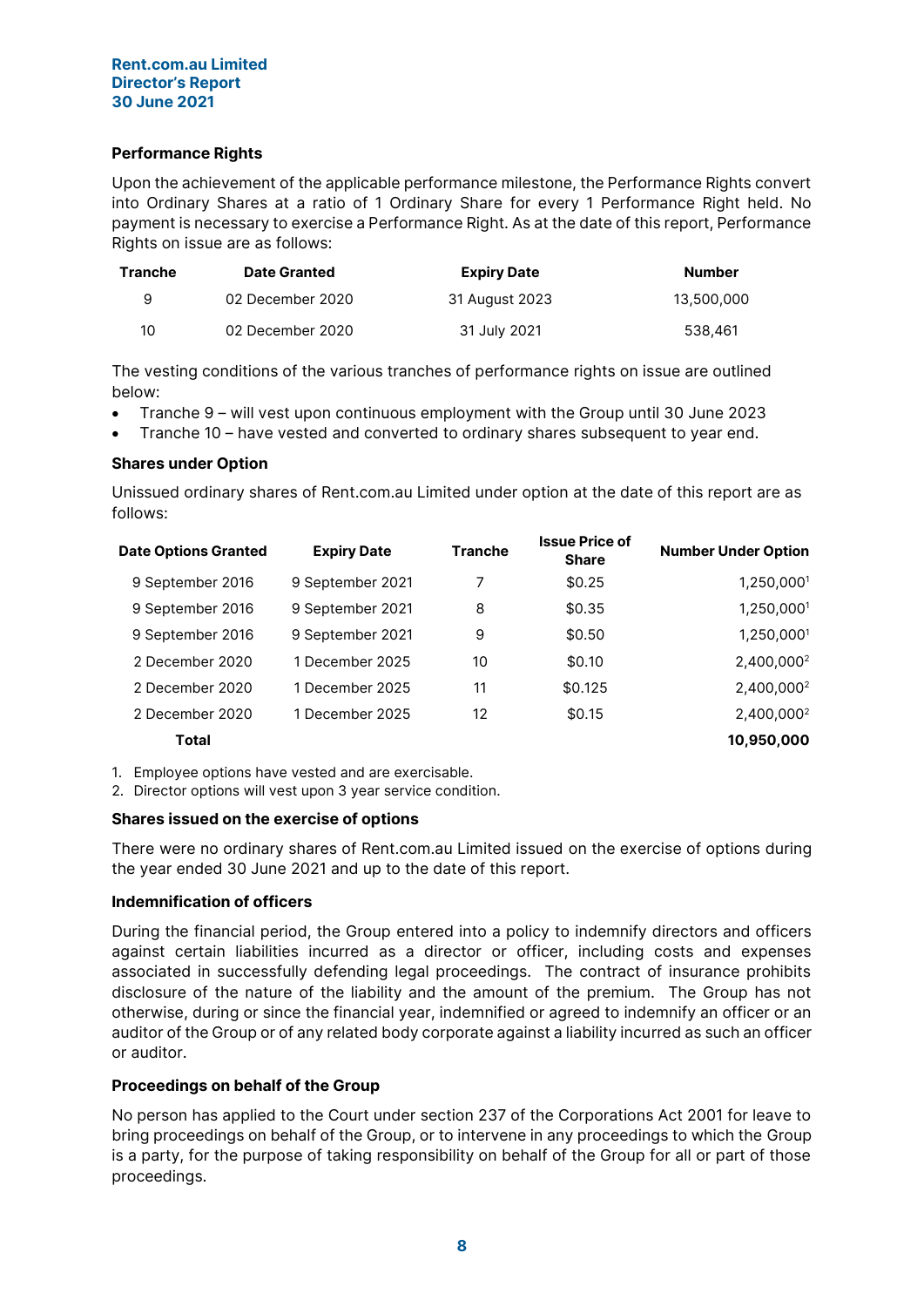## Officers of the Group who are former partners of RSM Australia Partners

There are no officers of the Group who are former partners of RSM Australia Partners.

## Auditor

RSM Australia Partners continues in office in accordance with section 327 of the Corporations Act 2001.

## Non-Audit Services

Details of the amounts paid or payable to the auditor for non-audit services provided by the auditor are outlined in Note 20 to the financial statements.

The Board is satisfied that the provision of non-audit services during the financial year, by the auditor (or by another person or firm on the auditor's behalf), is compatible with the general standard of independence for auditors imposed by the Corporations Act 2001.

The Board is of the opinion that the services as disclosed in Note 20 to the financial statements do not compromise the external auditor's independence requirements of the Corporations Act 2001 for the following reasons:

- all non-audit services have been reviewed and approved to ensure that they do not impact the integrity and objectivity of the auditor; and
- none of the services undermine the general principles relating to auditor independence as set out in APES 110 Code of Ethics for Professional Accountants issued by the Accounting Professional and Ethical Standards Board, including reviewing or auditing the auditor's own work, acting in a management or decision-making capacity for the company, acting as advocate for the Group or jointly sharing economic risks and rewards.

#### Auditor's independence declaration

A copy of the auditor's independence declaration as required under section 307C of the Corporations Act 2001 is set out immediately after this directors' report.

## Audited Remuneration Report

The remuneration report details the key management personnel remuneration arrangements for the Group, in accordance with the requirements of the Corporations Act 2001 and its Regulations. Key management personnel are those persons having authority and responsibility for planning, directing and controlling the activities of the entity, directly or indirectly, including all directors.

The remuneration report is set out under the following main headings:

- A. Principles used to determine the nature and amount of remuneration
- B. Details of remuneration
- C. Share-based compensation
- D. Additional information

#### A. Principles used to determine the nature and amount of remuneration

The objective of the Group's executive reward framework is to ensure reward for performance is competitive and appropriate for the results delivered. The Board has elected to establish a Nomination and Remuneration Committee in accordance with its Corporate Governance Policy.

The Nomination and Remuneration Committee is responsible for determining and reviewing remuneration arrangements for its directors and executives and for developing and facilitating a process for Board and Director evaluation.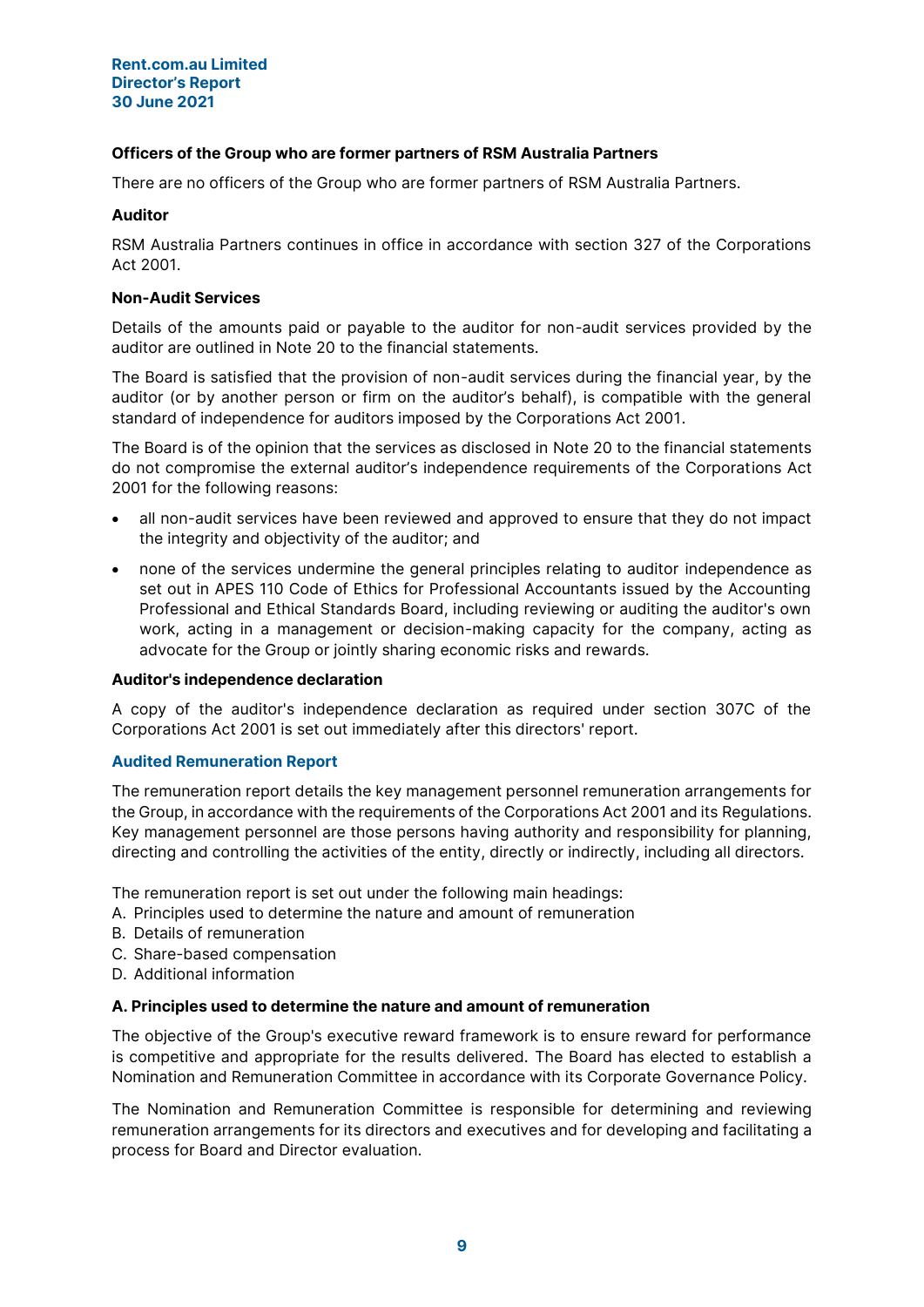#### Rent.com.au Limited Director's Report 30 June 2021

## A. Principles used to determine the nature and amount of remuneration (continued)

The key management personnel of the Group consisted of the following directors:

- Dr. Garry Garside (Non-Executive Chairman)
- Mr. John Wood (Non-Executive Director)
- Mr. Sam McDonagh (Non-Executive Director)
- Mr. Philip Warren (Non-Executive Director)

And the following executives:

- Mr Greg Bader (Chief Executive Officer)
- Mr. Jan Ferreira (Chief Financial Officer / Chief Operating Officer)

In accordance with best practice corporate governance, the structure of non-executive director and executive remuneration is separate.

## Non-Executive Director Remuneration

Fees and payments to non-executive directors reflect the demands which are made on, and the responsibilities of, the directors. Non-executive directors' fees and payments are reviewed annually by the Nomination and Remuneration Committee.

Non-executive directors' fees are determined within an aggregate directors' fee pool limit, which is periodically recommended for approval by shareholders. The maximum currently stands at \$350,000 per annum and was approved at a previous annual general meeting.

## Executive Remuneration

The executive remuneration framework has the following components:

- base pay and benefits, including superannuation.
- short-term performance incentives; and
- long-term incentives provided as share-based payments.

The combination of these comprises the executive's total remuneration.

Fixed remuneration, consisting of base salary, superannuation and non-monetary benefits, are reviewed annually by the Nomination and Remuneration Committee based on individual and business unit performance, the overall performance of the Group and comparable market remunerations.

Executives may receive their fixed remuneration in the form of cash or other fringe benefits (for example motor vehicle benefits) where it does not create any additional costs to the Group and provides additional value to the executive.

The short-term incentives ('STI') program is designed to align the targets of the Group with the performance hurdles of executives. STI payments are granted to executives based on specific annual targets and key performance indicators ('KPI's') being achieved.

Long term incentives have been provided to directors through the issue of director options as approved by shareholders at the November 2020 Annual General Meeting. Long term incentives have been provided to employees through the issue of performance rights pursuant to the Employee Long-Term Incentive Plan ('LTIP') approved by shareholders at the November 2019 Annual General Meeting.

#### Voting and comments made at the Group's 2020 Annual General Meeting ('AGM')

At the 2020 AGM, 99.5% of the eligible votes received supported the adoption of the remuneration report for the year ended 30 June 2020. The Group did not receive any specific feedback at the AGM regarding its remuneration practices.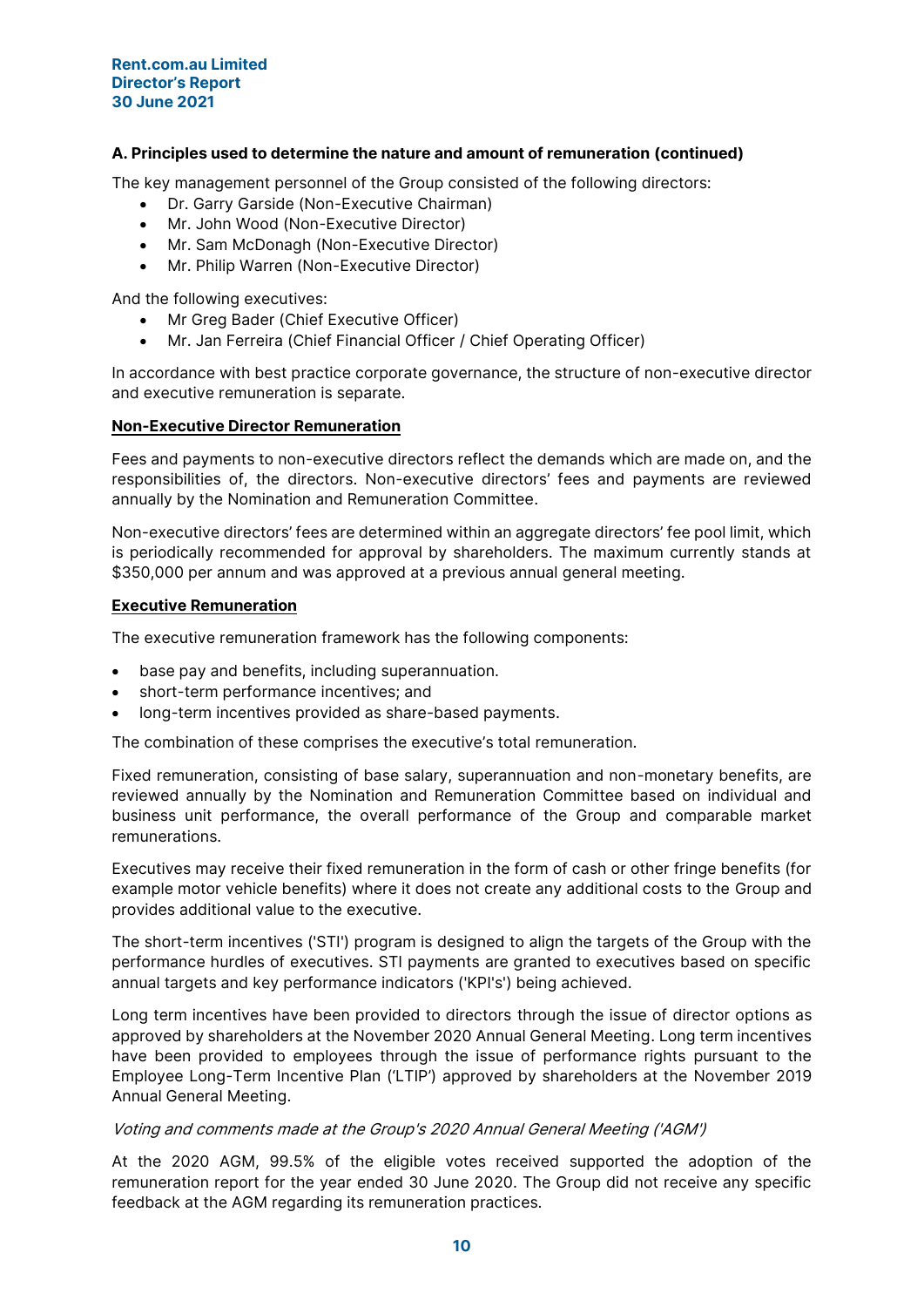## B. Details of remuneration

## Amounts of remuneration

Details of the remuneration of key management personnel of the Group are set out in the following tables.

| <b>KMP</b>      | <b>Base Fee</b><br>\$ | <b>STI Payment</b><br>æ      | Super-<br>annuation<br>\$ | Long service<br>leave<br>\$ | Performance<br><b>Rights</b> | <b>Options</b><br>S | <b>Total</b><br>S |
|-----------------|-----------------------|------------------------------|---------------------------|-----------------------------|------------------------------|---------------------|-------------------|
| Garry Garside   | 55,000                |                              |                           |                             |                              | 9,949               | 64,949            |
| Sam<br>McDonagh | 40,000                |                              |                           |                             |                              | 5,527               | 45,527            |
| Phillip Warren  | 40,000                | -                            |                           |                             |                              | 5,527               | 45,527            |
| John Wood       | 40,000                | $\qquad \qquad \blacksquare$ |                           |                             |                              | 5,527               | 45,527            |
| Greg Bader      | 249,552               | 2,500                        | 20,756                    |                             | 13,264                       | -                   | 286,072           |
| Jan Ferreira    | 223,253               | 3,750                        | 20,409                    | 24,875                      | 13,264                       | -                   | 285,551           |
| Total           | 647,805               | 6,250                        | 41,165                    | 24,875                      | 26,528                       | 26,530              | 773,153           |

## Details of remuneration for the year ended 30 June 2021.

## Details of remuneration for the year ended 30 June 2020

| <b>KMP</b>     | <b>Base Fee</b><br>\$ | <b>STI Payment</b> | Super-<br>annuation | <b>Performance</b><br><b>Rights</b><br>\$ | Options <sup>1</sup><br>\$ | Total<br>\$ |
|----------------|-----------------------|--------------------|---------------------|-------------------------------------------|----------------------------|-------------|
| Garry Garside  | 32,083                |                    |                     |                                           | -                          | 32,083      |
| Sam McDonagh   | 23,333                |                    |                     |                                           | -                          | 23,333      |
| Phillip Warren | 23,333                |                    |                     |                                           | -                          | 23,333      |
| John Wood      | 23,333                |                    |                     | -                                         | -                          | 23,333      |
| Greg Bader     | 220,000               | 1,250              | 21,019              | -                                         | $\overline{\phantom{a}}$   | 242,269     |
| Jan Ferreira   | 215,000               | 2,500              | 20,741              |                                           | -                          | 238,241     |
| <b>Total</b>   | 537,082               | 3,750              | 41,760              |                                           | $\overline{\phantom{a}}$   | 582,592     |

1. Options include both share based payments and advisor options.

The proportion of remuneration linked to performance and the fixed proportion are as follows:

|                                        |       | Fixed remuneration |       | At risk - STI | At risk - LTI |       |
|----------------------------------------|-------|--------------------|-------|---------------|---------------|-------|
| Name                                   | 2021  | 2020               | 2021  | 2020          | 2021          | 2020  |
| <b>Non-Executive Directors:</b>        |       |                    |       |               |               |       |
| Garry Garside                          | 84.7% | 100.0%             |       |               | 15.3%         | -%    |
| Sam McDonagh                           | 87.9% | 100.0%             |       |               | 12.1%         | $-$ % |
| <b>Phillip Warren</b>                  | 87.9% | 100.0%             |       |               | 12.1%         | $-$ % |
| John Wood                              | 87.9% | 100.0%             |       |               | 12.1%         | -%    |
| <b>Other Key Management Personnel:</b> |       |                    |       |               |               |       |
| Greg Bader                             | 94.5% | 99.5%              | 0.9%  | 0.5%          | 4.6%          | -%    |
| Jan Ferreira                           | 94%   | 99.0%              | 1.35% | 1.0%          | 4.65%         | -%    |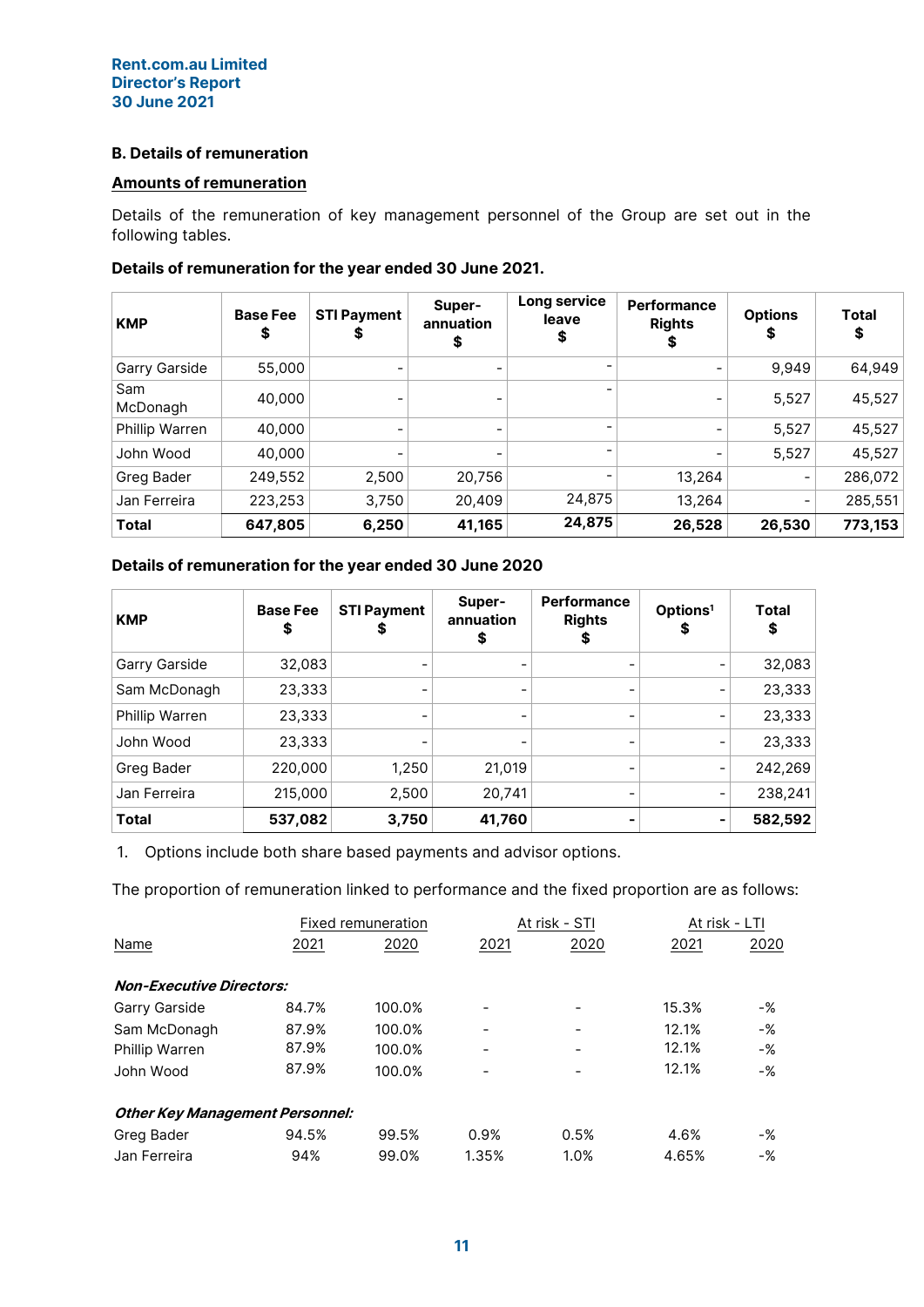## B. Details of remuneration – continued

#### Service Agreements

Remuneration and other terms of employment for the Chief Executive Officer and other Key Management Personnel are formalised in employment contracts. The major provisions of the agreements relating to remuneration are set out below:

Greg Bader, Chief Executive Officer (commenced 23 August 2016)

- Mr. Bader's Executive Services Agreement for the position of Chief Executive Officer has no fixed period and may be terminated by provision of six months' prior written notice by either party.
- Mr. Bader is entitled to a base salary of \$250,000 per annum, plus statutory superannuation entitlements. He has elected to receive \$30,000 of this in the form of equity securities. 1,600,001 performance rights issued in May 2020 in lieu of salary were converted to shares during the year ended 30 June 2021. 403,846 performance rights issued on 2 Dec 2020 in lieu of salary were converted to ordinary shares subsequent to year end.
- Mr. Bader is eligible to participate in the Long-Term Incentive Plan and has been issued 3,750,000 Employee Options (expire 30 September 2021) and 4,500,000 performance rights (expire 31 August 2023).
- Mr. Bader is also eligible to participate in a Short-Term Incentive ("STI") scheme which the Group has implemented. A maximum of \$10,000 per annum may be payable to Mr. Bader on the achievement of key performance indicators to be set having regard to the financial position and performance of the Group.

Jan Ferreira, Chief Financial Officer / Chief Operating Officer (commenced 28 April 2014)

- Mr. Ferreira's Executive Services Agreement for the position of Chief Financial Officer / Chief Operating Officer has no fixed period and may be terminated by provision of six months' prior written notice by either party.
- Mr. Ferreira is entitled to a base salary of \$225,000 per annum, plus statutory superannuation entitlements. He has however elected to receive \$10,000 of this in the form of equity securities. 883,334 performance rights issued in May 2020 in lieu of salary were converted to shares during the year ended 30 June 2021. 134,615 performance rights issued on 2 Dec 2020 in lieu of salary were converted to ordinary shares subsequent to year end.
- Mr. Ferreira is eligible to participate in the Long-Term Incentive Plan and has been issued 4,500,000 performance rights (expire 31 August 2023).
- Mr. Ferreira is also eligible to participate in a Short-Term Incentive scheme which the Group has implemented. A maximum of \$10,000 per annum may be payable to Mr. Ferreira on the achievement of key performance indicators to be set having regard to the financial position and performance of the Group.

The non-executive directors are subject to service agreements which cover relevant provisions including term, fees, independence, re-election and the role requirements.

## C. Share based compensation

Other than outlined above, Rent.com.au Limited paid no share-based compensation to KMP during the year and there were no new performance rights or options granted to KMP for the year ended 30 June 2021.

During the year ended 30 June 2021, 6,750,000 performance rights (expire 31 August 2023) were issued to employees of the Group who are not KMP as outlined in Note 17.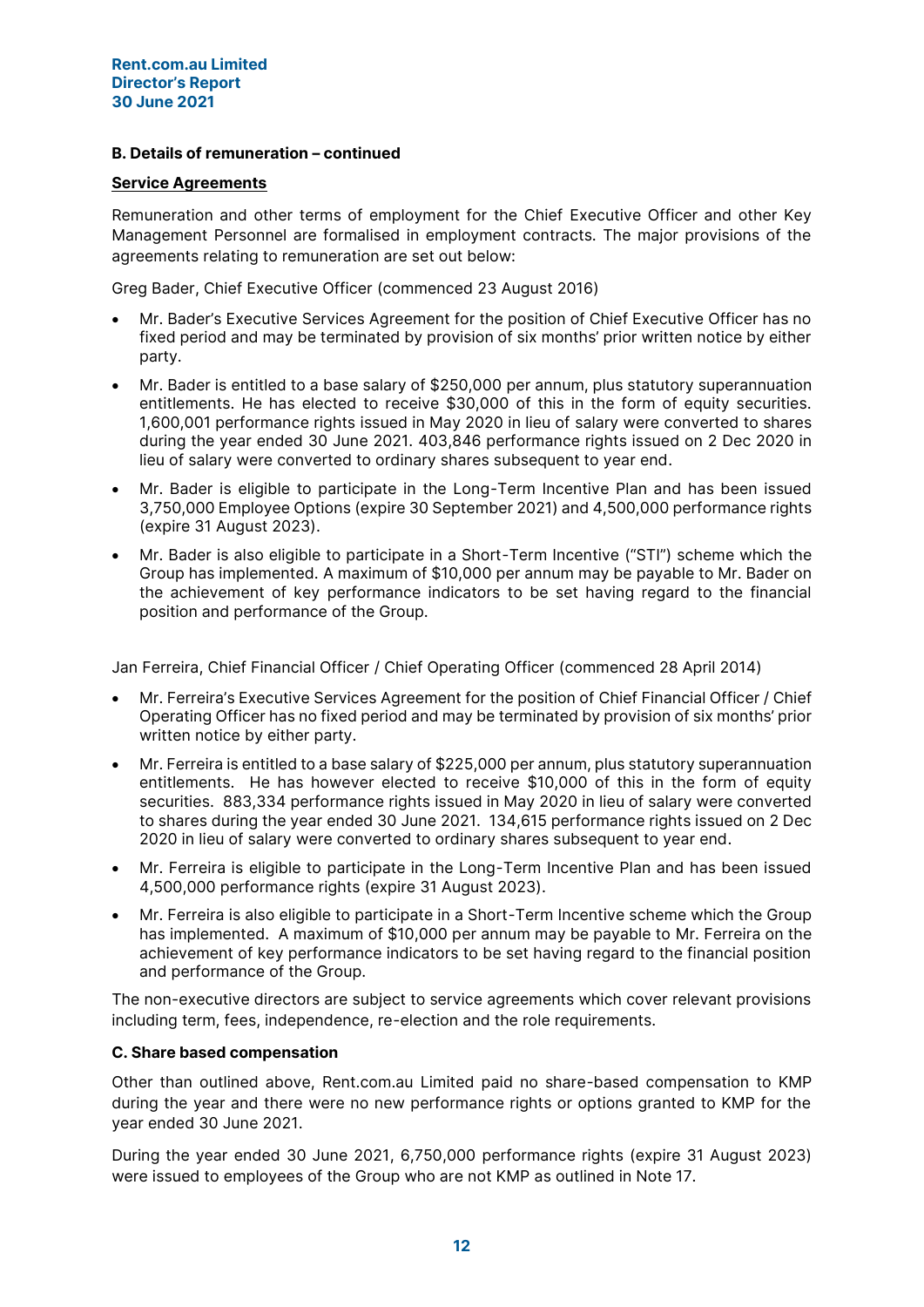## D. Additional Information

## Financial Performance Information

The earnings of the Group for the five years to 30 June 2021 are summarised below:

|                       | 2021        | 2020          | 2019        | 2018        | 2017        |
|-----------------------|-------------|---------------|-------------|-------------|-------------|
|                       |             | S             | S           |             | S           |
| Sales revenue         | 3.094.402   | 2.452.239     | 2,164,192   | 2,324,880   | 1,654,395   |
| EBITDA*               | (689.055)   | (1, 133, 540) | (2,121,568) | (2,322,710) | (5,822,425) |
| Loss after income tax | (1.294.013) | (1,665,215)   | (2,497,183) | (2,822,539) | (8,513,631) |

\* excluding non-cash share-based payments, R&D income, government grant and loss on disposal of asset.

The factors that are considered to affect total shareholders return ('TSR') are summarised below:

|                                               | 2021                     | 2020   | 2019                     | 2018   | 2017   |
|-----------------------------------------------|--------------------------|--------|--------------------------|--------|--------|
| Share price at financial year end (\$)        | 0.120                    | 0.033  | 0.035                    | 0.086  | 0.065  |
| Total dividends declared (cents per<br>share) | $\overline{\phantom{0}}$ | -      | $\overline{\phantom{0}}$ | -      |        |
| Basic loss per share (cents per share)        | (0.36)                   | (0.57) | (1.05)                   | (1.38) | (4.72) |

## Equity instruments held by Key Management Personnel

#### 1. Ordinary Shares

The number of ordinary shares in Rent.com.au Limited held by each KMP of the Group during the year ended 30 June 2021 is as follows:

| 30 June 2021  | <b>Balance at</b><br>beginning of | <b>Granted as</b><br>remuneration<br>the year during the year | <b>Performance</b><br>rights<br>converted<br>during the year | <b>Other</b><br>changes<br>during the<br>year | <b>Balance at</b><br>30 June 2021 |
|---------------|-----------------------------------|---------------------------------------------------------------|--------------------------------------------------------------|-----------------------------------------------|-----------------------------------|
| Garry Garside | 7,000,499                         |                                                               | 916,667                                                      | 1,000,000                                     | 8,917,166                         |
| Sam McDonagh  | 818,239                           |                                                               | 666,667                                                      |                                               | 1,484,906                         |
| Philip Warren | 479,539                           | $\overline{\phantom{0}}$                                      | 666,667                                                      |                                               | 1,146,206                         |
| John Wood     | 15,229,696                        |                                                               | 666,667                                                      | (549,998)                                     | 15,346,365                        |
| Greg Bader    | 16,400,711                        |                                                               | 1,600,001                                                    | 555,000                                       | 18,555,712                        |
| Jan Ferreira  | 1,000,080                         |                                                               | 883,334                                                      | (983, 414)                                    | 900,000                           |
| <b>Total</b>  | 40,928,764                        |                                                               | 5,400,003                                                    | 21,588                                        | 46,350,355                        |

## 2. Options

The number of options over ordinary shares in Rent.com.au Limited held by each KMP of the Group during the year ended 30 June 2021 is as follows:

| 30 June 2021  | <b>Balance at</b><br>start of the<br>vear | <b>Granted as</b><br>remuneration<br>during the year | during the<br>year       | <b>Exercised Other changes</b><br>during the<br>vear | <b>Balance at 30</b><br><b>June 2021</b> |
|---------------|-------------------------------------------|------------------------------------------------------|--------------------------|------------------------------------------------------|------------------------------------------|
| Garry Garside |                                           |                                                      | $\overline{\phantom{a}}$ | 2,700,000                                            | 2,700,000                                |
| Sam McDonagh  |                                           | -                                                    | $\overline{\phantom{a}}$ | 1,500,000                                            | 1,500,000                                |
| Philip Warren | $\overline{\phantom{a}}$                  | -                                                    | $\overline{\phantom{a}}$ | 1,500,000                                            | 1,500,000                                |
| John Wood     |                                           |                                                      | $\overline{\phantom{a}}$ | 1,500,000                                            | 1,500,000                                |
| Greg Bader    | 3,750,000                                 | -                                                    | $\overline{\phantom{a}}$ | ۰                                                    | 3,750,000                                |
| Jan Ferreira  |                                           | -                                                    | $\overline{\phantom{a}}$ |                                                      |                                          |
| <b>Total</b>  | 3,750,000                                 | -                                                    | $\overline{\phantom{a}}$ | 7,200,000                                            | 10,950,000                               |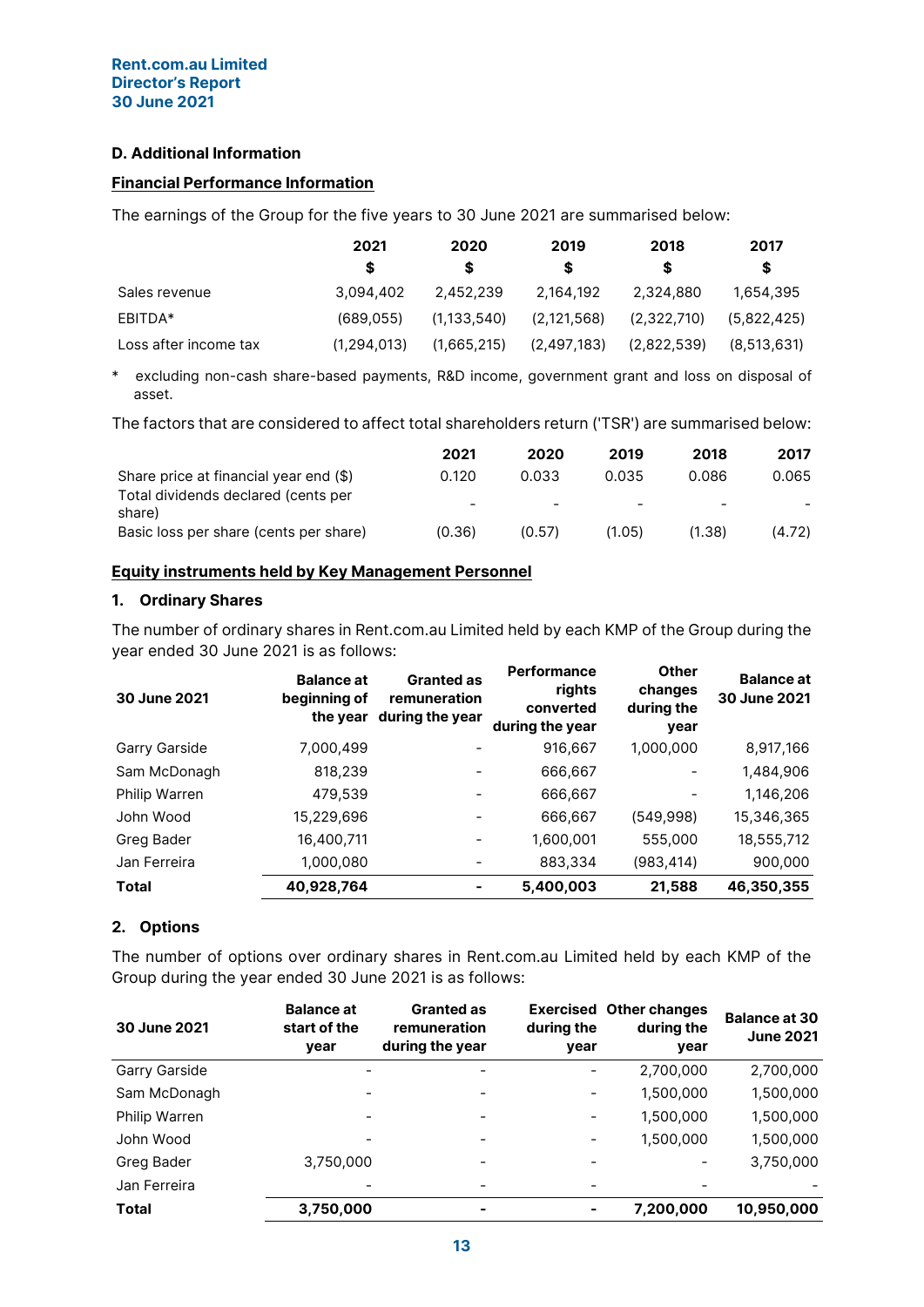## Equity instruments held by Key Management Personnel (continued)

## 3. Performance Rights

The number of performance rights in Rent.com.au Limited held by each KMP of the Group during the year ended 30 June 2021 is as follows: Vested and

| 30 June 2021  | <b>Balance at</b><br>start of the<br>year | <b>Received as</b><br>Remuneration | <b>Performance</b><br><b>Rights</b><br><b>Converted</b> | Other<br><b>Movements</b> | <b>Balance at</b><br>30 June<br>2021 | <b>Vested and</b><br><b>Exercisable</b><br>at 30 June<br>2021 | Unvested at<br>30 June 2021 |
|---------------|-------------------------------------------|------------------------------------|---------------------------------------------------------|---------------------------|--------------------------------------|---------------------------------------------------------------|-----------------------------|
|               |                                           |                                    |                                                         |                           |                                      |                                                               |                             |
| Garry Garside |                                           | 916,667                            | (916, 667)                                              |                           |                                      |                                                               |                             |
| Sam McDonagh  |                                           | 666,667                            | (666, 667)                                              |                           | -                                    |                                                               |                             |
| Philip Warren |                                           | 666,667                            | (666,667)                                               |                           |                                      |                                                               |                             |
| John Wood     |                                           | 666,667                            | (666.667)                                               |                           |                                      |                                                               |                             |
|               |                                           |                                    |                                                         |                           |                                      |                                                               |                             |
| Greg Bader    | 1,600,001                                 | 403,846                            | (1,600,001)                                             | 4,500,000                 | 4,903,846                            |                                                               | 4,903,846                   |
| Jan Ferreira  | 883,334                                   | 134,615                            | (883, 334)                                              | 4,500,000                 | 4,634,615                            | $\overline{\phantom{a}}$                                      | 4,634,615                   |
| <b>Total</b>  | 2,483,335                                 | 3,455,129                          | (5,400,003)                                             | 9,000,000                 | 9,538,461                            | ۰                                                             | 9,538,461                   |

## 4. Performance Shares

Performance shares were issued as consideration to the shareholders of Rent.com.au (Operations) Pty Ltd, who were shareholders prior to the acquisition by Select Exploration Limited (renamed Rent.com.au Limited). There are no outstanding performance shares in Rent.com.au Limited held by each KMP of the Group during the year ended 30 June 2021.

## Other KMP Transactions

Transactions between related parties are on normal commercial terms and conditions no more favourable than those available to other parties unless otherwise stated. The following transactions occurred with related parties:

|                                                                                    | 2021    |
|------------------------------------------------------------------------------------|---------|
| Transactions:                                                                      | S       |
| Office outgoings and others - Watersun Property Pty Ltd[1]                         | 85,505  |
| Cleaning expenses – Servco Pty Ltd $^{[1]}$                                        | 7,933   |
| Interest expense <sup>[1]</sup>                                                    | 5,663   |
| Depreciation expense <sup>[1]</sup>                                                | 84,215  |
| Software Development, Technology Hosting and AFSL – Novatti Pty Ltd <sup>[2]</sup> | 176,600 |
| <i>Balances:</i>                                                                   |         |
| Amount owing to Watersun Property Pty Ltd <sup>[1]</sup>                           | 34,700  |
| Amount owing to Servco Pty Ltd <sup>[1]</sup>                                      | 630     |
| Right of use asset <sup>[1]</sup>                                                  | 20,150  |
| Lease liability <sup>[1]</sup>                                                     | 22,511  |
| Amount owing to Novatti Pty Ltd <sup>[2]</sup>                                     | 51,600  |
|                                                                                    |         |

[1] Garry Garside is a director and shareholder of both Watersun Property Pty Ltd & Servco Pty Ltd

[2] Novatti Pty Ltd is the minority shareholder of RentPay Technology Pty Ltd

All transactions were made on normal commercial terms and conditions and at market rates.

This concludes the remuneration report, which has been audited.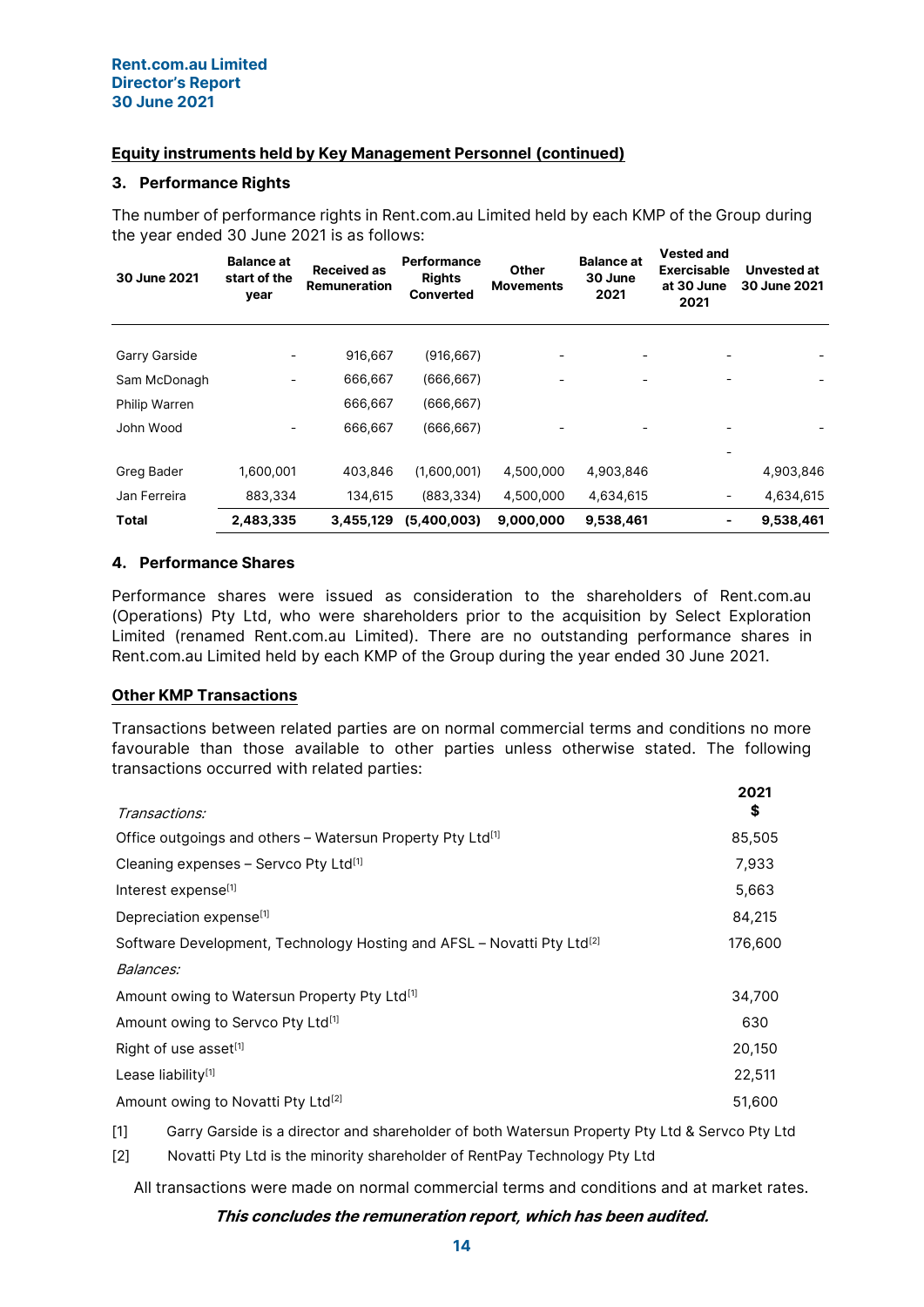## Rent.com.au Limited Director's Report 30 June 2021

This report is made in accordance with a resolution of directors, pursuant to section 298(2)(a) of the Corporations Act 2001.

On behalf of the directors

 $\mathcal{O}$  $\frac{1}{2}$ **Dr.** Garry Garside

Non-executive Chairman Perth, 27 August 2021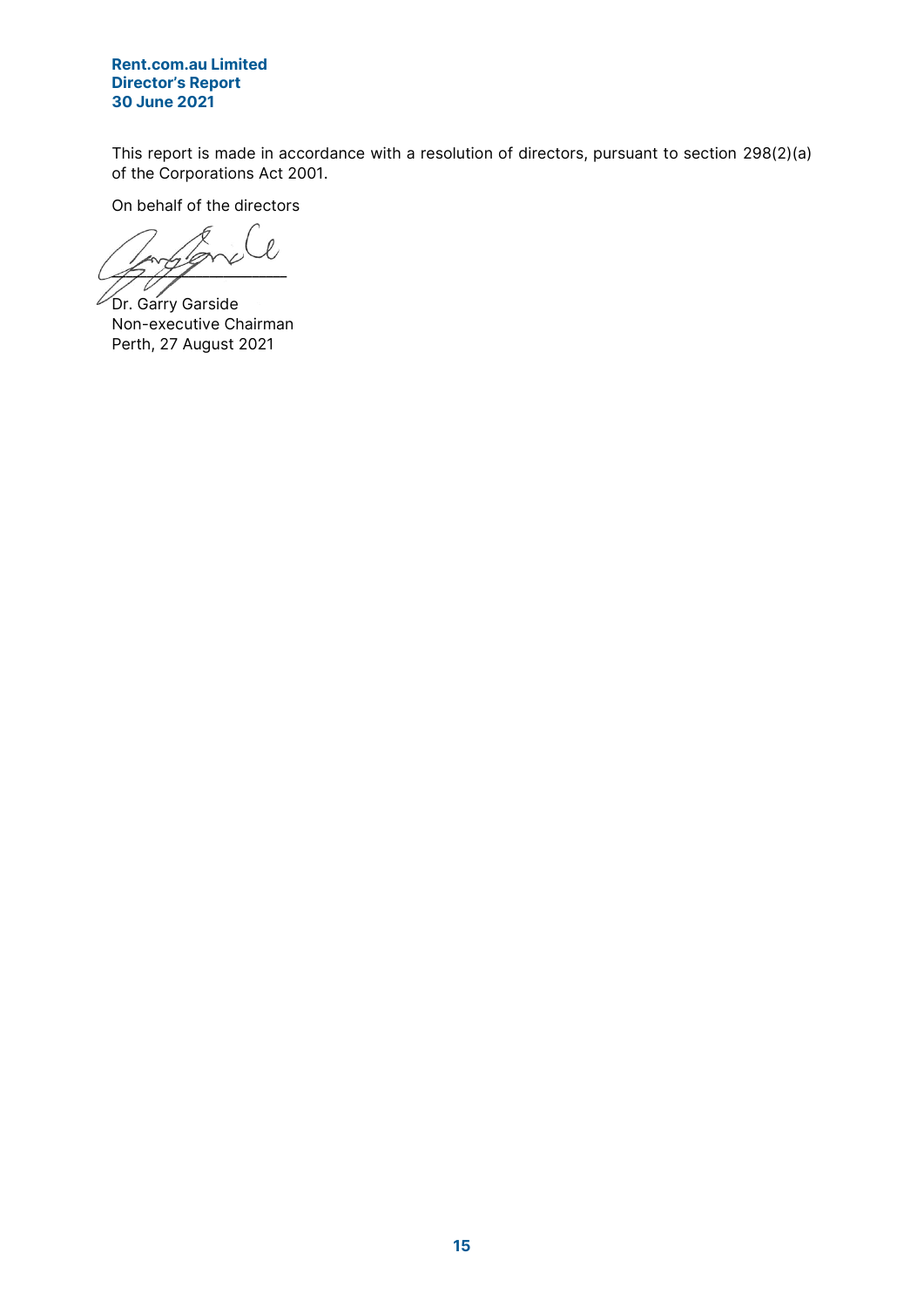

#### **RSM Australia Partners**

Level 32, Exchange Tower 2 The Esplanade Perth WA 6000 GPO Box R1253 Perth WA 6844

> T+61(0) 892619100 F+61(0)892619111

> > www.rsm.com.au

#### **AUDITOR'S INDEPENDENCE DECLARATION**

As lead auditor for the audit of the financial report of Rent.com.au Limited for the year ended 30 June 2021, I declare that, to the best of my knowledge and belief, there have been no contraventions of:

- (i) the auditor independence requirements of the *Corporations Act 2001* in relation to the audit; and
- (ii) any applicable code of professional conduct in relation to the audit.

RSM RSM AUSTRALIA PARTNERS

Perth, WA **ALASDAIR WHYTE** 

Dated: 27 August 2021 Partner

### THE POWER OF BEING UNDERSTOOD AUDIT | TAX | CONSULTING

RSM Australia Partners is a member of the RSM network and trades as RSM. RSM is the trading name used by the members of the RSM network. Each member of the RSM network is an independent accounting and consulting firm which practices in its own right. The RSM network is not itself a separate legal entity in any jurisdiction. RSM Australia Partners ABN 36 965 185 036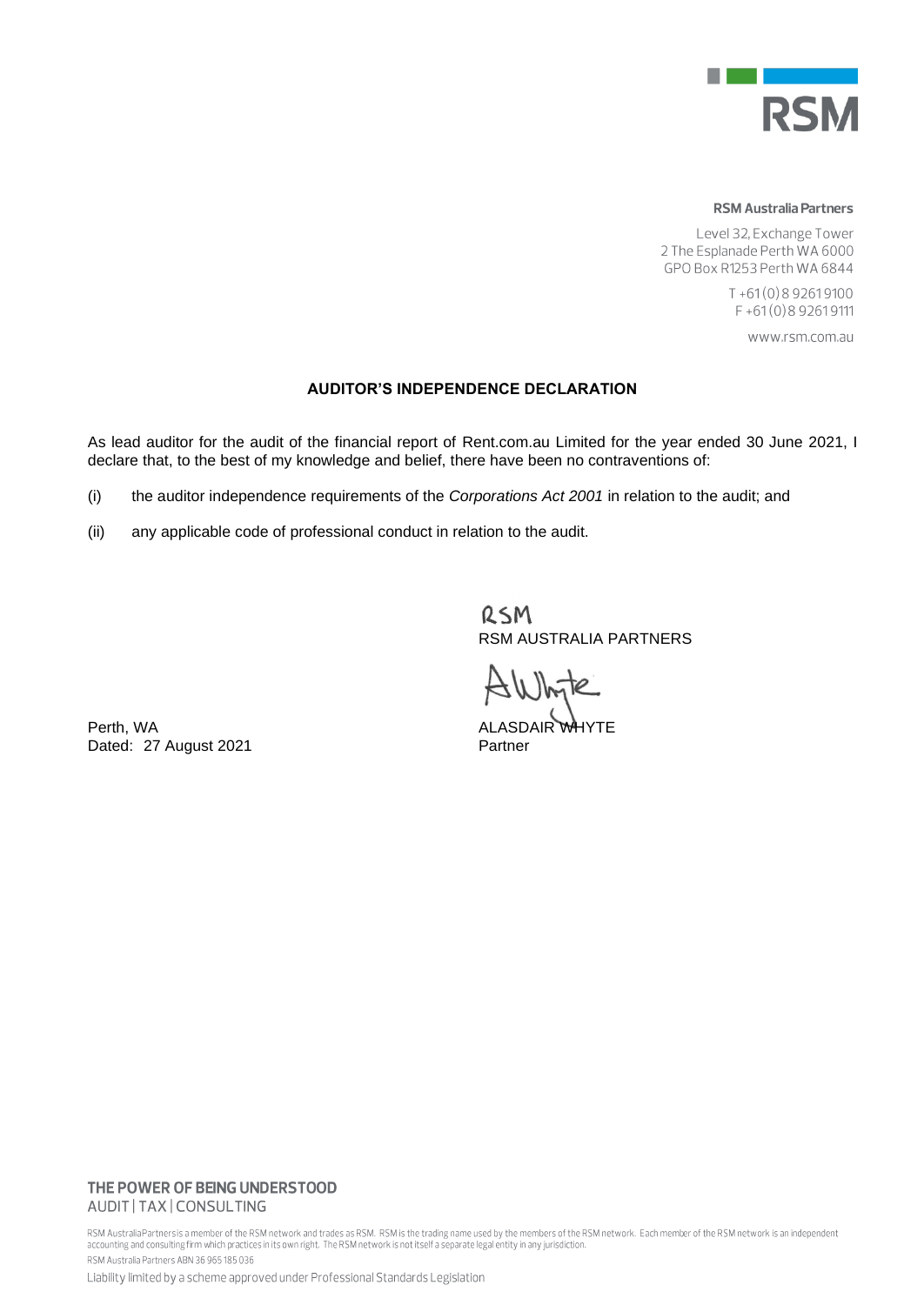

#### **RSM Australia Partners**

Level 32, Exchange Tower 2 The Esplanade Perth WA 6000 GPO Box R1253 Perth WA 6844

> $T + 61(0)892619100$ F+61(0)892619111

> > WWW.rsm.com.au

#### **INDEPENDENT AUDITOR'S REPORT TO THE MEMBERS OF RENT.COM.AU LIMITED**

#### **Opinion**

We have audited the financial report of Rent.com.au Limited (the Company) and its subsidiaries (the Group), which comprises the consolidated statement of financial position as at 30 June 2021, the consolidated statement of profit or loss and other comprehensive income, the consolidated statement of changes in equity and the consolidated statement of cash flows for the year then ended, and notes to the financial statements, including a summary of significant accounting policies, and the directors' declaration.

In our opinion, the accompanying financial report of the Group is in accordance with the Corporations Act 2001, including:

- (i) Giving a true and fair view of the Group's financial position as at 30 June 2021 and of its financial performance for the year then ended; and
- (ii) Complying with Australian Accounting Standards and the Corporations Regulations 2001.

#### **Basis for Opinion**

We conducted our audit in accordance with Australian Auditing Standards. Our responsibilities under those standards are further described in the *Auditor's Responsibilities for the Audit of the Financial Report* section of our report. We are independent of the Group in accordance with the auditor independence requirements of the Corporations Act 2001 and the ethical requirements of the Accounting Professional and Ethical Standards Board's APES 110 Code of Ethics for Professional Accountants (the Code) that are relevant to our audit of the financial report in Australia. We have also fulfilled our other ethical responsibilities in accordance with the Code.

We confirm that the independence declaration required by the Corporations Act 2001, which has been given to the directors of the Company, would be in the same terms if given to the directors as at the time of this auditor's report.

We believe that the audit evidence we have obtained is sufficient and appropriate to provide a basis for our opinion.

#### THE POWER OF BEING UNDERSTOOD AUDIT | TAX | CONSULTING

RSM Australia Partners is a member of the RSM network and trades as RSM. RSM is the trading name used by the members of the RSM network. Each member of the RSM network is an independent accounting and consulting firm which practices in its own right. The RSM network is not itself a separate legal entity in any jurisdiction. RSM Australia Partners ARN 36 965 185 036

Liability limited by a scheme approved under Professional Standards Legislation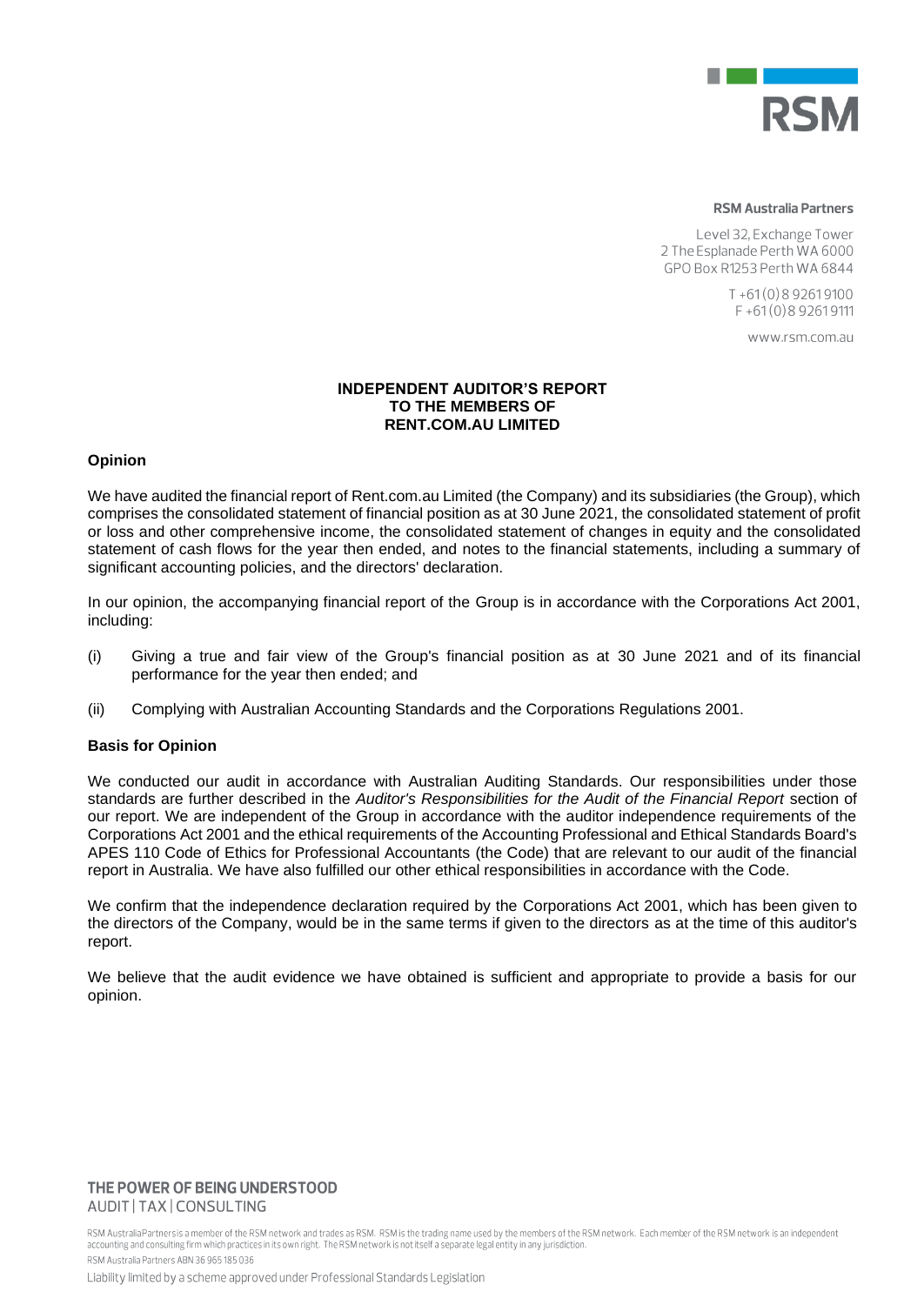

## **Key Audit Matters**

Key audit matters are those matters that, in our professional judgement, were of most significance in our audit of the financial report of the current period. These matters were addressed in the context of our audit of the financial report as a whole, and in forming our opinion thereon, and we do not provide a separate opinion on these matters.

| <b>Key Audit Matter</b>                                                                                                                                                                                                                                                                                                                                                                                                                                                                                                                                                                                                                                                                                                                                                                                                                                                                                                                                                                                                                                                                         | How our audit addressed this matter                                                                                                                                                                                                                                                                                                                                                                                                                                                                                                                                                                                                                                                                                                         |
|-------------------------------------------------------------------------------------------------------------------------------------------------------------------------------------------------------------------------------------------------------------------------------------------------------------------------------------------------------------------------------------------------------------------------------------------------------------------------------------------------------------------------------------------------------------------------------------------------------------------------------------------------------------------------------------------------------------------------------------------------------------------------------------------------------------------------------------------------------------------------------------------------------------------------------------------------------------------------------------------------------------------------------------------------------------------------------------------------|---------------------------------------------------------------------------------------------------------------------------------------------------------------------------------------------------------------------------------------------------------------------------------------------------------------------------------------------------------------------------------------------------------------------------------------------------------------------------------------------------------------------------------------------------------------------------------------------------------------------------------------------------------------------------------------------------------------------------------------------|
| <b>Revenue Recognition</b><br>Refer to Note 1 and 3 in the financial statements                                                                                                                                                                                                                                                                                                                                                                                                                                                                                                                                                                                                                                                                                                                                                                                                                                                                                                                                                                                                                 |                                                                                                                                                                                                                                                                                                                                                                                                                                                                                                                                                                                                                                                                                                                                             |
| The Group generates revenue through its role as an<br>operator of a real estate website focusing on the rental<br>property market. The major revenue streams are:<br>Fees from agents and landlords;<br>Rental products revenue; and<br>Advertising sales.<br>Revenue was considered a key audit matter because<br>it is the most significant account balance in the<br>consolidated statement of profit or loss and other<br>comprehensive income and the process of revenue<br>recognition is complex due to multiple revenue<br>products rendered.<br>streams for<br>services or<br>Furthermore, the revenue transactions are high<br>volume and of low value. The revenue recognition of<br>each revenue stream is subject to management<br>judgements. These include:<br>Determining the appropriate accounting policy in<br>relation to each revenue stream; and<br>Determining the revenue recognised is for an<br>$\bullet$<br>amount that reflects the consideration to which<br>the Group is expected to be entitled in exchange<br>for transferring goods or services to a customer. | Our audit procedures included:<br>Obtaining a detailed understanding of each of the<br>$\bullet$<br>revenue streams and the process for calculating<br>and recording revenue;<br>Assessing whether the revenue recognition<br>٠<br>policies comply with Australian Accounting<br>Standards:<br>Performing substantive testing on each revenue<br>$\bullet$<br>stream on a sample basis;<br>Reviewing the deferred revenue calculation for<br>$\bullet$<br>revenue received in advance;<br>Reviewing revenue transactions before and after<br>$\bullet$<br>year-end to ensure that revenue is recognised in<br>the correct financial period; and<br>Reviewing the appropriateness of disclosure in<br>$\bullet$<br>the financial statements. |

#### **Other Information**

The directors are responsible for the other information. The other information comprises the information included in the Group's annual report for the year ended 30 June 2021, but does not include the financial report and the auditor's report thereon.

Our opinion on the financial report does not cover the other information and accordingly we do not express any form of assurance conclusion thereon.

In connection with our audit of the financial report, our responsibility is to read the other information and, in doing so, consider whether the other information is materially inconsistent with the financial report or our knowledge obtained in the audit or otherwise appears to be materially misstated.

If, based on the work we have performed, we conclude that there is a material misstatement of this other information, we are required to report that fact. We have nothing to report in this regard.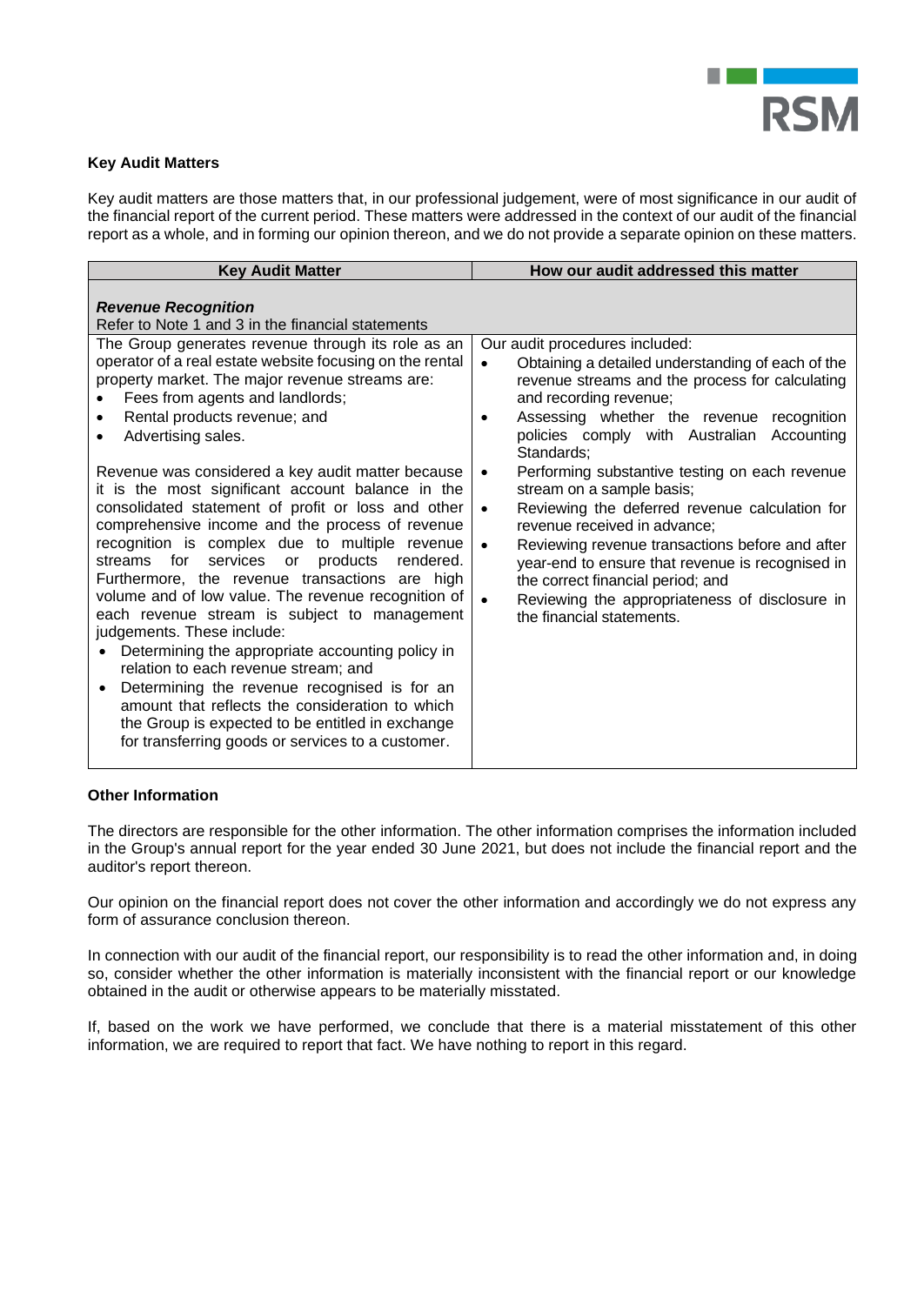

#### **Responsibilities of the Directors for the Financial Report**

The directors of the Company are responsible for the preparation of the financial report that gives a true and fair view in accordance with Australian Accounting Standards and the Corporations Act 2001 and for such internal control as the directors determine is necessary to enable the preparation of the financial report that gives a true and fair view and is free from material misstatement, whether due to fraud or error.

In preparing the financial report, the directors are responsible for assessing the ability of the Group to continue as a going concern, disclosing, as applicable, matters related to going concern and using the going concern basis of accounting unless the directors either intend to liquidate the Group or to cease operations, or have no realistic alternative but to do so.

#### **Auditor's Responsibilities for the Audit of the Financial Report**

Our objectives are to obtain reasonable assurance about whether the financial report as a whole is free from material misstatement, whether due to fraud or error, and to issue an auditor's report that includes our opinion. Reasonable assurance is a high level of assurance, but is not a guarantee that an audit conducted in accordance with the Australian Auditing Standards will always detect a material misstatement when it exists. Misstatements can arise from fraud or error and are considered material if, individually or in the aggregate, they could reasonably be expected to influence the economic decisions of users taken on the basis of this financial report.

A further description of our responsibilities for the audit of the financial report is located at the Auditing and Assurance Standards Board website at: https://www.auasb.gov.au/auditors\_responsibilities/ar2.pdf. This description forms part of our auditor's report.

#### **Report on the Remuneration Report**

#### *Opinion on the Remuneration Report*

We have audited the Remuneration Report included within the directors' report for the year ended 30 June 2021.

In our opinion, the Remuneration Report of Rent.com.au Limited, for the year ended 30 June 2021, complies with section 300A of the Corporations Act 2001.

#### *Responsibilities*

The directors of the Company are responsible for the preparation and presentation of the Remuneration Report in accordance with section 300A of the Corporations Act 2001. Our responsibility is to express an opinion on the Remuneration Report, based on our audit conducted in accordance with Australian Auditing Standards.

> RSM RSM AUSTRALIA PARTNERS

Perth, WA Dated: 27 August 2021 Partner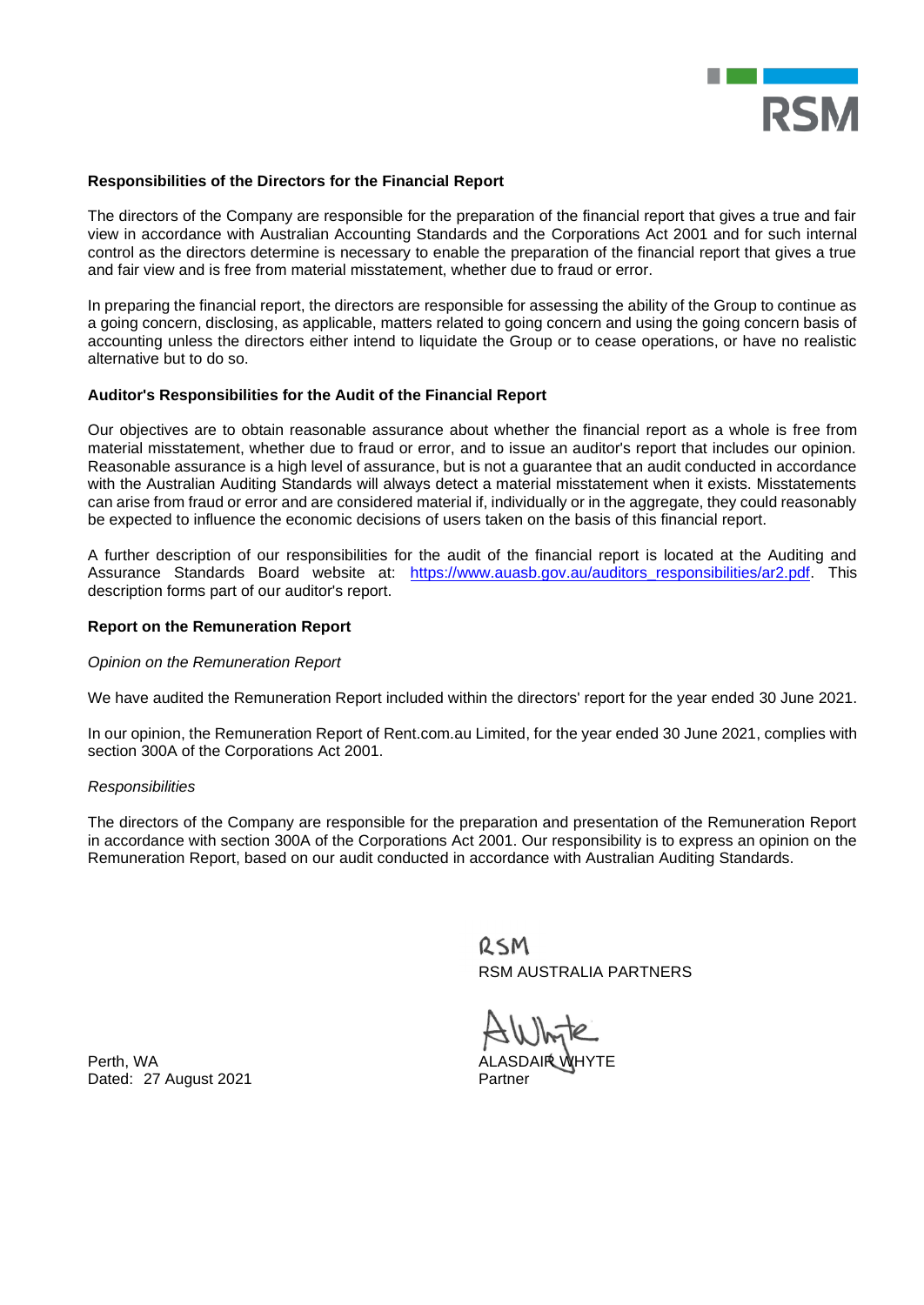## Rent.com.au Limited Consolidated Statement of Profit or Loss and Other Comprehensive Income For the year ended 30 June 2021

|                                                                | <b>Note</b> |               | <b>Consolidated</b> |
|----------------------------------------------------------------|-------------|---------------|---------------------|
|                                                                |             | 2021          | 2020                |
|                                                                |             | \$            | \$                  |
| Revenue                                                        | 3           |               |                     |
| Other income                                                   | 4           | 3,094,402     | 2,452,239           |
|                                                                |             | 567,505       | 357,390             |
| <b>Total Income</b>                                            |             | 3,661,907     | 2,809,629           |
| Administration charges                                         |             | (534, 642)    | (404, 657)          |
| Consulting & business development costs                        |             | (94, 225)     | (22, 595)           |
| Depreciation and amortisation expense                          | 8,9,10      | (870, 939)    | (882, 943)          |
| Employee benefit expenses                                      |             | (1,583,305)   | (1,859,402)         |
| Finance costs                                                  |             | (9,401)       | (10, 593)           |
| Information technology costs                                   |             | (326, 609)    | (385, 610)          |
| Share based payment expenses                                   | 17          | (279, 649)    | 4,372               |
| Sales and marketing expenses                                   |             | (481, 866)    | (398,092)           |
| Others                                                         |             | (762, 084)    | (515, 324)          |
| Loss before income tax expense                                 |             | (1, 280, 813) | (1,665,215)         |
| Income tax expense                                             | 5           | (13, 200)     |                     |
| Loss after income tax expense for the year                     |             | (1, 294, 013) | (1,665,215)         |
| Other comprehensive income                                     |             |               |                     |
| Total comprehensive loss for the year                          |             | (1, 294, 013) | (1,665,215)         |
| Total comprehensive income for the year is<br>attributable to: |             |               |                     |
| Non-controlling interest                                       |             | (22, 409)     | (230)               |
| Owners of Rent.com.au Limited                                  |             | (1, 271, 604) | (1,664,985)         |
| Total comprehensive loss for the year                          |             | (1, 294, 013) | (1,665,215)         |
| <b>Earnings Per Share</b>                                      |             | <b>Cents</b>  | <b>Cents</b>        |
| Basic and diluted (loss) per share                             | 21          | (0.36)        | (0.57)              |

The above consolidated statement of profit or loss and other comprehensive income should be read in conjunction with the accompanying notes.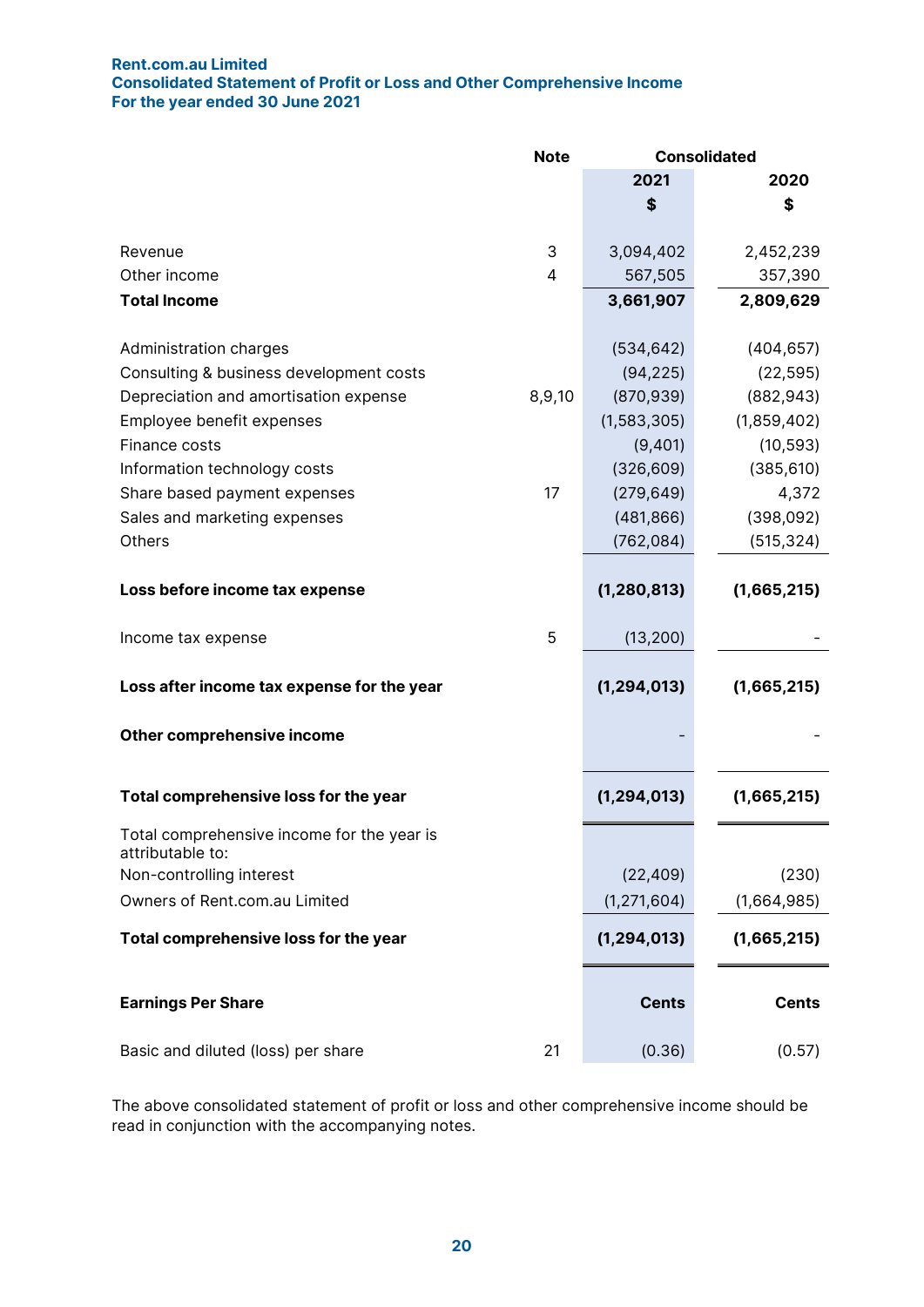## Rent.com.au Limited Consolidated Statement of Financial Position As at 30 June 2021

|                                                         | <b>Note</b>    | <b>Consolidated</b> |              |
|---------------------------------------------------------|----------------|---------------------|--------------|
| <b>Assets</b>                                           |                | 2021                | 2020         |
|                                                         |                | \$                  | \$           |
| <b>Current assets</b>                                   |                |                     |              |
| Cash and cash equivalents                               | 6              | 2,918,306           | 631,771      |
| Trade and other receivables                             | $\overline{7}$ | 503,685             | 381,542      |
| Total current assets                                    |                | 3,421,991           | 1,013,313    |
| <b>Non-current assets</b>                               |                |                     |              |
| Plant and equipment                                     | 8              | 43,467              | 19,400       |
| Right-of-use assets                                     | 9              | 20,149              | 96,970       |
| Intangible assets                                       | 10             | 2,426,630           | 1,523,357    |
| Total non-current assets                                |                | 2,490,249           | 1,639,727    |
| <b>Total assets</b>                                     |                | 5,912,237           | 2,653,040    |
| <b>Liabilities</b>                                      |                |                     |              |
| <b>Current liabilities</b>                              |                |                     |              |
| Trade and other payables                                | 11             | 736,796             | 556,823      |
| <b>Borrowings</b>                                       | 12             | 13,018              | 8,602        |
| Lease liabilities                                       | 13             | 22,511              | 80,988       |
| Employee benefits                                       | 14             | 218,934             | 184,403      |
| <b>Total current liabilities</b>                        |                | 991,259             | 830,816      |
| <b>Non-current liabilities</b>                          |                |                     |              |
| <b>Borrowings</b>                                       | 12             | 10,131              | 5,734        |
| Lease Liabilities                                       | 13             |                     | 21,365       |
| Total non-current liabilities                           |                | 10,131              | 27,099       |
| <b>Total liabilities</b>                                |                | 1,001,390           | 857,915      |
| <b>Net Assets</b>                                       |                | 4,910,847           | 1,795,125    |
| <b>Equity</b>                                           |                |                     |              |
| Issued capital                                          | 15             | 41,468,040          | 37,114,067   |
| Share based payments reserve                            | 16             | 6,370,618           | 6,314,856    |
| Other reserve                                           | 16             | 243,726             | 243,726      |
| <b>Accumulated losses</b>                               | 18             | (43, 155, 138)      | (41,883,534) |
| Equity attributable to the owners of Rent.com.au<br>Ltd |                | 4,927,246           | 1,789,115    |
| Non-controlling interest                                | 19             | (16, 399)           | 6,010        |
| <b>Total equity</b>                                     |                | 4,910,847           | 1,795,125    |

The above consolidated statement of financial position should be read in conjunction with the accompanying notes.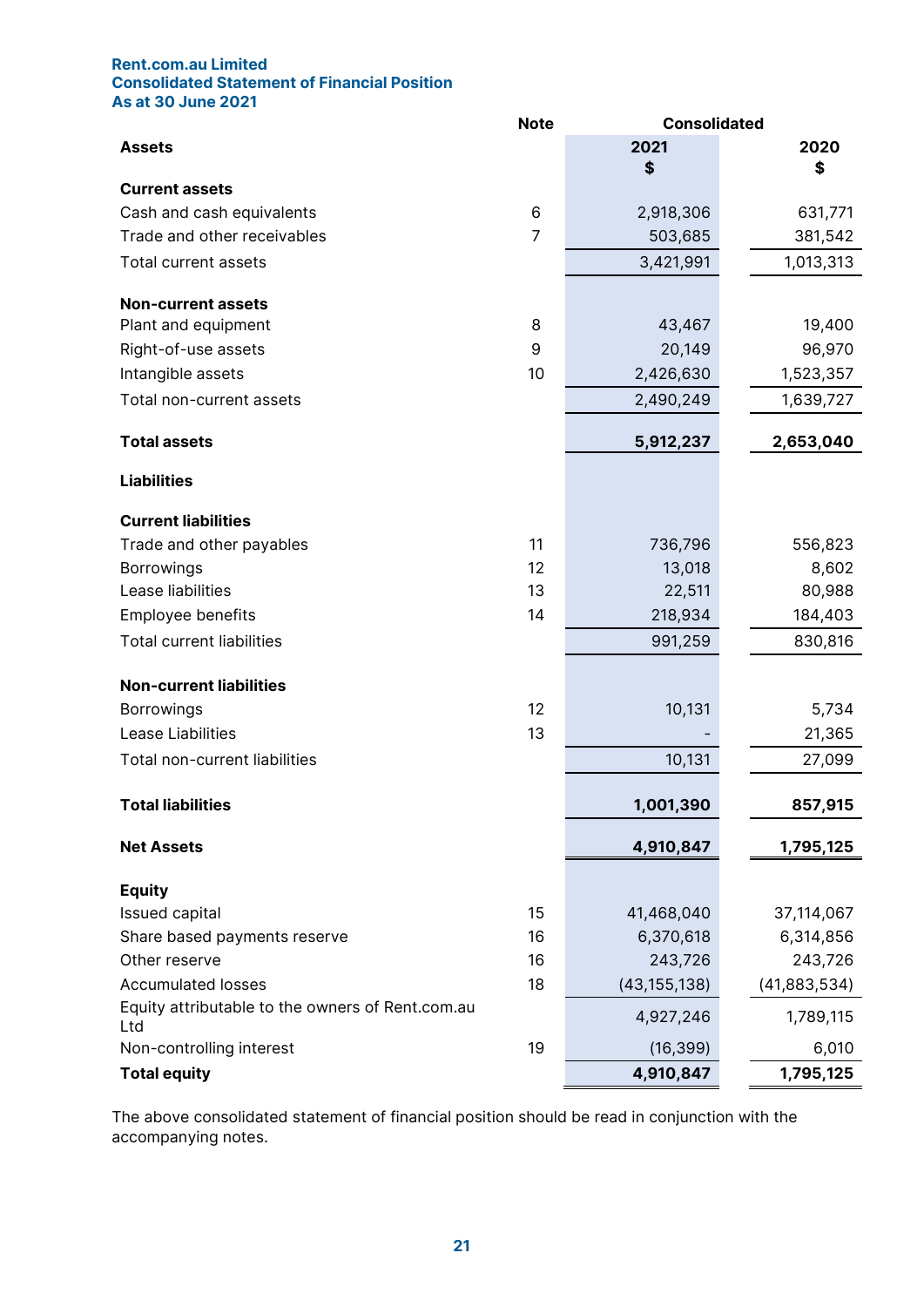## Rent.com.au Limited Consolidated Statement of Changes in Equity For the year ended 30 June 2021

|                                                             | <b>Issued</b><br>capital | <b>Share based</b><br>payment<br>reserves | <b>Other</b><br><b>Reserve</b> | <b>Accumulated</b><br>Loss | <b>Non</b><br><b>Controlling</b><br><b>Interest</b> | <b>Total</b><br>equity        |
|-------------------------------------------------------------|--------------------------|-------------------------------------------|--------------------------------|----------------------------|-----------------------------------------------------|-------------------------------|
| <b>Consolidated</b>                                         | \$                       | \$                                        | \$                             | \$                         | \$                                                  | \$                            |
| Balance at 1 July 2020<br>Loss after income tax             | 37,114,067               | 6,314,856                                 | 243,726                        | (41,883,534)               | 6,010                                               | 1,795,125                     |
| expense for the year                                        |                          |                                           |                                | (1, 271, 604)              | (22, 409)                                           | (1, 294, 013)                 |
| Total comprehensive<br>loss for the year                    |                          |                                           |                                | (1, 271, 604)              | (22, 409)                                           | (1, 294, 013)                 |
| Transactions with<br>owners in their<br>capacity as owners: |                          |                                           |                                |                            |                                                     |                               |
| Shares issued                                               | 4,503,054                | (223, 887)                                |                                |                            |                                                     | 4,279,167                     |
| Share issue costs                                           | (149, 081)               |                                           |                                |                            |                                                     | (149, 081)                    |
| Share based payments<br><b>Balance at 30 June</b>           |                          | 279,649                                   |                                |                            |                                                     | 279,649                       |
| 2021                                                        | 41,468,040               | 6,370,618                                 | 243,726                        | (43, 155, 138)             | (16, 399)                                           | 4,910,847                     |
|                                                             | <b>Issued</b><br>capital | <b>Share based</b><br>payment<br>reserves | <b>Other</b><br><b>Reserve</b> | <b>Accumulated</b><br>loss | <b>Non</b><br><b>Controlling</b><br><b>Interest</b> | <b>Total</b><br><b>Equity</b> |
| <b>Consolidated</b>                                         | \$                       | \$                                        | \$                             | \$                         | \$                                                  | \$                            |
| Balance at 1 July 2019                                      | 35,313,752               | 6,319,226                                 |                                | (40, 217, 335)             |                                                     | 1,415,643                     |
| Adjustment for Impact<br>of AASB 16 [note 1]                |                          |                                           |                                | (1, 214)                   |                                                     | (1, 214)                      |
| <b>Restated Balance</b>                                     | 35,313,752               | 6,319,226                                 | $\overline{\phantom{0}}$       | (40, 218, 549)             |                                                     | 1,414,429                     |
| Loss after income tax<br>expense for the year               |                          |                                           |                                | (1,664,985)                | (230)                                               | (1,665,215)                   |
| Total comprehensive<br>loss for the year                    |                          |                                           | $\overline{\phantom{a}}$       | (1,664,985)                | (230)                                               | (1,665,215)                   |
| Transactions with<br>owners in their<br>capacity as owners: |                          |                                           |                                |                            |                                                     |                               |
| Shares issued                                               | 2,016,984                |                                           |                                |                            |                                                     | 2,016,984                     |
| Changes in ownership                                        |                          |                                           | 243,726                        |                            | 6,240                                               | 249,966                       |
| Share issue costs                                           |                          | (4,370)                                   |                                |                            | -                                                   | (4,370)                       |
| Share based payments                                        | (216, 669)               |                                           |                                |                            |                                                     | (216, 669)                    |
| Balance at 30 June<br>2020                                  | 37,114,067               | 6,314,856                                 |                                | 243,726 (41,883,534)       | 6,010                                               | 1,795,125                     |

The above consolidated statement of changes in equity should be read in conjunction with the accompanying notes.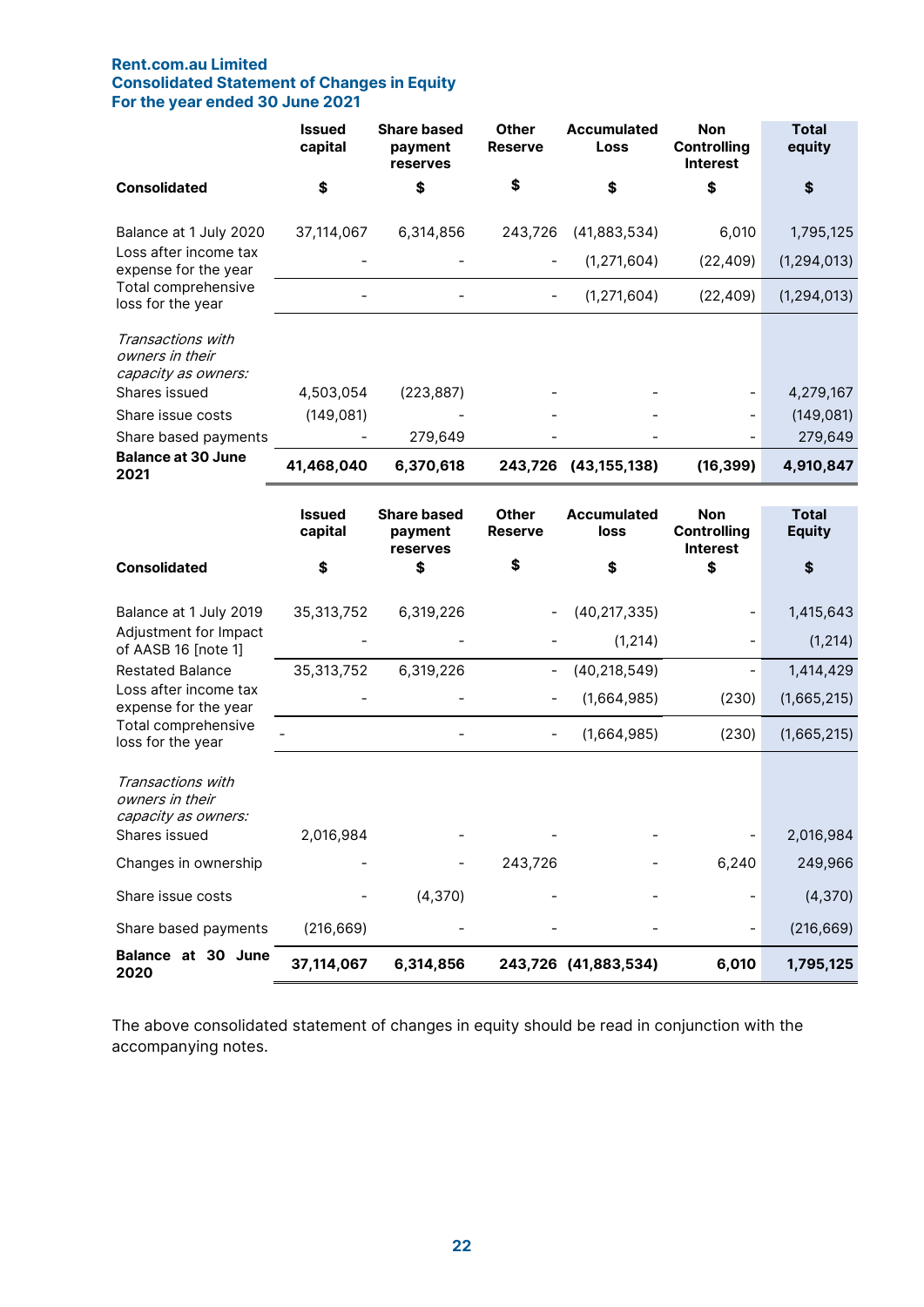## Rent.com.au Limited Consolidated Statement of Cash flows For the year ended 30 June 2021

| <b>Note</b>                                                         |    |             | <b>Consolidated</b> |
|---------------------------------------------------------------------|----|-------------|---------------------|
|                                                                     |    | 2021        | 2020                |
| <b>Cash flows from operating activities</b>                         |    | \$          | S                   |
| Receipts from customers (inclusive of GST)                          |    | 3,250,625   | 2,704,473           |
| Payments to suppliers and employees (inclusive of GST)              |    | (3,846,622) | (3,810,099)         |
|                                                                     |    | (595, 997)  | (1, 105, 626)       |
| Other income                                                        |    | 567,052     | 355,437             |
| Interest received                                                   |    | 453         | 1,952               |
| Interest and other finance costs paid                               |    | (9,401)     | (10, 593)           |
| Income taxes paid                                                   |    | (13, 200)   |                     |
| Net cash used in operating activities                               | 27 | (51,093)    | (758, 830)          |
|                                                                     |    |             |                     |
| <b>Cash flows from investing activities</b>                         |    |             |                     |
| Payments for plant and equipment                                    |    | (49, 512)   | (3, 354)            |
| Payments for intangible assets (net)                                |    | (1,619,052) | (477, 163)          |
| Proceeds from disposal of plant and equipment                       |    | 727         | 100                 |
| Net cash used in investing activities                               |    | (1,667,837) | (480, 417)          |
| <b>Cash flows from financing activities</b>                         |    |             |                     |
| Proceeds from issue of share capital                                |    | 4,249,997   | 2,016,981           |
| Share issue costs                                                   |    | (149, 079)  | (216, 703)          |
| Proceeds from borrowings                                            |    | 26,510      | 2,850               |
| Repayment of borrowings                                             |    | (121, 963)  | (83, 644)           |
| Net cash provided by financing activities                           |    | 4,005,465   | 1,719,484           |
|                                                                     |    |             |                     |
| Net increase in cash and cash equivalents                           |    | 2,286,535   | 480,237             |
| Cash and cash equivalents at the beginning of the<br>financial year |    | 631,771     | 151,534             |
| Cash and cash equivalents at the end of the financial<br>year       |    | 2,918,306   | 631,771             |

The above consolidated statement of cash flows should be read in conjunction with the accompanying notes.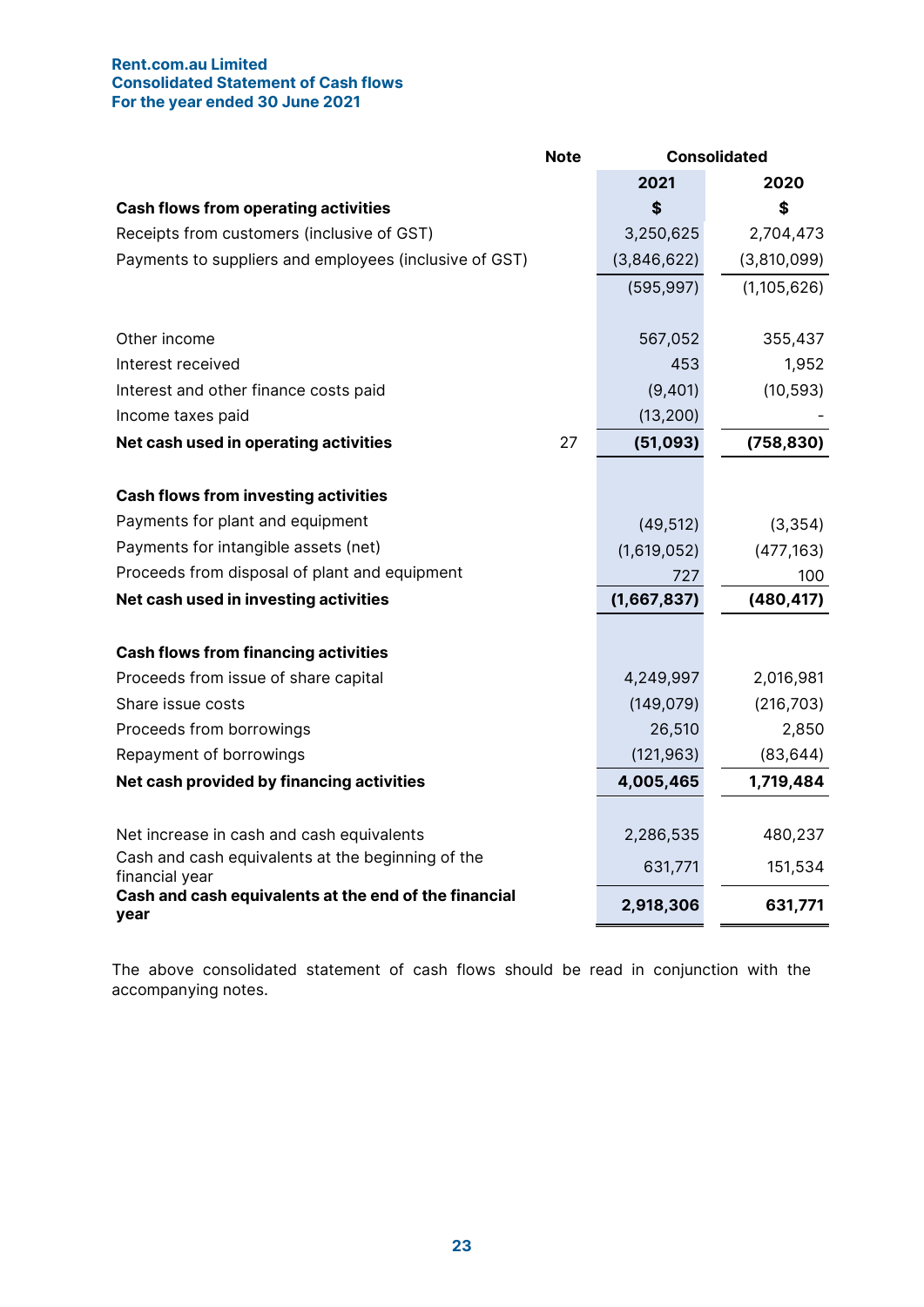This financial report of Rent.com.au Limited ('the Company') and its controlled entities ('the Group') for the year ended 30 June 2021 was authorised for issue in accordance with a resolution of the Directors on 27 August 2021.

Rent.com.au Limited is a company limited by shares incorporated in Australia whose shares are publicly traded on the Australian Securities Exchange.

## Note 1. Significant Accounting Policies

The principal accounting policies adopted in the preparation of the financial statements are set out below. These policies have been consistently applied to all the years presented, unless otherwise stated.

## Going concern

These financial statements have been prepared on the going concern basis, which contemplates continuity of normal business activities and the realisation of assets and discharge of liabilities in the normal course of business.

As disclosed in the financial statements, the Group incurred a loss of \$1,294,013 and had net cash outflows from operating and investing activities of \$51,093 and \$1,667,837 respectively for the year ended 30 June 2021. As at that date the Group had net current assets of \$2,430,732 including cash and cash equivalents of \$2,918,306.

The Directors believe that it is reasonably foreseeable that the Group will continue as a going concern and that it is appropriate to adopt the going concern basis in the preparation of the financial report after consideration of the following factors:

- The ability to issue additional shares under the Corporations Act 2001 to raise further working capital; and
- The Group has the ability to scale down its operations in order to curtail expenditure, in the event cash available is insufficient to meet projected expenditure.

## New or amended Accounting Standards and Interpretations adopted

The Group has adopted all of the new, revised or amending Accounting Standards and Interpretations issued by the Australian Accounting Standards Board ('AASB') that are mandatory for the current reporting period.

Any new, revised or amending Accounting Standards or Interpretations that are not yet mandatory have not been early adopted.

The following Accounting Standards and Interpretations are most relevant to the Group:

# Conceptual Framework for Financial Reporting (Conceptual Framework)

The Group has adopted the revised Conceptual Framework from 1 July 2020. The Conceptual Framework contains new definition and recognition criteria as well as new guidance on measurement that affects several Accounting Standards, but it has not had a material impact on the Group's financial statements.

## Basis of Preparation

These general-purpose financial statements have been prepared in accordance with Australian Accounting Standards and Interpretations issued by the Australian Accounting Standards Board ('AASB') and the Corporations Act 2001, as appropriate for for-profit oriented entities. These financial statements also comply with International Financial Reporting Standards as issued by the International Accounting Standards Board ('IASB').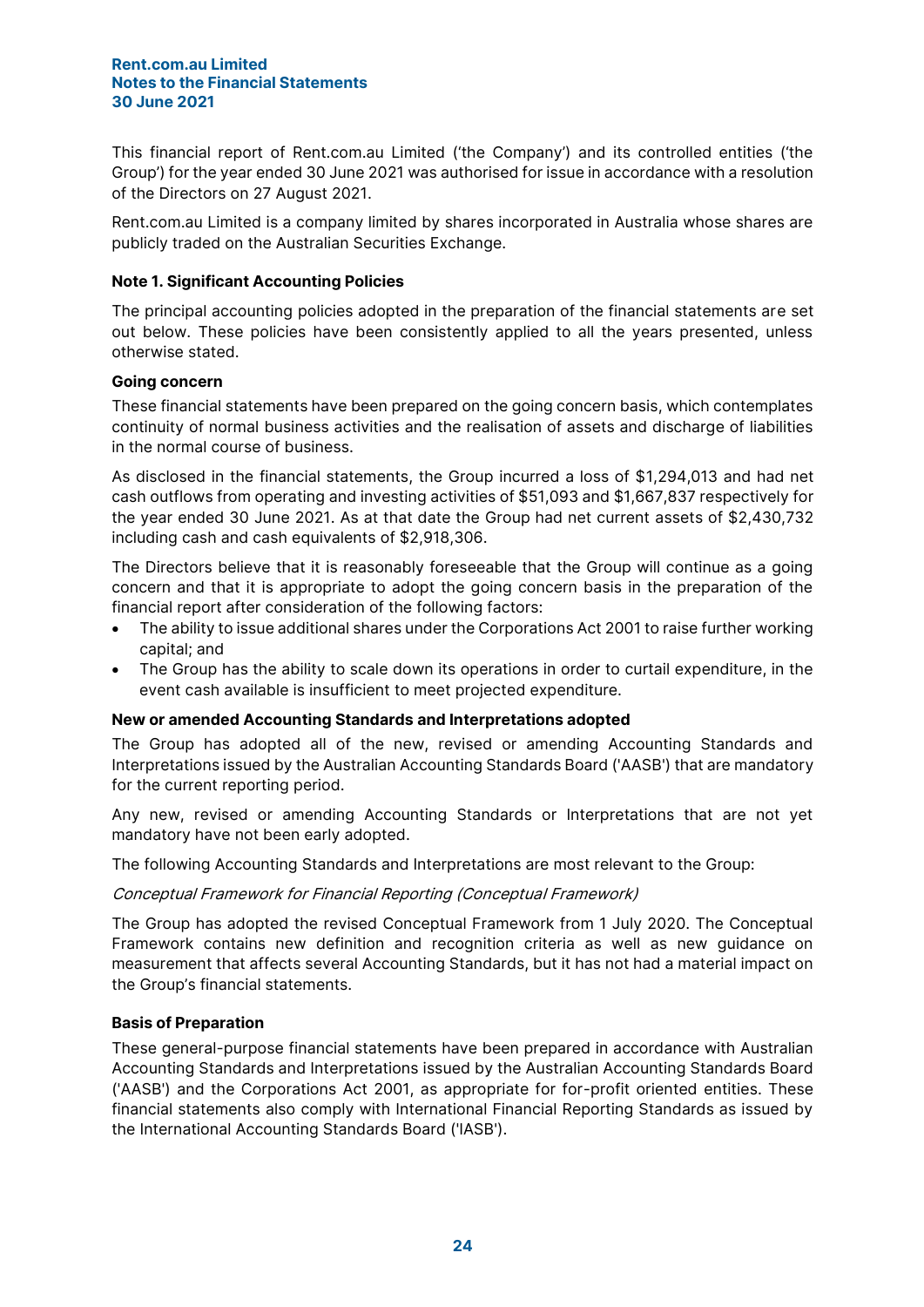## Note 1. Significant Accounting Policies (continued)

## Basis of Preparation (continued)

## Historical cost convention

The financial statements have been prepared under the historical cost convention, except for, where applicable, the revaluation of financial assets and liabilities at fair value through profit or loss, financial assets at fair value through other comprehensive income, investment properties, certain classes of property, plant and equipment and derivatives financial instruments.

## Critical accounting estimates

The preparation of the financial statements requires the use of certain critical accounting estimates. It also requires management to exercise its judgement in the process of applying the Group's accounting policies. The areas involving a higher degree of judgement or complexity, or areas where assumptions and estimates are significant to the financial statements, are disclosed in note 2.

## Parent entity information

In accordance with the Corporations Act 2001, these financial statements present the results of the Group only. Supplementary information about the parent entity is disclosed within these financial statements.

The presentation currency is Australian dollars.

## Principles of consolidation

The consolidated financial statements incorporate the assets and liabilities of all subsidiaries of Rent.com.au Limited as at 30 June 2021 and the results of all subsidiaries for the year then ended. Rent.com.au Limited and its subsidiaries together are referred to in these financial statements as the "Group".

Subsidiaries are all those entities over which the Group has control. The Group controls an entity when the Group is exposed to, or has rights to, variable returns from its involvement with the entity and has the ability to affect those returns through its power to direct the activities of the entity. Subsidiaries are fully consolidated from the date on which control is transferred to the Group. They are de-consolidated from the date that control ceases.

Intercompany transactions, balances and unrealised gains on transactions between entities in the Group are eliminated. Unrealised losses are also eliminated unless the transaction provides evidence of the impairment of the asset transferred. Accounting policies of subsidiaries have been changed where necessary to ensure consistency with the policies adopted by the Group.

The acquisition of subsidiaries is accounted for using the acquisition method of accounting. A change in ownership interest, without the loss of control, is accounted for as an equity transaction, where the difference between the consideration transferred and the book value of the share of the non-controlling interest acquired is recognised directly in equity attributable to the parent.

Non-controlling interest in the results and equity of subsidiaries are shown separately in the statement of profit or loss and other comprehensive income, statement of financial position and statement of changes in equity of the Group. Losses incurred by the Group are attributed to the non-controlling interest in full, even if that results in a deficit balance.

Where the Group loses control over a subsidiary, it derecognises the assets including goodwill, liabilities and non-controlling interest in the subsidiary together with any cumulative translation differences recognised in equity. The Group recognises the fair value of the consideration received and the fair value of any investment retained together with any gain or loss in profit or loss.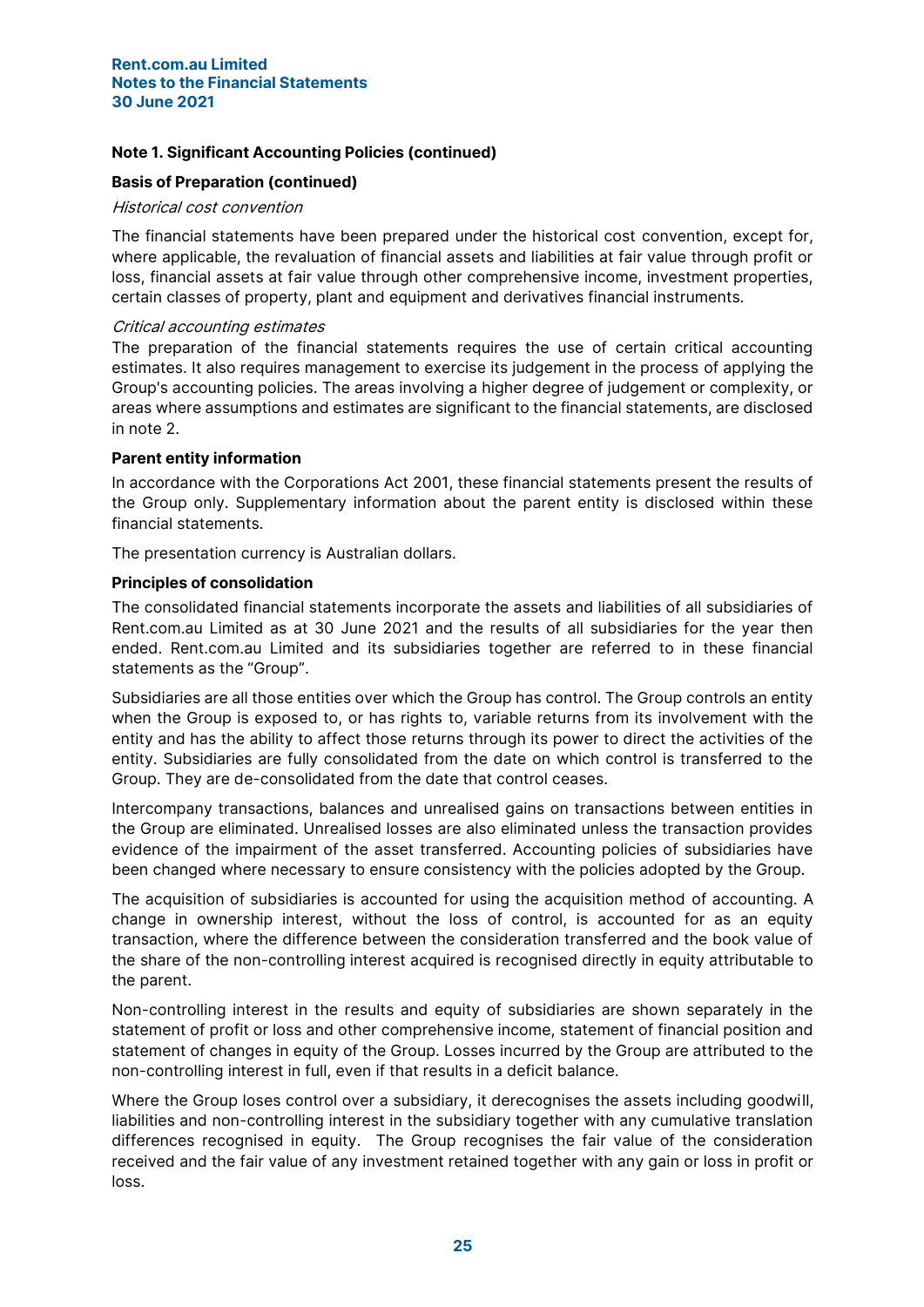#### Operating segments

Operating segments are presented using the 'management approach', where the information presented is on the same basis as the internal reports provided to the Board (the Chief Operating Decision Makers ('CODM') of the business). The Board is responsible for the allocation of resources to operating segments and assessing their performance.

## Foreign currency translation

The financial statements are presented in Australian dollars, which is Rent.com.au Limited's functional and presentation currency.

#### Foreign currency transactions

Foreign currency transactions are translated into Australian dollars using the exchange rates prevailing at the dates of the transactions. Foreign exchange gains and losses resulting from the settlement of such transactions and from the translation at financial year-end exchange rates of monetary assets and liabilities denominated in foreign currencies are recognised in profit or loss.

## Revenue Recognition

The Group recognises revenue as follows:

## Revenue from contracts with customers

Revenue is recognised at an amount that reflects the consideration to which the Group is expected to be entitled in exchange for transferring goods or services to a customer. For each contract with a customer, the Group identifies the contract with a customer; identifies the performance obligations in the contract; determines the transaction price which takes into account estimates of variable consideration and the time value of money; allocates the transaction price to the separate performance obligations on the basis of the relative stand-alone selling price of each distinct good or service to be delivered; and recognises revenue when or as each performance obligation is satisfied in a manner that depicts the transfer to the customer of the goods or services promised.

Variable consideration within the transaction price, if any, reflects concessions provided to the customer such as discounts, rebates and refunds, any potential bonuses receivable from the customer and any other contingent events. Such estimates are determined using either the 'expected value' or 'most likely amount' method. The measurement of variable consideration is subject to a constraining principle whereby revenue will only be recognised to the extent that it is highly probable that a significant reversal in the amount of cumulative revenue recognised will not occur. The measurement constraint continues until the uncertainty associated with the variable consideration is subsequently resolved. Amounts received that are subject to the constraining principle are recognised as a refund liability.

## Sale of goods

Revenue from the sale of goods is recognised at the point in time when the customer obtains control of the goods, which is generally at the time of delivery.

#### Rendering of services

Revenue from a contract to provide services is recognised over time as the services are rendered based on either a fixed price or an hourly rate.

## Interest

Interest revenue is recognised as interest accrues using the effective interest method.

#### Other revenue

Other revenue is recognised when it is received or when the right to receive payment is established.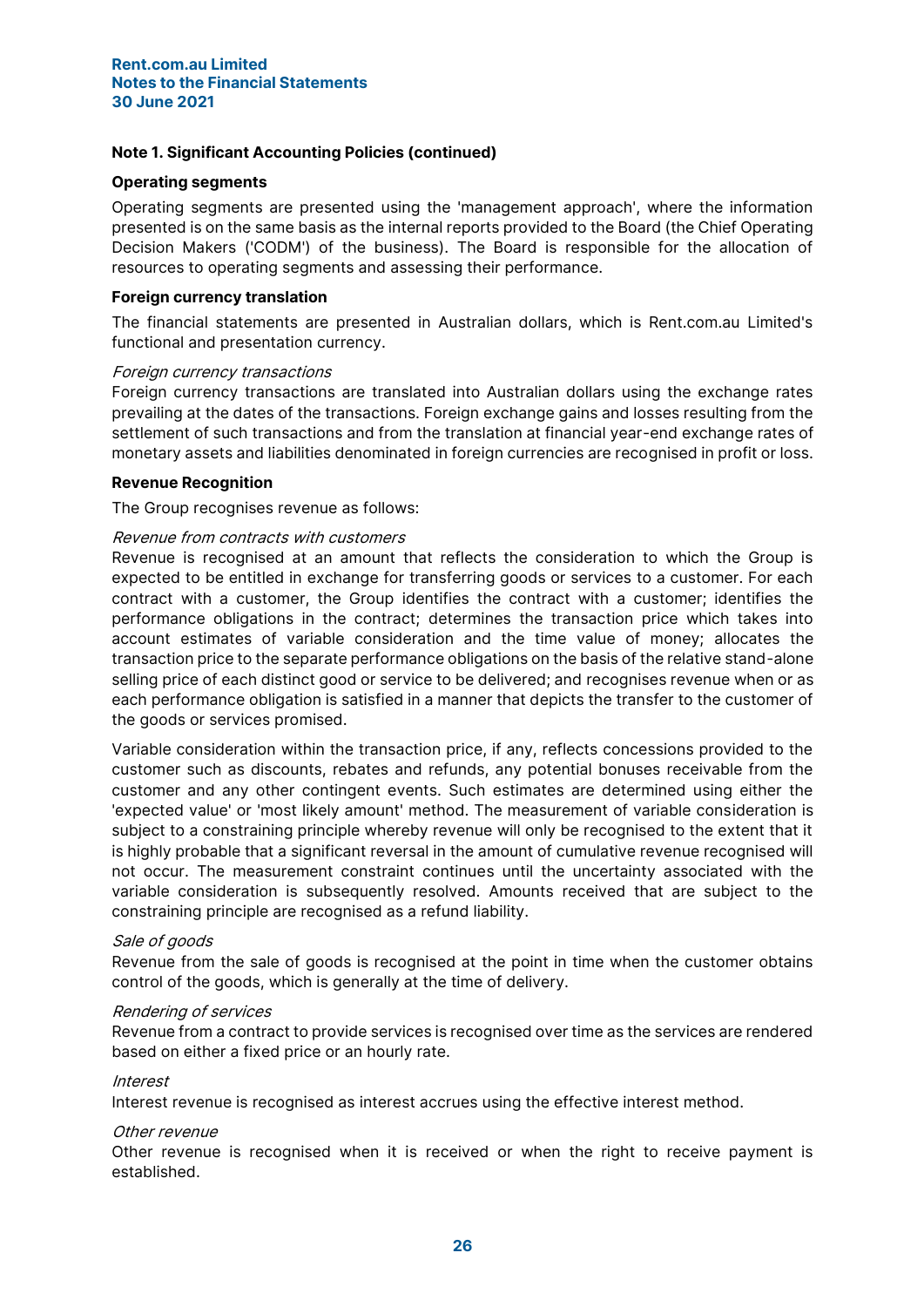## Note 1. Significant Accounting Policies (continued)

## Government Grants

Government grants relating to costs are deferred and recognised in profit or loss over the period necessary to match them with the costs that they are intended to compensate.

## Income Tax

The income tax expense or benefit for the period is the tax payable on that period's taxable income based on the applicable income tax rate for each jurisdiction, adjusted by the changes in deferred tax assets and liabilities attributable to temporary differences, unused tax losses and the adjustment recognised for prior periods, where applicable.

Deferred tax assets and liabilities are recognised for temporary differences at the tax rates expected to be applied when the assets are recovered or liabilities are settled, based on those tax rates that are enacted or substantively enacted, except for:

- When the deferred income tax asset or liability arises from the initial recognition of goodwill or an asset or liability in a transaction that is not a business combination and that, at the time of the transaction, affects neither the accounting nor taxable profits; or
- When the taxable temporary difference is associated with interests in subsidiaries, associates or joint ventures, and the timing of the reversal can be controlled and it is probable that the temporary difference will not reverse in the foreseeable future.

Deferred tax assets are recognised for deductible temporary differences and unused tax losses only if it is probable that future taxable amounts will be available to utilise those temporary differences and losses.

The carrying amount of recognised and unrecognised deferred tax assets are reviewed at each reporting date. Deferred tax assets recognised are reduced to the extent that it is no longer probable that future taxable profits will be available for the carrying amount to be recovered. Previously unrecognised deferred tax assets are recognised to the extent that it is probable that there are future taxable profits available to recover the asset.

Deferred tax assets and liabilities are offset only where there is a legally enforceable right to offset current tax assets against current tax liabilities and deferred tax assets against deferred tax liabilities; and they relate to the same taxable authority on either the same taxable entity or different taxable entities which intend to settle simultaneously.

Rent.com.au Limited and its wholly-owned Australian subsidiaries have formed an income tax group under the tax consolidation regime. The head entity and each subsidiary in the tax group continue to account for their own current and deferred tax amounts. The tax group has applied the 'separate taxpayer within group' approach in determining the appropriate amount of taxes to allocate to members of the tax group.

In addition to its own current and deferred tax amounts, the head entity also recognises the current tax liabilities (or assets) and the deferred tax assets arising from unused tax losses and unused tax credits assumed from each subsidiary in the tax group.

Assets or liabilities arising under tax funding agreements with the tax consolidated entities are recognised as amounts receivable from or payable to other entities in the tax consolidated group.

The tax funding arrangement ensures that the intercompany charge equals the current tax liability or benefit of each tax group member, resulting in neither a contribution by the head entity to the subsidiaries nor a distribution by the subsidiaries to the head entity.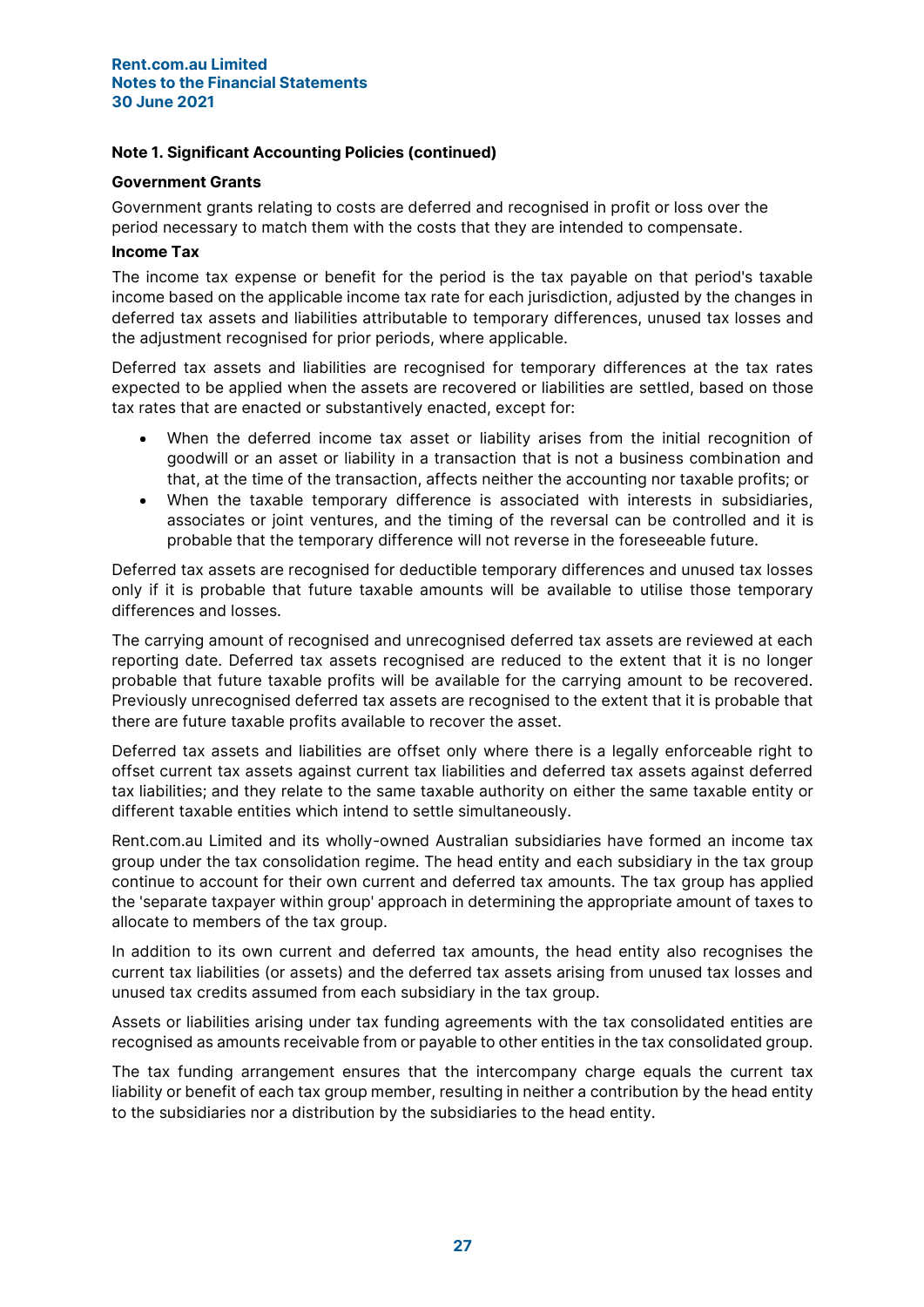## Current and non-current classification

Assets and liabilities are presented in the statement of financial position based on current and non-current classification.

An asset is classified as current when: it is either expected to be realised or intended to be sold or consumed in the Group's normal operating cycle; it is held primarily for the purpose of trading; it is expected to be realised within 12 months after the reporting period; or the asset is cash or cash equivalent unless restricted from being exchanged or used to settle a liability for at least 12 months after the reporting period. All other assets are classified as non-current.

A liability is classified as current when: it is either expected to be settled in the Group's normal operating cycle; it is held primarily for the purpose of trading; it is due to be settled within 12 months after the reporting period; or there is no unconditional right to defer the settlement of the liability for at least 12 months after the reporting period. All other liabilities are classified as non-current.

Deferred tax assets and liabilities are always classified as non-current.

## Cash and Cash Equivalents

Cash and cash equivalents includes cash on hand, deposits held at call with financial institutions, other short-term, highly liquid investments with original maturities of three months or less that are readily convertible to known amounts of cash and which are subject to an insignificant risk of changes in value. For the statement of cash flows presentation purposes, cash and cash equivalents also includes bank overdrafts, which are shown within borrowings in current liabilities on the statement of financial position.

## Trade and Other Receivables

Trade receivables are initially recognised at fair value and subsequently measured at amortised cost using the effective interest method, less any provision for impairment. Trade receivables are generally due for settlement within 30 days.

The Group has applied the simplified approach to measuring expected credit losses, which uses a lifetime expected loss allowance. To measure the expected credit losses, trade receivables have been grouped based on days overdue.

Other receivables are recognised at amortised cost, less any allowance for expected credit losses.

## Plant and equipment

Depreciation is calculated on a straight-line basis to write off the net cost of each item of plant and equipment over their expected useful lives as follows:

- Computer equipment 2-4 years
- Furniture and fittings 4 years

Plant and equipment is stated at historical cost less accumulated depreciation and impairment. Historical cost includes expenditure that is directly attributable to the acquisition of the items.

The residual values, useful lives and depreciation methods are reviewed, and adjusted if appropriate, at each reporting date.

Leasehold improvements are depreciated over the unexpired period of the lease or the estimated useful life of the assets, whichever is shorter.

An item of plant and equipment is derecognised upon disposal or when there is no future economic benefit to the Group. Gains and losses between the carrying amount and the disposal proceeds are taken to profit or loss.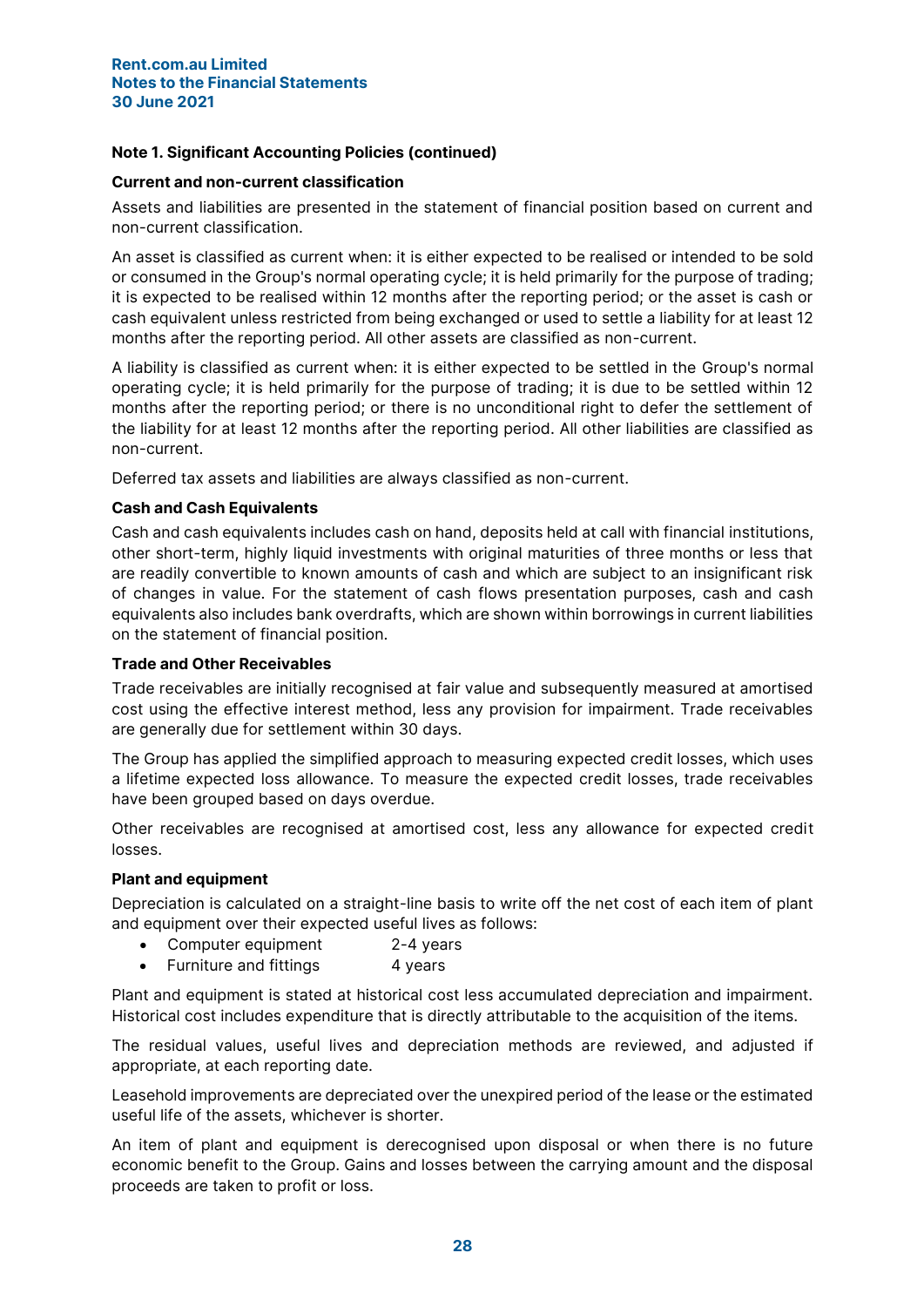## Note 1. Significant Accounting Policies (continued)

## Right-of-use assets

A right-of-use asset is recognised at the commencement date of a lease. The right-of-use asset is measured at cost, which comprises the initial amount of the lease liability, adjusted for, as applicable, any lease payments made at or before the commencement date net of any lease incentives received, any initial direct costs incurred, and, except where included in the cost of inventories, an estimate of costs expected to be incurred or dismantling and removing the underlying asset, and restoring the site or asset.

Right-of-use assets are depreciated on a straight-line basis over the unexpired period of the lease or the estimated useful life of the asset, whichever is the shorter. Where the consolidated entity expects to obtain ownership of the lease asset at the end of the lease term, the depreciation is over its estimated useful life. Right-of use assets are subjected to impairment or adjusted for any remeasurement of lease liabilities.

The Group has elected not to recognise a right-of use asset and corresponding lease liability for short-term leases with terms of 12 months or less and leases of low-value assets. Lease payments on these assets are expensed to profit or loss as incurred.

## Intangible assets

## IT development and software

Costs incurred in developing products or systems and costs incurred in acquiring software and licenses that will contribute to future period financial benefits through revenue generation and/or cost reduction are capitalised to software and systems.

These intangible assets have finite lives and are subject to amortisation on a straight-line basis. The useful lives for these assets are as follows:

• Software 4 years

## Research and development

Research expenditure is recognised as an expense as incurred. Costs incurred on development projects (relating to the design and testing of new or improved services) are recognised as intangible assets when it is probable that the project will, after considering its commercial and technical feasibility, be completed and generate future economic benefits and its costs can be measured reliably. The expenditure capitalised comprises all directly attributable costs, including costs of materials, services, direct labour and an appropriate proportion of direct overheads. Other development expenditures that do not meet these criteria are recognised as an expense as incurred.

Development costs previously recognised as an expense are not recognised as an asset in a subsequent period. Capitalised development costs are recorded as an intangible asset and amortised from the point at which the asset is ready for use on a straight-line basis over its useful life of 4 years.

## Impairment of non-financial assets

Goodwill and other intangible assets that have an indefinite useful life are not subject to amortisation and are tested annually for impairment, or more frequently if events or changes in circumstances indicate that they might be impaired. Other non-financial assets are reviewed for impairment whenever events or changes in circumstances indicate that the carrying amount may not be recoverable. An impairment loss is recognised for the amount by which the asset's carrying amount exceeds its recoverable amount.

Recoverable amount is the higher of an asset's fair value less costs of disposal and value-in-use. The value-in-use is the present value of the estimated future cash flows relating to the asset using a pre-tax discount rate specific to the asset or cash-generating unit to which the asset belongs. Assets that do not have independent cash flows are grouped together to form a cashgenerating unit.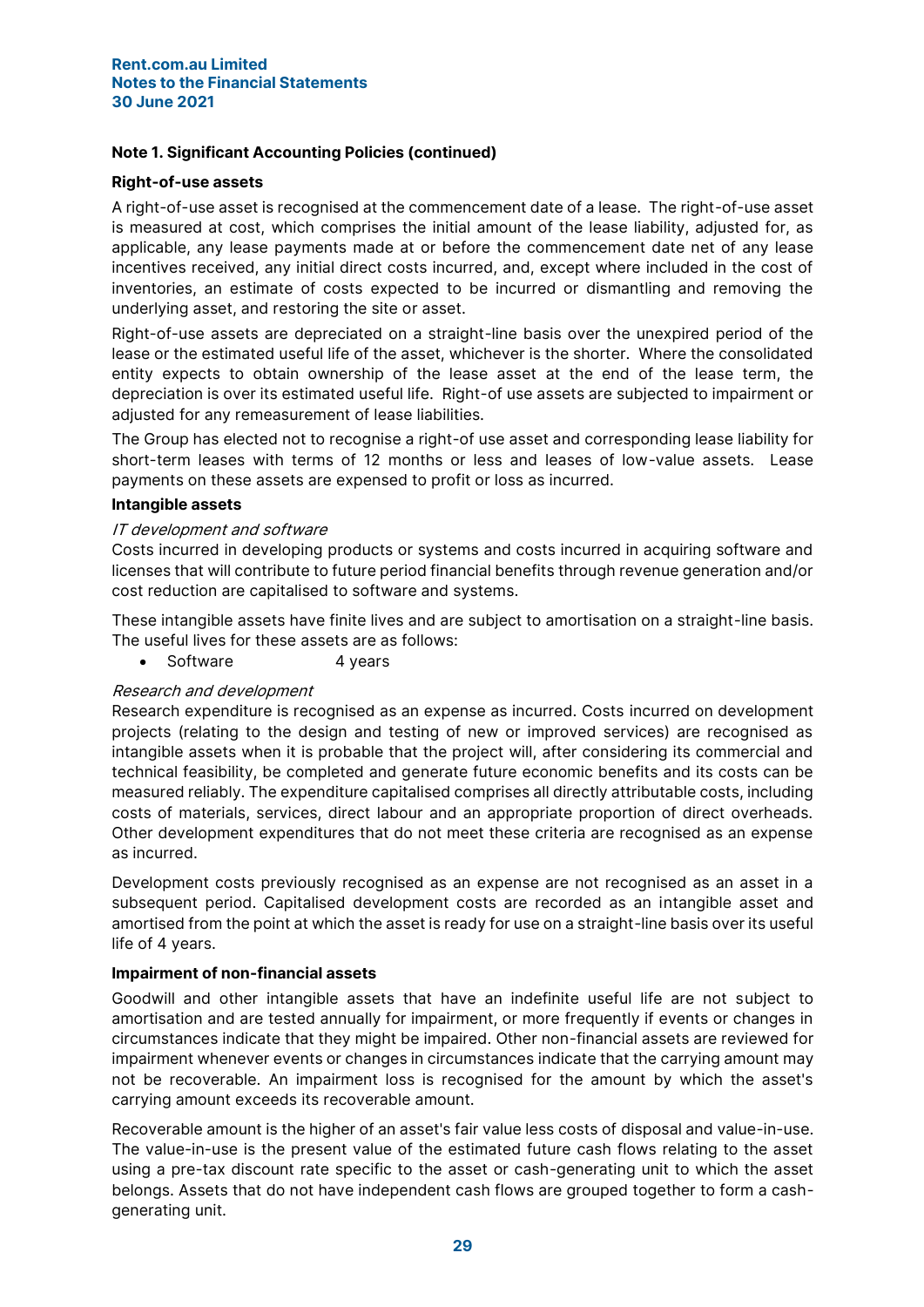## Note 1. Significant Accounting Policies (continued)

## Trade and Other Payables

These amounts represent liabilities for goods and services provided to the Group prior to the end of the financial year and which are unpaid. Due to their short-term nature they are measured at amortised cost and are not discounted. The amounts are unsecured and are usually paid within 30 days of recognition.

## Borrowings

Loans and borrowings are initially recognised at the fair value of the consideration received, net of transaction costs. They are subsequently measured at amortised cost using the effective interest method.

## Lease liabilities

A lease liability is recognised at the commencement date of a lease. The lease liability is initially recognised at the present value of the lease payments to be made over the term of the lease, discounted using the interest rate implicit in the lease or, if that rate cannot be readily determined, the Group's incremental borrowing rate. Lease payments comprise of fixed payments less any lease incentives receivable, variable lease payments that depend on an index or a rate, amounts expected to be paid under residual value guarantees, exercise price of a purchase option when the exercise of the option is reasonably certain to occur, and any anticipated termination penalties. The variable lease payments that do not depend on an index or a rate are expensed in the period in which they are incurred.

Lease liabilities are measured at amortised cost using the effective interest method. The carrying amounts are remeasured if there is a change in the following: future lease payments arising from a change in an index or a rate used; residual guarantee; lease term; certainty of a purchase option and termination penalties. When a lease liability is remeasured, an adjustment is made to the corresponding right-of-use asset, or to profit or loss if the carrying amount of the right-of-use asset is fully written down.

# Finance costs

Finance costs attributable to qualifying assets are capitalised as part of the asset. All other finance costs are expensed in the period in which they are incurred.

## Provisions

Provisions are recognised when the Group has a present (legal or constructive) obligation as a result of a past event, it is probable the Group will be required to settle the obligation, and a reliable estimate can be made of the amount of the obligation. The amount recognised as a provision is the best estimate of the consideration required to settle the present obligation at the reporting date, taking into account the risks and uncertainties surrounding the obligation. If the time value of money is material, provisions are discounted using a current pre-tax rate specific to the liability. The increase in the provision resulting from the passage of time is recognised as a finance cost.

## Employee benefits

## Short-term employee benefits

Liabilities for wages and salaries, including non-monetary benefits, annual leave and long service leave expected to be settled wholly within 12 months of the reporting date are measured at the amounts expected to be paid when the liabilities are settled.

## Other long-term employee benefits

The liability for annual leave and long service leave not expected to be settled within 12 months of the reporting date are measured at the present value of expected future payments to be made in respect of services provided by employees up to the reporting date using the projected unit credit method. Consideration is given to expected future wage and salary levels, experience of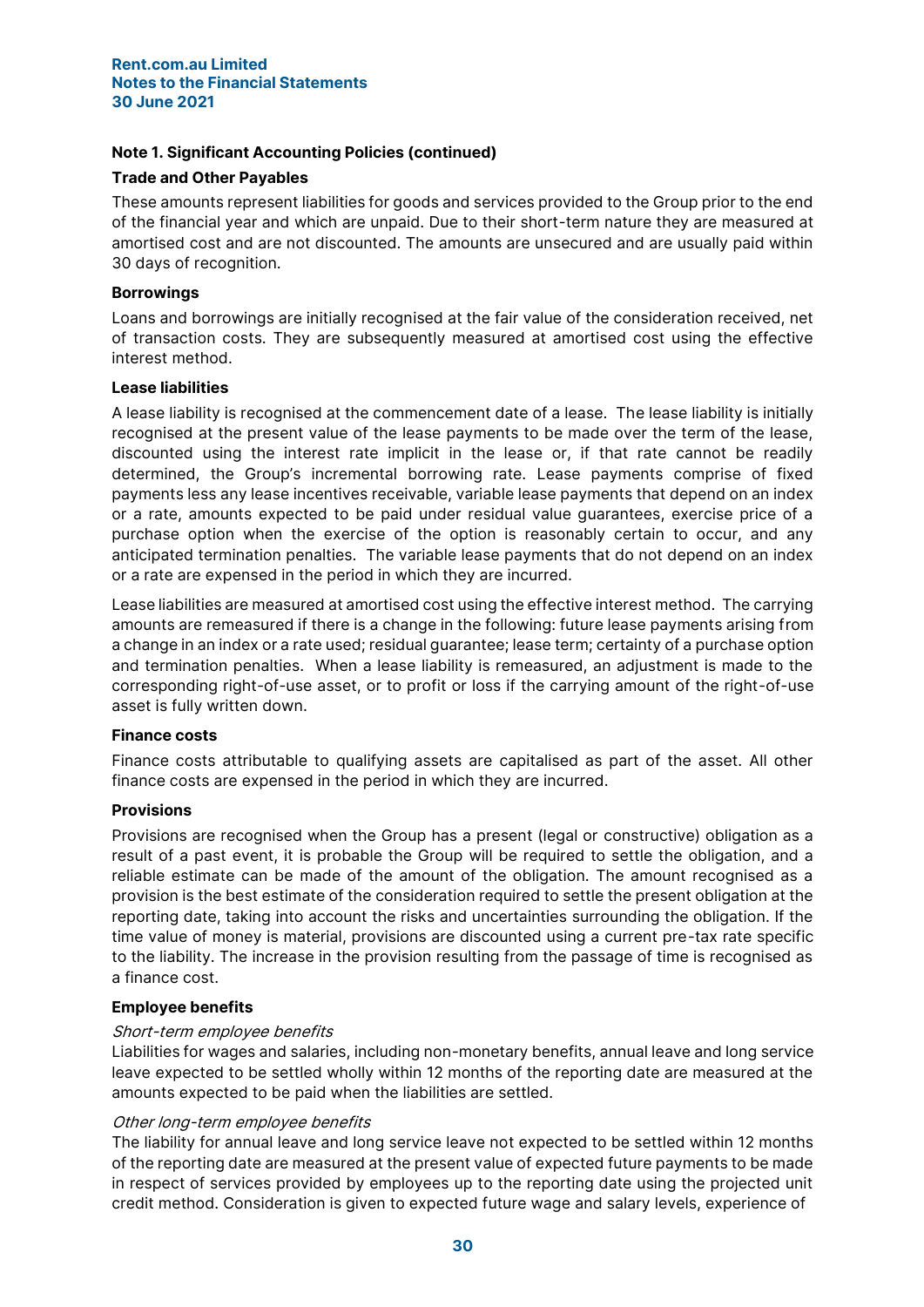## Note 1. Significant Accounting Policies (continued)

## Employee benefits (continued)

employee departures and periods of service. Expected future payments are discounted using market yields at the reporting date on corporate bonds with terms to maturity and currency that match, as closely as possible, the estimated future cash outflows.

## Defined contribution superannuation expense

Contributions to defined contribution superannuation plans are expensed in the period in which they are incurred.

## Share-based payments

Equity-settled and cash-settled share-based compensation benefits are provided to employees. Equity-settled transactions are awards of shares, or options over shares, that are provided to employees in exchange for the rendering of services. Cash-settled transactions are awards of cash for the exchange of services, where the amount of cash is determined by reference to the share price.

The cost of equity-settled transactions is measured at fair value on grant date. Fair value is independently determined using either the Binomial or Black-Scholes option pricing model that takes into account the exercise price, the term of the option, the impact of dilution, the share price at grant date and expected price volatility of the underlying share, the expected dividend yield and the risk free interest rate for the term of the option, together with non-vesting conditions that do not determine whether the Group receives the services that entitle the employees to receive payment. No account is taken of any other vesting conditions.

The cost of equity-settled transactions is recognised as an expense with a corresponding increase in equity over the vesting period. The cumulative charge to profit or loss is calculated based on the grant date fair value of the award, the best estimate of the number of awards that are likely to vest and the expired portion of the vesting period. The amount recognised in profit or loss for the period is the cumulative amount calculated at each reporting date less amounts already recognised in previous periods.

The cost of cash-settled transactions is initially, and at each reporting date until vested, determined by applying either the Binomial or Black-Scholes option pricing model, taking into consideration the terms and conditions on which the award was granted. The cumulative charge to profit or loss until settlement of the liability is calculated as follows:

- during the vesting period, the liability at each reporting date is the fair value of the award at that date multiplied by the expired portion of the vesting period.
- from the end of the vesting period until settlement of the award, the liability is the full fair value of the liability at the reporting date.

All changes in the liability are recognised in profit or loss. The ultimate cost of cash-settled transactions is the cash paid to settle the liability.

Market conditions are taken into consideration in determining fair value. Therefore, any awards subject to market conditions are considered to vest irrespective of whether or not that market condition has been met, provided all other conditions are satisfied.

If equity-settled awards are modified, as a minimum an expense is recognised as if the modification has not been made. An additional expense is recognised, over the remaining vesting period, for any modification that increases the total fair value of the share-based compensation benefit as at the date of modification.

If the non-vesting condition is within the control of the Group or employee, the failure to satisfy the condition is treated as a cancellation. If the condition is not within the control of the Group or employee and is not satisfied during the vesting period, any remaining expense for the award is recognised over the remaining vesting period, unless the award is forfeited.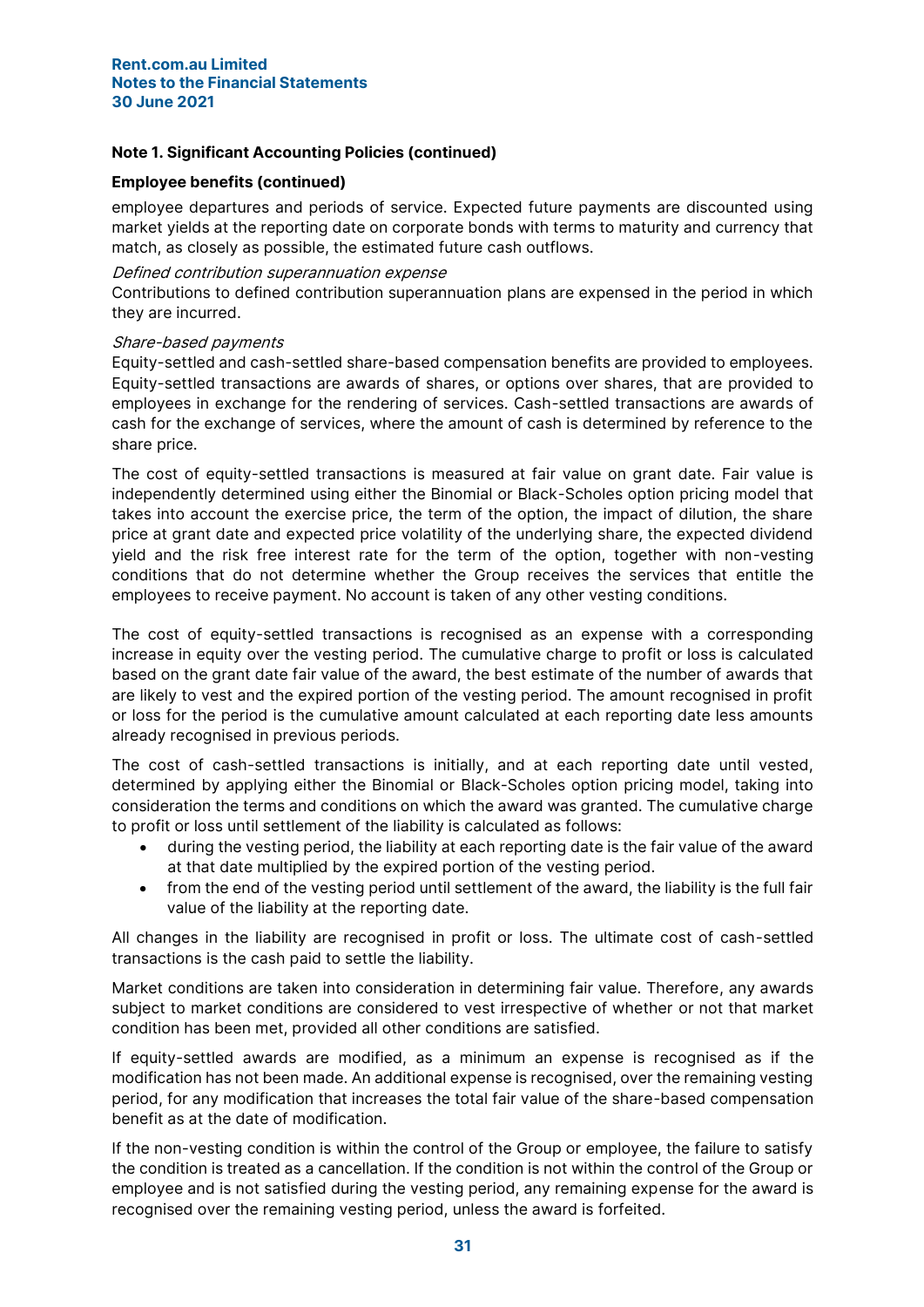## Employee benefits (continued)

If equity-settled awards are cancelled, it is treated as if it has vested on the date of cancellation, and any remaining expense is recognised immediately. If a new replacement award is substituted for the cancelled award, the cancelled and new award is treated as if they were a modification.

## Fair value measurement

When an asset or liability, financial or non-financial, is measured at fair value for recognition or disclosure purposes, the fair value is based on the price that would be received to sell an asset or paid to transfer a liability in an orderly transaction between market participants at the measurement date; and assumes that the transaction will take place either: in the principal market; or in the absence of a principal market, in the most advantageous market.

Fair value is measured using the assumptions that market participants would use when pricing the asset or liability, assuming they act in their economic best interests. For non-financial assets, the fair value measurement is based on its highest and best use. Valuation techniques that are appropriate in the circumstances and for which sufficient data are available to measure fair value, are used, maximising the use of relevant observable inputs and minimising the use of unobservable inputs.

Assets and liabilities measured at fair value are classified, into three levels, using a fair value hierarchy that reflects the significance of the inputs used in making the measurements. Classifications are reviewed at each reporting date and transfers between levels are determined based on a reassessment of the lowest level of input that is significant to the fair value measurement.

For recurring and non-recurring fair value measurements, external valuers may be used when internal expertise is either not available or when the valuation is deemed to be significant. External valuers are selected based on market knowledge and reputation. Where there is a significant change in fair value of an asset or liability from one period to another, an analysis is undertaken, which includes a verification of the major inputs applied in the latest valuation and a comparison, where applicable, with external sources of data.

## Issued capital

Ordinary shares are classified as equity. Incremental costs directly attributable to the issue of new shares or options are shown in equity as a deduction, net of tax, from the proceeds.

## Dividends

Dividends are recognised when declared during the financial year and no longer at the discretion of the Group.

## Business Combinations

The acquisition method of accounting is used to account for business combinations regardless of whether equity instruments or other assets are acquired.

The consideration transferred is the sum of the acquisition-date fair values of the assets transferred, equity instruments issued, or liabilities incurred by the acquirer to former owners of the acquiree and the amount of any non-controlling interest in the acquiree. For each business combination, the non-controlling interest in the acquiree is measured at either fair value or at the proportionate share of the acquiree's identifiable net assets. All acquisition costs are expensed as incurred to profit or loss.

On the acquisition of a business, the Group assesses the financial assets acquired and liabilities assumed for appropriate classification and designation in accordance with the contractual terms, economic conditions, the Group's operating or accounting policies and other pertinent conditions in existence at the acquisition-date.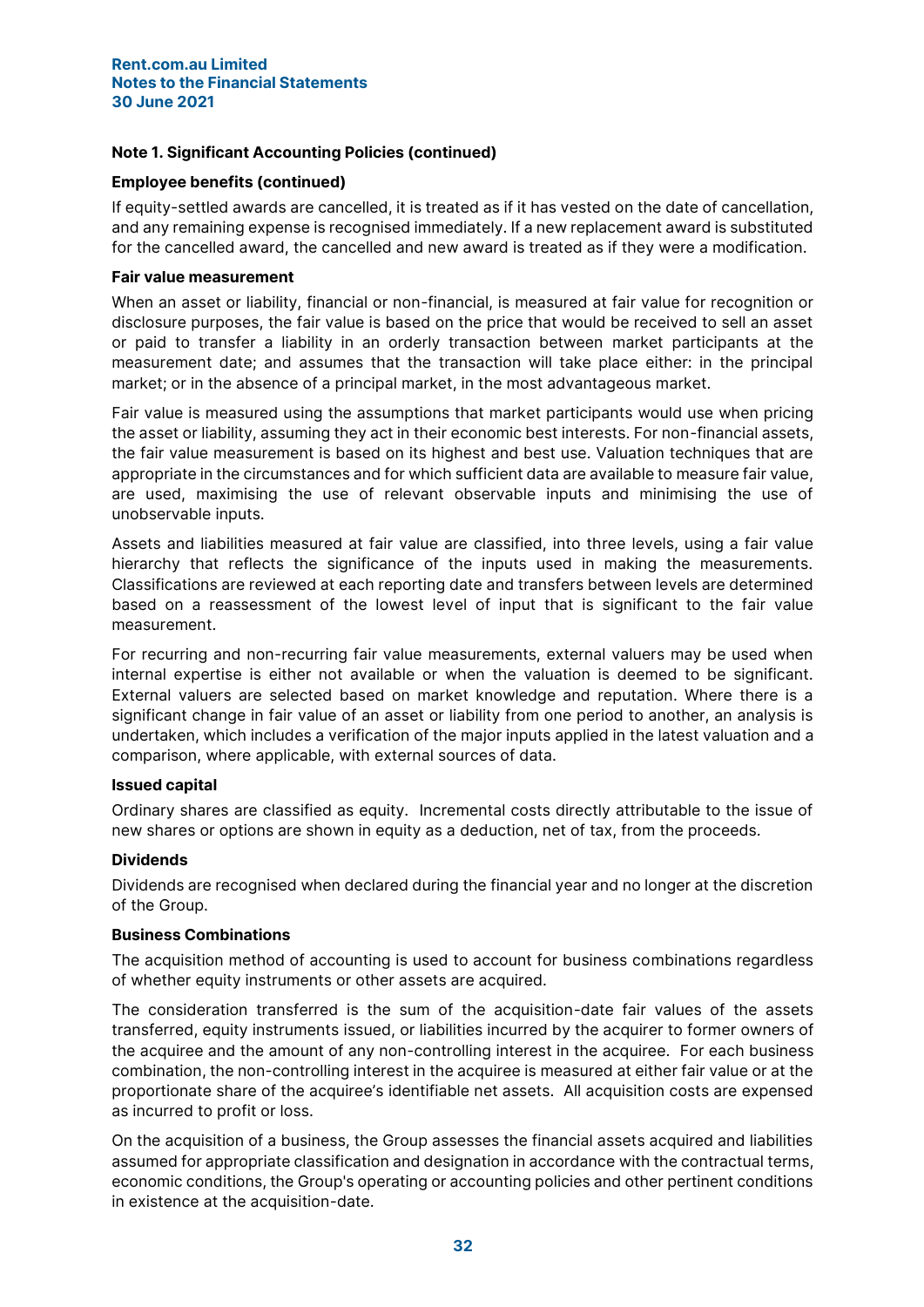## Business Combinations (continued)

Where the business combination is achieved in stages, the Group remeasures its previously held equity interest in the acquiree at the acquisition-date fair value and the difference between the fair value and the previous carrying amount is recognised in profit or loss.

Contingent consideration to be transferred by the acquirer is recognised at the acquisition-date fair value. Subsequent changes in the fair value of the contingent consideration classified as an asset or liability is recognised in profit or loss. Contingent consideration classified as equity is not remeasured and its subsequent settlement is accounted for within equity.

The difference between the acquisition-date fair value of assets acquired, liabilities assumed and any non-controlling interest in the acquiree and the fair value of the consideration transferred and the fair value of any pre-existing investment in the acquiree is recognised as goodwill. If the consideration transferred and the pre-existing fair value is less than the fair value of the identifiable net assets acquired being a bargain purchase to the acquirer, the difference is recognised as a gain directly in profit or loss by the acquirer on the acquisition-date, but only after a reassessment of the identification and measurement of the net assets acquired, the noncontrolling interest in the acquiree, if any, the consideration transferred and the acquirer's previously held equity interest in the acquirer.

Business combinations are initially accounted for on a provisional basis. The acquirer retrospectively adjusts the provisional amounts recognised and also recognises additional assets or liabilities during the measurement period, based on new information obtained about the facts and circumstances that existed at the acquisition-date. The measurement period ends on either the earlier of (i) 12 months from the date of the acquisition or (ii) when the acquirer receives all the information possible to determine fair value.

## Earnings per share

#### Basic earnings per share

Basic earnings per share is calculated by dividing the profit attributable to the owners of the Group, excluding any costs of servicing equity other than ordinary shares, by the weighted average number of ordinary shares outstanding during the financial year, adjusted for bonus elements in ordinary shares issued during the financial year.

#### Diluted earnings per share

Diluted earnings per share adjusts the figures used in the determination of basic earnings per share to take into account the after income tax effect of interest and other financing costs associated with dilutive potential ordinary shares and the weighted average number of shares assumed to have been issued for no consideration in relation to dilutive potential ordinary shares

## Goods and Services Tax (GST)

Revenues, expenses and assets are recognised net of the amount of GST, except where the amount of GST incurred is not recoverable from the Tax Office. In these circumstances the GST is recognised as part of the cost of acquisition of the asset or as part of an item of the expense.

Receivables and payables in the statement of financial position are shown inclusive of GST. The net amount of GST recoverable from, or payable to, the tax authority is included in other receivables or other payables in the statement of financial position.

Cash flows are presented on a gross basis. The GST components of cash flows arising from investing or financing activities which are recoverable from, or payable to the tax authority, are presented as operating cash flows.

Commitments and contingencies are disclosed net of the amount of GST recoverable from, or payable to, the tax authority.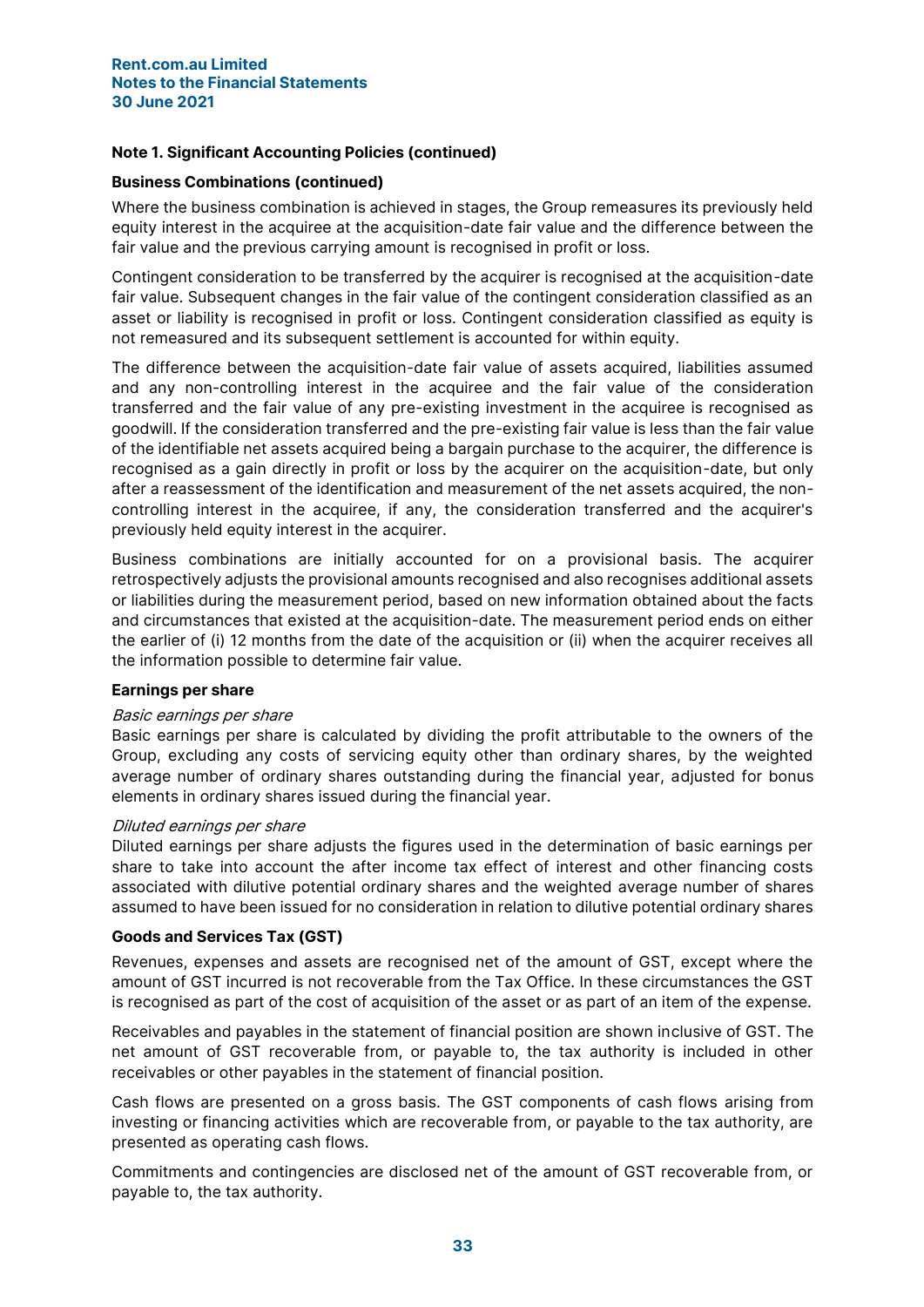## Investments and other financial assets

Investments and other financial assets are initially measured at fair value. Transaction costs are included as part of the initial measurement, except for financial assets at fair value through profit or loss. They are subsequently measured at either amortised cost or fair value depending on their classification. Classification is determined based on the purpose of the acquisition and subsequent reclassification to other categories is restricted.

Financial assets are derecognised when the rights to receive cash flows from the financial assets have expired or have been transferred and the Group has transferred substantially all the risks and rewards of ownership. When there is no reasonable expectation of recovering part or all of a financial asset, it's carrying value is written off.

## Financial assets at fair value through profit or loss

Financial assets not measured at amortised cost or at fair value through other comprehensive income are classified as financial assets at fair value through profit or loss. Typically, such financial assets will be either: (i) held for trading, where they are acquired for the purpose of selling in the short-term with an intention of making a profit, or a derivative; or (ii) designated as such upon initial recognition where permitted. Fair value movements are recognised in profit or loss.

## Financial assets at fair value through other comprehensive income

Financial assets at fair value through other comprehensive income include equity investments which the Group intends to hold for the foreseeable future and has irrevocably elected to classify them as such upon initial recognition.

## Impairment of financial assets

The Group recognises a loss allowance for expected credit losses on financial assets which are either measured at amortised cost or fair value through other comprehensive income. The measurement of the loss allowance depends upon the Group's assessment at the end of each reporting period as to whether the financial instrument's credit risk has increased significantly since initial recognition, based on reasonable and supportable information that is available, without undue cost or effort to obtain.

Where there has not been a significant increase in exposure to credit risk since initial recognition, a 12-month expected credit loss allowance is estimated. This represents a portion of the asset's lifetime expected credit losses that is attributable to a default event that is possible within the next 12 months. Where a financial asset has become credit impaired or where it is determined that credit risk has increased significantly, the loss allowance is based on the asset's lifetime expected credit losses. The amount of expected credit loss recognised is measured on the basis of the probability weighted present value of anticipated cash shortfalls over the life of the instrument discounted at the original effective interest rate.

For financial assets measured at fair value through other comprehensive income, the loss allowance is recognised within other comprehensive income. In all other cases, the loss allowance is recognised in profit or loss.

## New Accounting Standards and Interpretations not yet mandatory or early adopted

Australian Accounting Standards and Interpretations that have recently been issued or amended but are not yet mandatory, have not been early adopted by the Group for the annual reporting period ended 30 June 2021. The Group's has not yet assessed the impact of these new or amended Accounting Standards and Interpretations.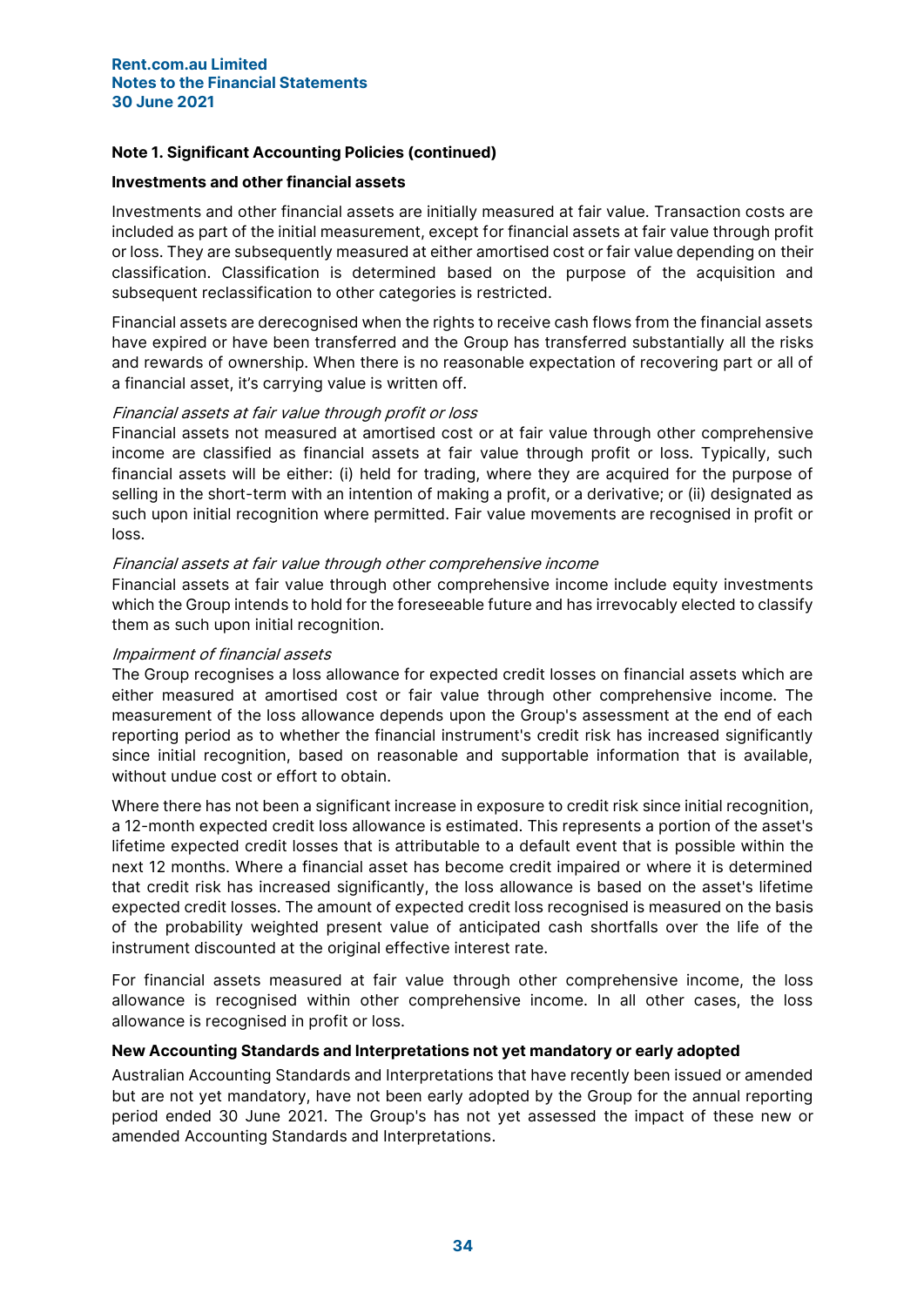## Note 2. Critical accounting judgements, estimates and assumptions

The preparation of the financial statements requires management to make judgements, estimates and assumptions that affect the reported amounts in the financial statements. Management continually evaluates its judgements and estimates in relation to assets, liabilities, contingent liabilities, revenue and expenses.

Management bases its judgements, estimates and assumptions on historical experience and on various other factors, including expectations of future events which management believes to be reasonable under the circumstances. The resulting accounting judgements and estimates will seldom equal the related actual results. The judgements, estimates and assumptions that have a significant risk of causing a material adjustment to the carrying amounts of assets and liabilities (refer to the respective notes) within the next financial year are discussed below.

## Share-based payment transactions

The Group measures the cost of equity-settled transactions with employees by reference to the fair value of the equity instruments at the date at which they are granted. The fair value is determined by using either the Binomial or Black-Scholes model taking into account the terms and conditions upon which the instruments were granted. The accounting estimates and assumptions relating to equity-settled share- based payments would have no impact on the carrying amounts of assets and liabilities within the next annual reporting period but may impact statement of profit or loss and other comprehensive income and equity.

## Revenue from contracts with customers involving sale of products

When recognising revenue in relation to the sale of products to customers, the key performance obligation of the Group is considered to be the point of delivery of the products to the customer, as this is deemed to be the time that the customer obtains control of the promised products and therefore the benefits of the unimpeded access.

#### Allowance for expected credit losses

The allowance for expected credit losses assessment requires a degree of estimation and judgement. It is based on the lifetime expected credit loss, grouped based on days overdue, and makes assumptions to allocate an overall expected credit loss rate for each group. These assumptions include recent sales experience, historical collection rates, the impact of Coronavirus (COVID-19) pandemic and forward-looking information that is available. The allowance for expected credit losses, as disclosed in note 10, is calculated based on the information available at the time of preparation. The actual credit losses in future years may be higher or lower.

## Coronavirus (COVID-19) pandemic

Judgement has been exercised in considering the impacts that the Coronavirus (COVID-19) pandemic has had, or may have, on the Group based on known information. This consideration extends to the nature of the products and services offered, customers, supply chain, staffing and geographic regions in which the Group operates. Other than as addressed in specific notes, there does not appear to be either any significant impact upon the financial statements or any significant uncertainties with respect to events or conditions which may impact the consolidated entity unfavourably as at the reporting date or subsequently as a result of the Coronavirus (COVID-19) pandemic.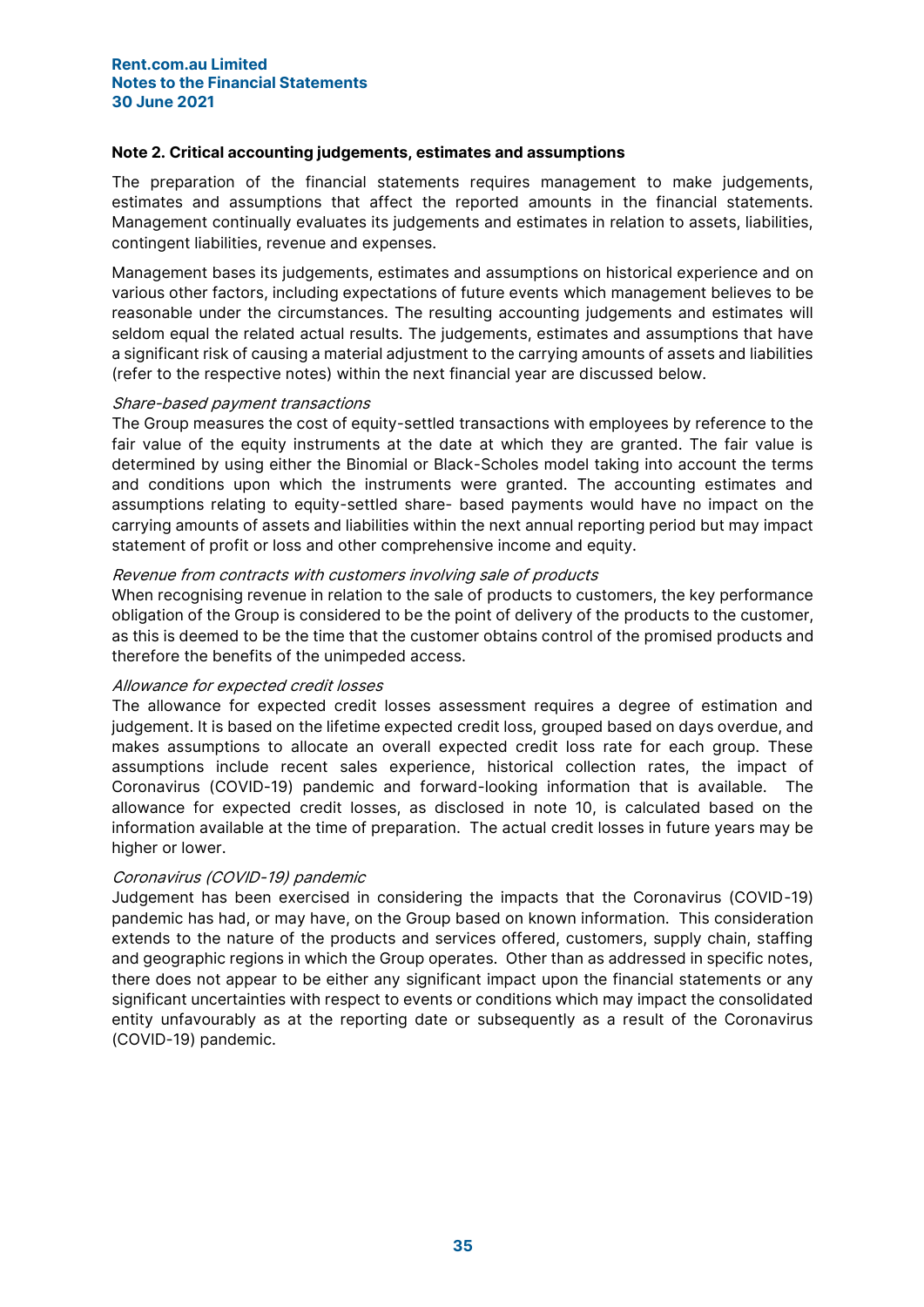## Note 3. Revenue

|                                | <b>Consolidated 30 June 2021</b>           | <b>Consolidated</b>                                     |              |
|--------------------------------|--------------------------------------------|---------------------------------------------------------|--------------|
|                                |                                            | <b>Timing of revenue recognition</b>                    | 30 June 2021 |
|                                | Goods<br>transferred at<br>a point in time | <b>Services</b><br>transferred over<br>a period of time | <b>Total</b> |
|                                | \$                                         | \$                                                      | \$           |
| Fees from agents and landlords | 19,802                                     | 110,001                                                 | 129,803      |
| <b>Renter Products Revenue</b> | 1,548,841                                  | 3,396                                                   | 1,552,237    |
| <b>Advertising Sales</b>       | 321,559                                    | 941,891                                                 | 1,263,450    |
| Payments Revenue               | 11,058                                     | 137,854                                                 | 148,912      |
| <b>Total</b>                   | 1,900,336                                  | 1,194,066                                               | 3,094,402    |

|                                | <b>Consolidated 30 June 2020</b>           | <b>Consolidated</b>                                     |              |
|--------------------------------|--------------------------------------------|---------------------------------------------------------|--------------|
|                                |                                            | <b>Timing of revenue recognition</b>                    | 30 June 2020 |
|                                | Goods<br>transferred at<br>a point in time | <b>Services</b><br>transferred over<br>a period of time | Total        |
|                                | \$                                         | S                                                       | S            |
| Fees from agents and landlords | 28,996                                     | 124,986                                                 | 153,982      |
| <b>Renter Products Revenue</b> | 1,097,797                                  | 6,923                                                   | 1,104,720    |
| <b>Advertising Sales</b>       | 228,707                                    | 756,639                                                 | 985,346      |
| Payments Revenue               | 13,087                                     | 195,104                                                 | 208,191      |
| Total                          | 1,368,587                                  | 1,083,652                                               | 2,452,239    |

|                                    | <b>Consolidated</b> |           |  |  |
|------------------------------------|---------------------|-----------|--|--|
|                                    | 2021                | 2020      |  |  |
| <b>Consolidated 30 June 2021</b>   | \$                  | \$        |  |  |
| Geographical regions               |                     |           |  |  |
| Australia                          | 3,094,402           | 2,452,239 |  |  |
|                                    |                     |           |  |  |
| Note 4. Other Income               | <b>Consolidated</b> |           |  |  |
|                                    | 2021                | 2020      |  |  |
|                                    | \$                  | \$        |  |  |
| R&D Incentive recognised in income | 263,052             | 193,438   |  |  |
| Interest income                    | 453                 | 1,952     |  |  |
| Government grants                  | 304,000             | 162,000   |  |  |
|                                    | 567,505             | 357,390   |  |  |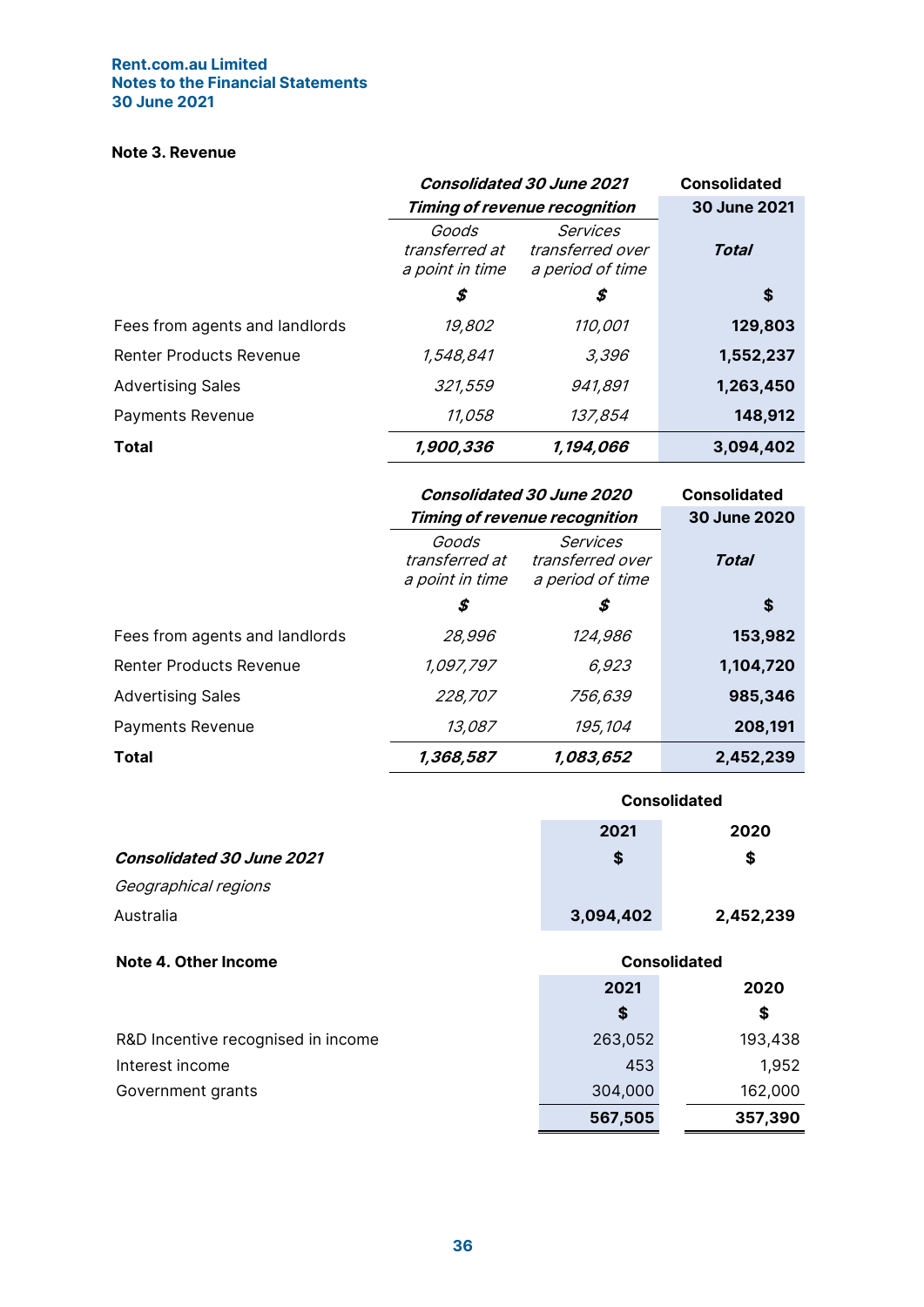# Note 5. Income Tax Consolidated

| ו ויטנפ ט. וווטטווופ ו מג |                                         | <b>UUIISUIIUALGU</b> |      |
|---------------------------|-----------------------------------------|----------------------|------|
|                           |                                         | 2021                 | 2020 |
|                           |                                         | \$                   | \$   |
| a)                        | The components of tax expense comprise: |                      |      |
|                           | Current tax                             |                      |      |
|                           | Deferred tax                            |                      |      |
|                           | under provision in prior year           | 13,200               |      |
|                           | <b>Total income tax expense</b>         | 13,200               |      |
|                           |                                         |                      |      |

b) The prima facie tax on loss from ordinary activities before income tax is reconciled to the income tax as follows:

|                                                  | <b>Consolidated</b> |            |
|--------------------------------------------------|---------------------|------------|
|                                                  | 2021                | 2020       |
|                                                  | S                   | \$         |
| Prima facie tax payable on loss from ordinary    |                     |            |
| activities before income tax at 26% (2020:27.5%) | (333,011)           | (457, 934) |
|                                                  |                     |            |
| Tax effect of:                                   |                     |            |
| Share based payments                             | 72,709              | (1, 202)   |
| Tax losses not recognised                        | 355,103             | 480,258    |
| Timing differences not recognised                | (3,925)             | 49,857     |
| R&D Tax Rebate                                   | (76,089)            | (56, 102)  |
| Other                                            | (14, 787)           | (14, 877)  |
| Under provision in prior period                  | 13,200              |            |
| Total income tax expense                         | 13,200              |            |
|                                                  |                     |            |

c) Deferred tax assets at 30 June 2021 not brought to account are:

| <b>Total Deferred tax asset not recognised</b> | 5,833,797 | 5,766,804 |
|------------------------------------------------|-----------|-----------|
| Other                                          | 118,370   | 24.382    |
| Revenue tax losses                             | 5.715.427 | 5,742,422 |

The benefit for tax losses will only be obtained if:

- the Group derives future assessable income of a nature and of an amount sufficient to enable the benefit from the deductions for the losses to be realised; and
- the losses are transferred to an eligible entity in the Group; and
- the Group continues to comply with the conditions for deductibility imposed by tax legislation; and
- no changes in tax legislation adversely affect the consolidated in realising the benefit from the deduction for the losses.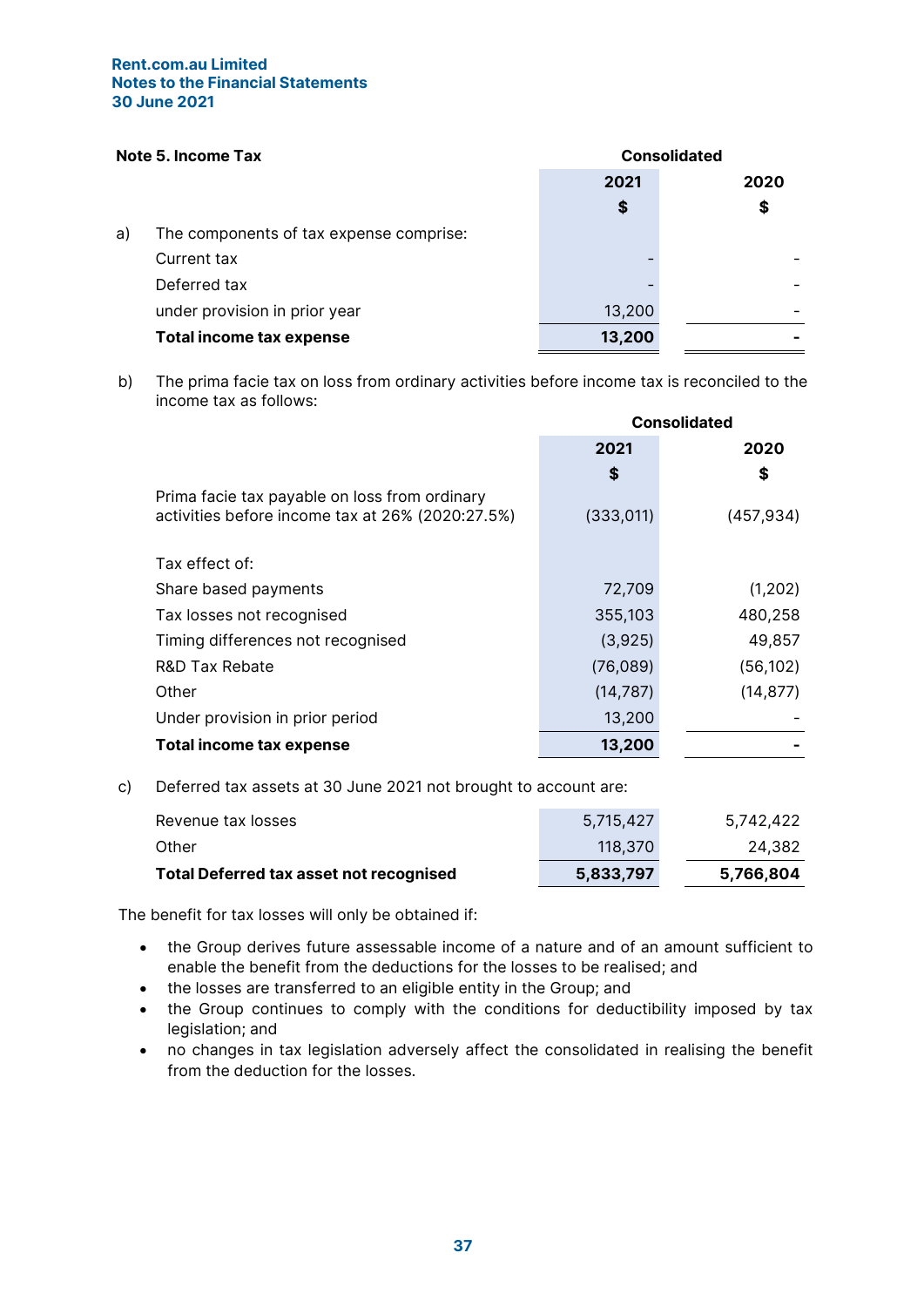## Note 6. Cash and Cash Equivalents

|                                                                                 | <b>Consolidated</b> |         |
|---------------------------------------------------------------------------------|---------------------|---------|
|                                                                                 | 2021                | 2020    |
|                                                                                 | \$                  | \$      |
| Cash at bank and in hand                                                        | 2,898,031           | 611,506 |
| <b>Term Deposits</b>                                                            | 20,275              | 20,265  |
| <b>Total cash and cash equivalents</b>                                          | 2,918,306           | 631,771 |
| Reconciliation to cash and cash equivalents at the<br>end of the financial year |                     |         |
| <b>Balance as per statement of cash flows</b>                                   | 2,918,306           | 631,771 |

Cash at bank and in hand earns interest at floating rates based on daily bank rates. The effective interest rate on short-term bank deposits was 0.1% (2020: 0.84%).

The maximum exposure to credit risk at the end of the reporting period is the carrying amount of each class of cash and cash equivalents mentioned above.

As at 30 June 2021, the group held customer funds of \$30,511 in trust. This relates to funds held in RentPay wallet accounts and payable at the direction of the customers of RentPay payment services. The fund held in trust has not been disclosed on consolidated statement of financial position as it doesn't meet the definition of financial assets and liabilities.

## Note 7. Trade and Other Receivables

|                                            | <b>Consolidated</b> |         |
|--------------------------------------------|---------------------|---------|
|                                            | 2021                | 2020    |
|                                            | \$                  | \$      |
| Trade debtors                              | 366,468             | 332,397 |
| Less: Allowance for expected credit losses | (3,634)             | (2,815) |
|                                            | 362,834             | 329,582 |
| Prepayments                                | 140,851             | 51,960  |
| <b>Total trade and other receivables</b>   | 503,685             | 381,542 |

## Allowance for expected credit losses

The Group has recognised a loss of \$- (2020: \$10,274) in profit or loss in respect of the expected credit losses for the year ended 30 June 2021.

The ageing of the expected credit losses provided for above are as follows:

|                       | <b>Consolidated</b> |       |
|-----------------------|---------------------|-------|
|                       | 2021<br>2020        |       |
|                       | \$                  | \$    |
| 0 to 3 months overdue |                     |       |
| 3 to 6 months overdue | 3,634               | 2,815 |
| Over 6 months overdue |                     |       |
|                       | 3,634               | 2,815 |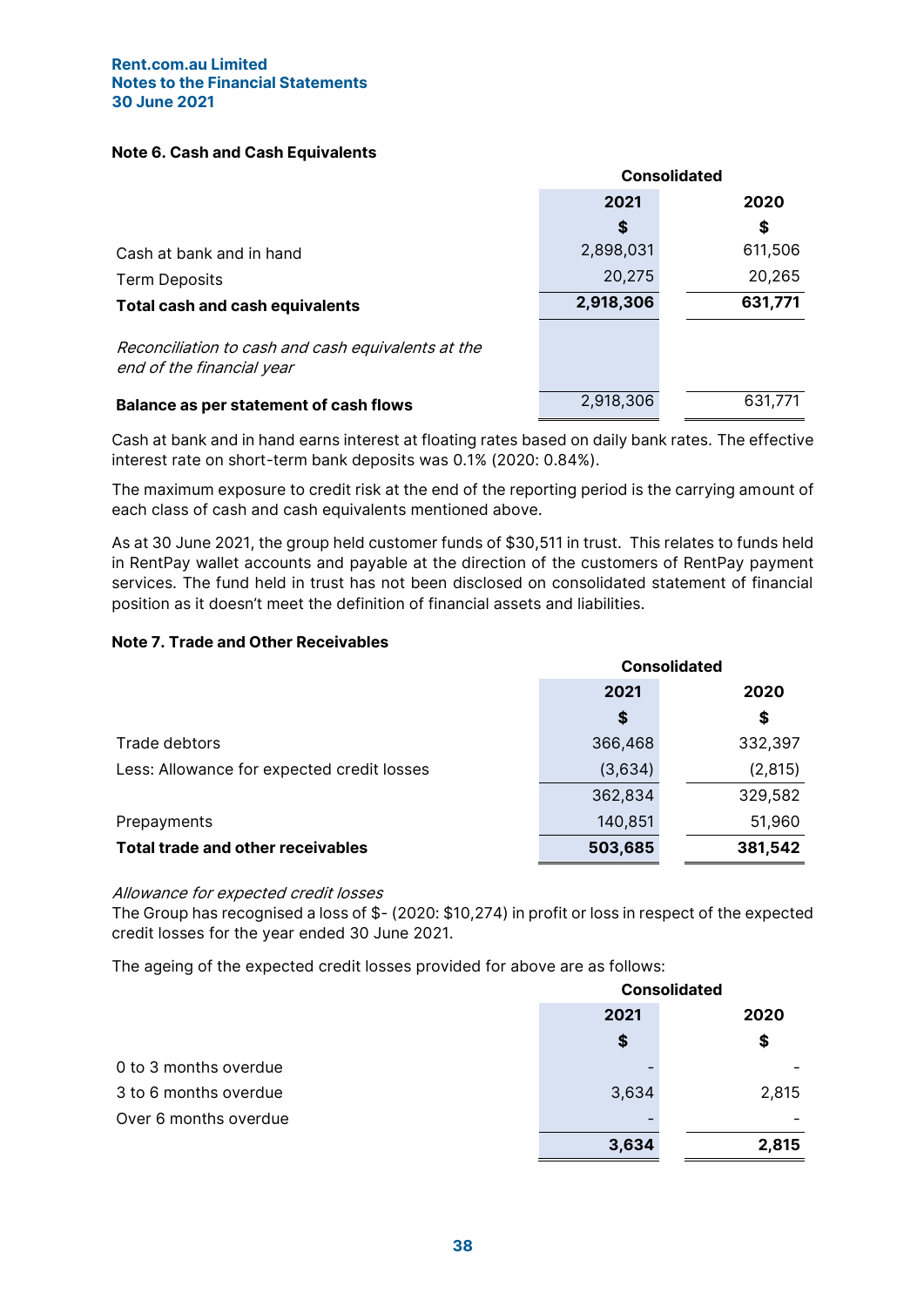## Note 7. Trade and Other Receivables (continued)

Movement in the allowance for expected credit losses are as follows:

|                                                          | <b>Consolidated</b> |          |
|----------------------------------------------------------|---------------------|----------|
|                                                          | 2021                | 2020     |
|                                                          | S                   | \$       |
| Opening balance                                          | 2,815               | 7,549    |
| Additional provisions recognised                         | 819                 | 10,274   |
| Receivables written off during the year as uncollectable |                     | (15,008) |
| <b>Closing Balance</b>                                   | 3,634               | 2,815    |

As at the reporting date, all overdue balances had been received.

## Credit Risk – Trade and Other Receivables

The Group has no significant concentration of credit risk with respect to any single counter party other than Australian Taxation Office. The class of assets described as trade and other receivables is considered to be the main source of credit risk related to the Group.

Other than as noted above, all trade and other receivables are within initial trade terms and considered to be of high credit quality.

## Note 8. Plant and Equipment

|                                | <b>Consolidated</b> |            |
|--------------------------------|---------------------|------------|
|                                | 2021                | 2020       |
|                                | S                   | \$         |
| Plant and equipment at cost    | 257,255             | 207,744    |
| Less: accumulated depreciation | (213, 788)          | (188, 344) |
|                                | 43,467              | 19,400     |

Reconciliations of the written down values at the beginning and end of the current and previous financial year are set out below:

|                                      | <b>Consolidated</b> |           |
|--------------------------------------|---------------------|-----------|
|                                      | 2021                | 2020      |
|                                      | \$                  | \$        |
| Balance at the beginning of the year | 19,400              | 36,254    |
| Additions                            | 49,511              | 3,354     |
| Depreciation                         | (25, 444)           | (20, 208) |
| Written down balance at end of year  | 43,467              | 19,400    |

#### Note 9. Right-of-use asset

|                                |            | <b>Consolidated</b> |  |
|--------------------------------|------------|---------------------|--|
|                                | 2021       | 2020                |  |
|                                | S          | \$                  |  |
| Building – right of use        | 181,346    | 174,546             |  |
| Less: accumulated depreciation | (161, 197) | (77, 576)           |  |
|                                | 20,149     | 96.970              |  |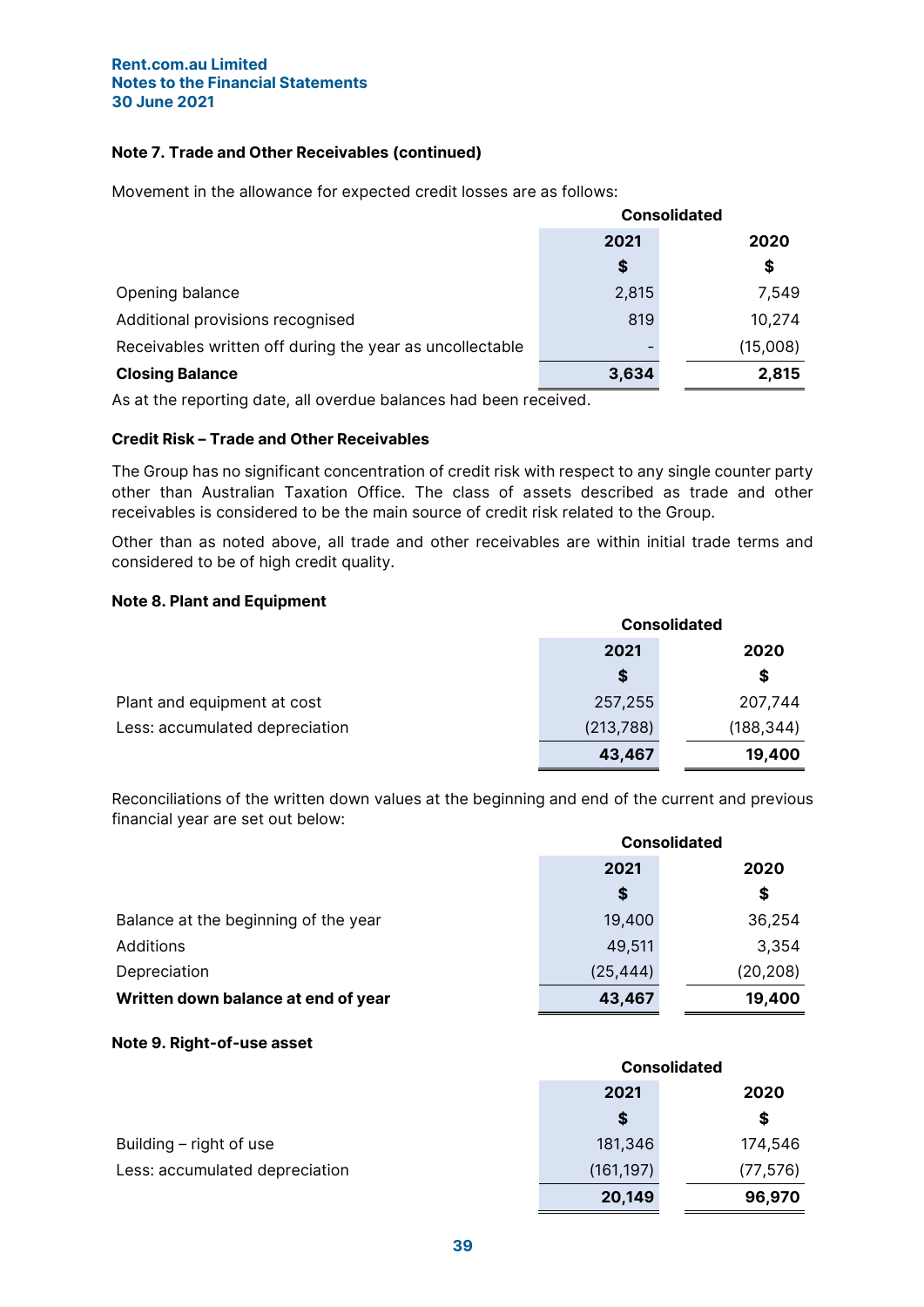## Note 9. Right-of-use asset (continued)

Reconciliations of the written down values at the beginning and end of the current and previous financial year are set out below:

|                                      | <b>Consolidated</b> |           |
|--------------------------------------|---------------------|-----------|
|                                      | 2021                | 2020      |
|                                      | S                   | \$        |
| Balance at the beginning of the year | 96,970              |           |
| Additions                            | 7,394               | 174,546   |
| Amortisation                         | (84, 215)           | (77, 576) |
| Written down balance at end of year  | 20,149              | 96,970    |

## Note 10. Intangible Assets

|                                          |             | <b>Consolidated</b> |  |
|------------------------------------------|-------------|---------------------|--|
|                                          | 2021        | 2020                |  |
|                                          | S           | \$                  |  |
| Software and website development at cost | 7,147,969   | 5,483,416           |  |
| Less: accumulated amortisation           | (4,721,339) | (3,960,059)         |  |
|                                          | 2,426,630   | 1,523,357           |  |

Reconciliations of the written down values at the beginning and end of the current and previous financial year are set out below:

|                                      | <b>Consolidated</b> |            |  |
|--------------------------------------|---------------------|------------|--|
|                                      | 2021<br>2020        |            |  |
|                                      | S                   | S          |  |
| Balance at the beginning of the year | 1,523,356           | 1,707,567  |  |
| Additions                            | 1,664,554           | 600,949    |  |
| Amortisation                         | (761, 280)          | (785, 159) |  |
| Written down balance at end of year  | 2,426,630           | 1,523,357  |  |

## Note 11. Trade and Other Payables

|                                       | <b>Consolidated</b> |         |  |
|---------------------------------------|---------------------|---------|--|
|                                       | 2021                | 2020    |  |
|                                       | \$                  | \$      |  |
| Trade creditors                       | 410,989             | 257,832 |  |
| Other payables                        | 319,564             | 293,882 |  |
| <b>GST Payable</b>                    | 6,243               | 5,109   |  |
| <b>Total Trade and Other Payables</b> | 736,796             | 556,823 |  |

Trade payables are non-interest bearing and are normally settled on 30 to 60-day terms.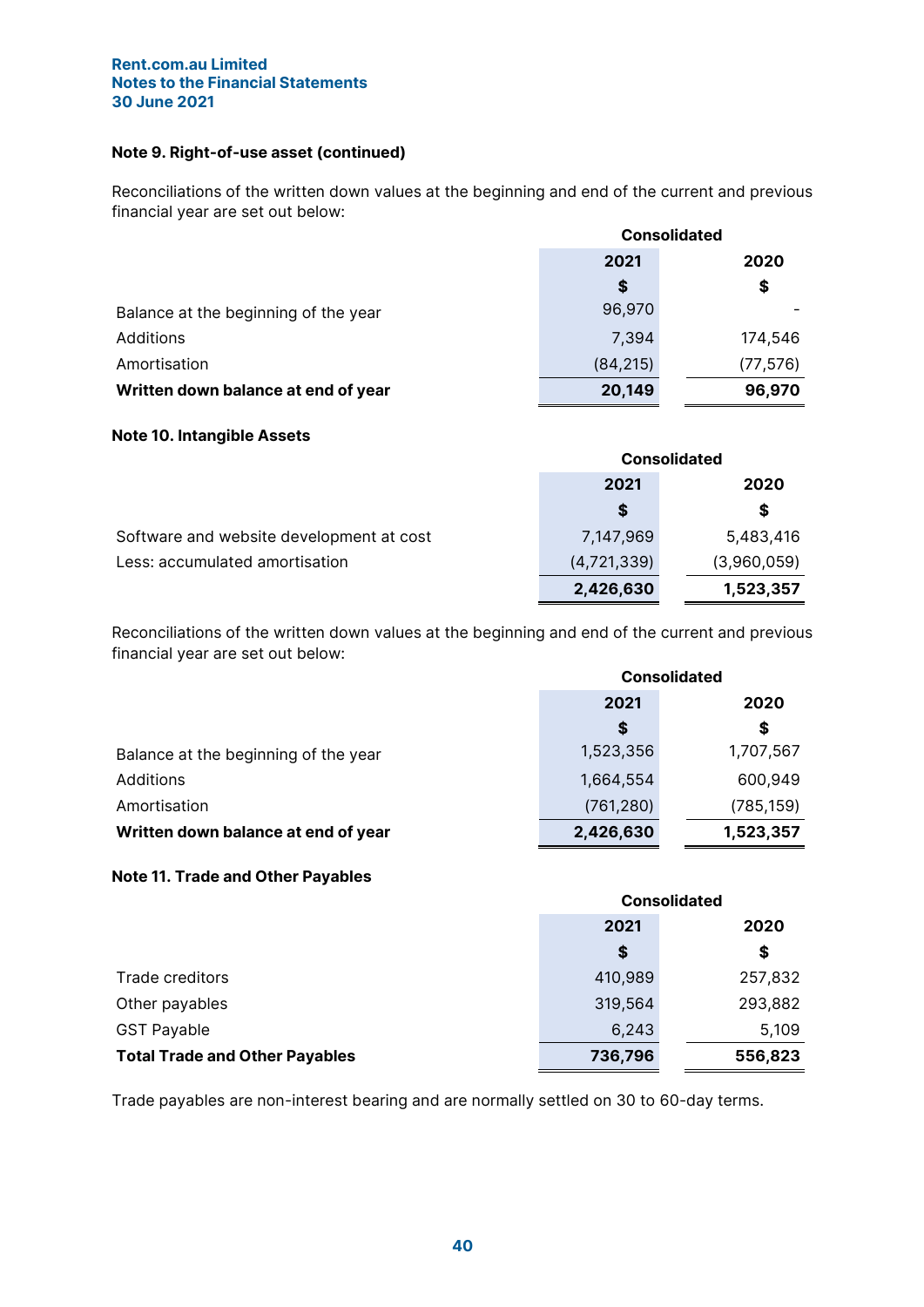## Note 12. Borrowings

|                                       | <b>Consolidated</b> |       |  |  |
|---------------------------------------|---------------------|-------|--|--|
|                                       | 2021                | 2020  |  |  |
|                                       | S                   | \$    |  |  |
| Finance lease liability - current     | 13,018              | 8,602 |  |  |
| Finance lease liability - non-current | 10,131              | 5,734 |  |  |
| <b>Total Borrowings</b>               | 23,149<br>14,336    |       |  |  |

These are finance leases for computer equipment with an average remaining term of 41 months. The interest rates and repayments are fixed.

## Note 13. Lease liability

|                               | <b>Consolidated</b> |         |
|-------------------------------|---------------------|---------|
|                               | 2021                | 2020    |
|                               | \$                  | \$      |
| Lease liability - current     | 22,511              | 80,988  |
| Lease liability - non-current |                     | 21,365  |
| <b>Total Lease liability</b>  | 22,511              | 102,353 |

## Note 14. Employee Benefits

|                                         | <b>Consolidated</b> |         |  |
|-----------------------------------------|---------------------|---------|--|
|                                         | 2021<br>2020        |         |  |
|                                         | \$                  | \$      |  |
| Annual leave                            | 156,630             | 153,226 |  |
| Long service leave                      | 62,304              | 31,177  |  |
| <b>Total Employee Benefits</b>          | 218,934             | 184,403 |  |
|                                         |                     |         |  |
| Expected to be settled within 12 months | 218,934             | 184,403 |  |
| Expected to be settled after 12 months  |                     |         |  |

The Group encourages employees to take leave when due and accordingly expects that the leave accruals above will be utilised during the next 12 months.

## Note 15. Issued Capital

|                                   | <b>Consolidated</b> |               |  |
|-----------------------------------|---------------------|---------------|--|
|                                   | 2021<br>2020        |               |  |
|                                   | S                   | \$            |  |
| <b>Ordinary shares fully paid</b> | 41,468,040          | 37,114,067    |  |
|                                   |                     |               |  |
|                                   | <b>Shares</b>       | <b>Shares</b> |  |
| <b>Ordinary shares fully paid</b> | 397,654,227         | 302,635,759   |  |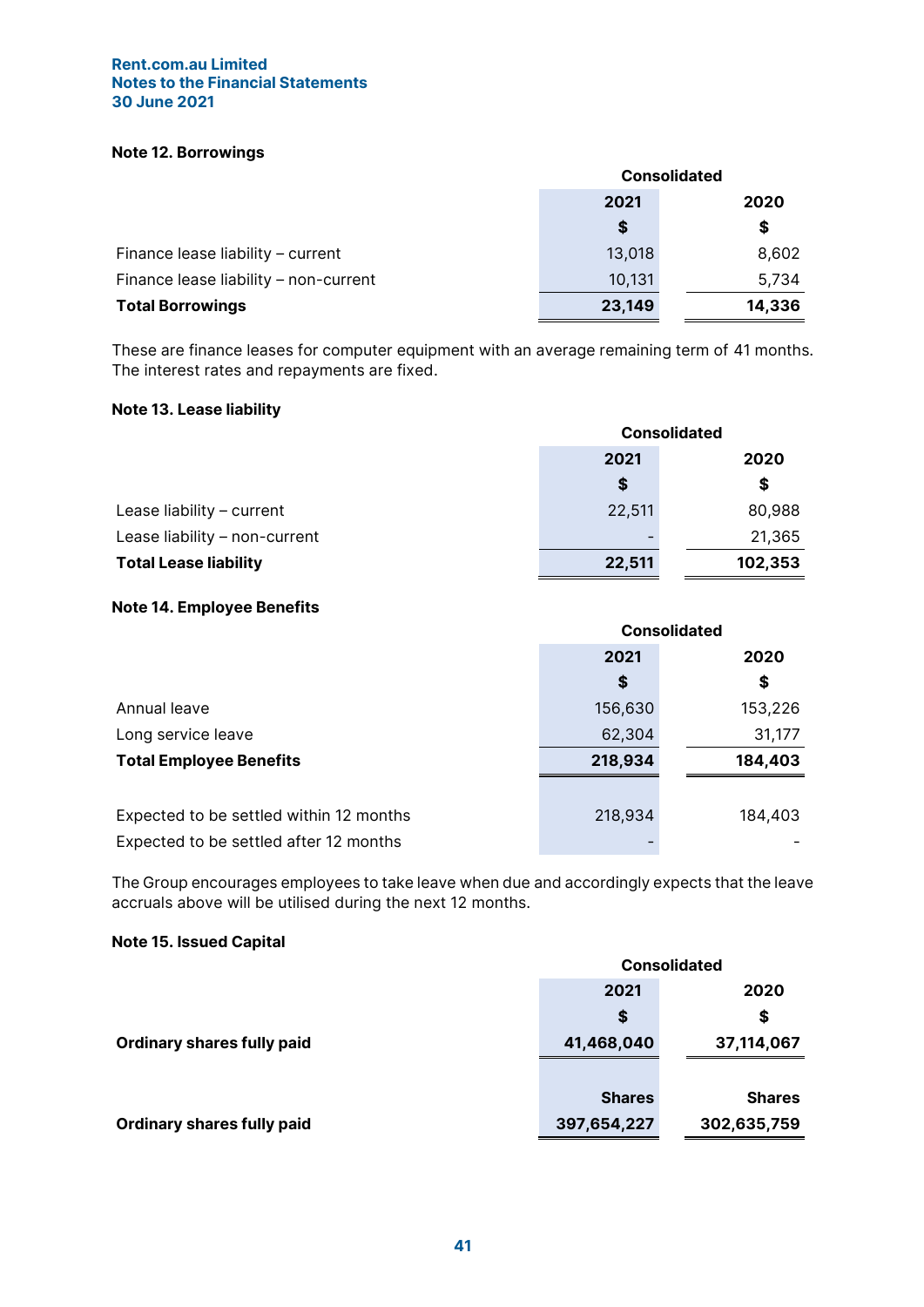## Note 15. Issued Capital (continued)

Movements in ordinary share capital

| <b>Details</b>                                   | <b>Shares</b> | <b>Issue price</b> | \$         |
|--------------------------------------------------|---------------|--------------------|------------|
| Opening Balance - 1 July 2019                    | 249,497,272   |                    | 35,313,752 |
| Issue of shares - July and August 2019           | 41,582,864    | \$0.036            | 1,496,983  |
| Issue of shares - March 2020                     | 11,555,554    | \$0.045            | 519,999    |
| Issue of shares - performance shares 31 Jan 2019 | 69            | \$0.048            | 3          |
| Share issue transaction costs                    | -             |                    | (216, 670) |
| Closing Balance - 30 June 2020                   | 302,635,759   |                    | 37,114,067 |

| <b>Details</b>                                        | <b>Shares</b> | <b>Issue price</b> | S          |
|-------------------------------------------------------|---------------|--------------------|------------|
| Opening Balance - 1 July 2020                         | 302,635,759   |                    | 37,114,067 |
| Issue of shares - September 2020                      | 33,333,333    | \$0.045            | 1,500,000  |
| Issue of shares - performance shares October<br>2020  | 3,768,467     | \$0.030            | 113,054    |
| Issue of shares - performance shares December<br>2020 | 2,916,668     | \$0.048            | 140,000    |
| Issue of shares - February 2021                       | 55,000,000    | \$0.050            | 2,750,000  |
| Share issue transaction costs                         |               |                    | (149, 081) |
| Closing Balance - 30 June 2021                        | 397,654,227   |                    | 41,468,040 |

#### Ordinary shares

Ordinary shares entitle the holder to participate in dividends and the proceeds on the winding up of the Group in proportion to the number of and amounts paid on the shares held. The fully paid ordinary shares have no par value and the Group does not have a limited amount of authorised capital.

On a show of hands every member present at a meeting in person or by proxy shall have one vote and upon a poll each share shall have one vote.

## Share buy-back

There is no current on-market share buy-back.

#### Capital management

## Capital risk management

The Group's objectives when managing capital is to safeguard its ability to continue as a going concern, so that it can provide returns for shareholders and benefits for other stakeholders and to maintain an optimum capital structure to reduce the cost of capital.

Capital is regarded as total equity, as recognised in the statement of financial position, plus net debt. Net debt is calculated as total borrowings less cash and cash equivalents.

In order to maintain or adjust the capital structure, the Group may adjust the amount of dividends paid to shareholders, return capital to shareholders, issue new shares or sell assets to reduce debt.

The Group would look to raise capital when an opportunity to invest in a business or company was seen as value adding relative to the current company's share price at the time of the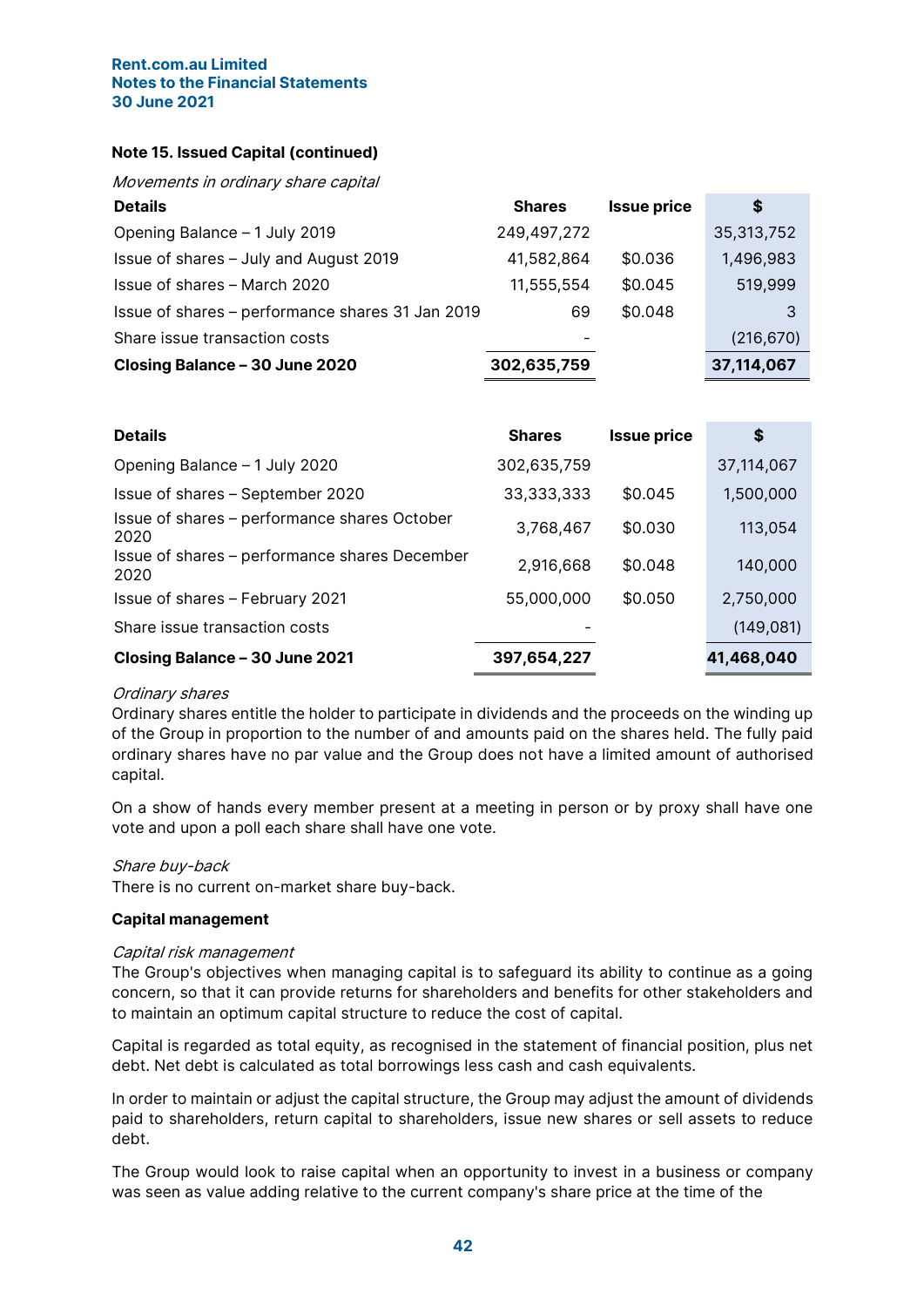## Note 15. Issued Capital (continued)

investment. The Group is not actively pursuing additional investments in the short term as it continues to integrate and grow its existing businesses in order to maximise synergies.

The Group is subject to certain financing arrangements covenants and meeting these is given priority in all capital risk management decisions. There have been no events of default on the financing arrangements during the financial year.

The capital risk management policy remains unchanged from the prior financial year.

## Note 16. Reserves

|                                    | <b>Consolidated</b> |           |  |
|------------------------------------|---------------------|-----------|--|
|                                    | 2021<br>2020        |           |  |
|                                    | \$                  | S         |  |
| <b>Share based payment reserve</b> | 6,370,618           | 6,314,854 |  |
|                                    |                     |           |  |
| <b>Other reserve</b>               | 243,726             | 243,726   |  |

## Share Based Payment Reserve

The share-based payment reserve recognises options, performance rights and performance shares that have been issued as share based payments.

## Other reserve

This reserve is used to recognise the change in the share of the non-controlling interest.

## Note 17. Share Based Payments

The current Rent.com.au Limited Employee Long-Term Incentive Plan ("LTIP") was approved by shareholders on 29 November 2019. All employees, directors and consultants are eligible to participate in the LTIP.

The LTIP provides for the issue of:

- Performance Rights which, upon a determination by the Board that the performance conditions attached to the Performance Rights have been met, will result in the issue of one ordinary Share in the Group for each Performance Right; and
- Plan Options which, upon a determination by the Board that the vesting conditions attached to the Plan Options have been met, will result in the Plan Options vesting and being able to be exercised into Shares by payment of the exercise price.

The key features of the Plan are as follows:

- The Board will determine the number of Performance Rights and Plan Options (Plan Securities) to be granted to Eligible Employees (or their Affiliates) and the vesting conditions, expiry date of the Plan Securities and the exercise price of the Plan Options in its sole discretion.
- The Plan Securities are not transferable unless the Board determines otherwise or the transfer is required by law and provided that the transfer complies with the Corporations Act.

Subject to the Corporations Act and the Listing Rules and restrictions on reducing the rights of a holder of Plan Securities, the Board will have the power to amend the Plan as it sees fit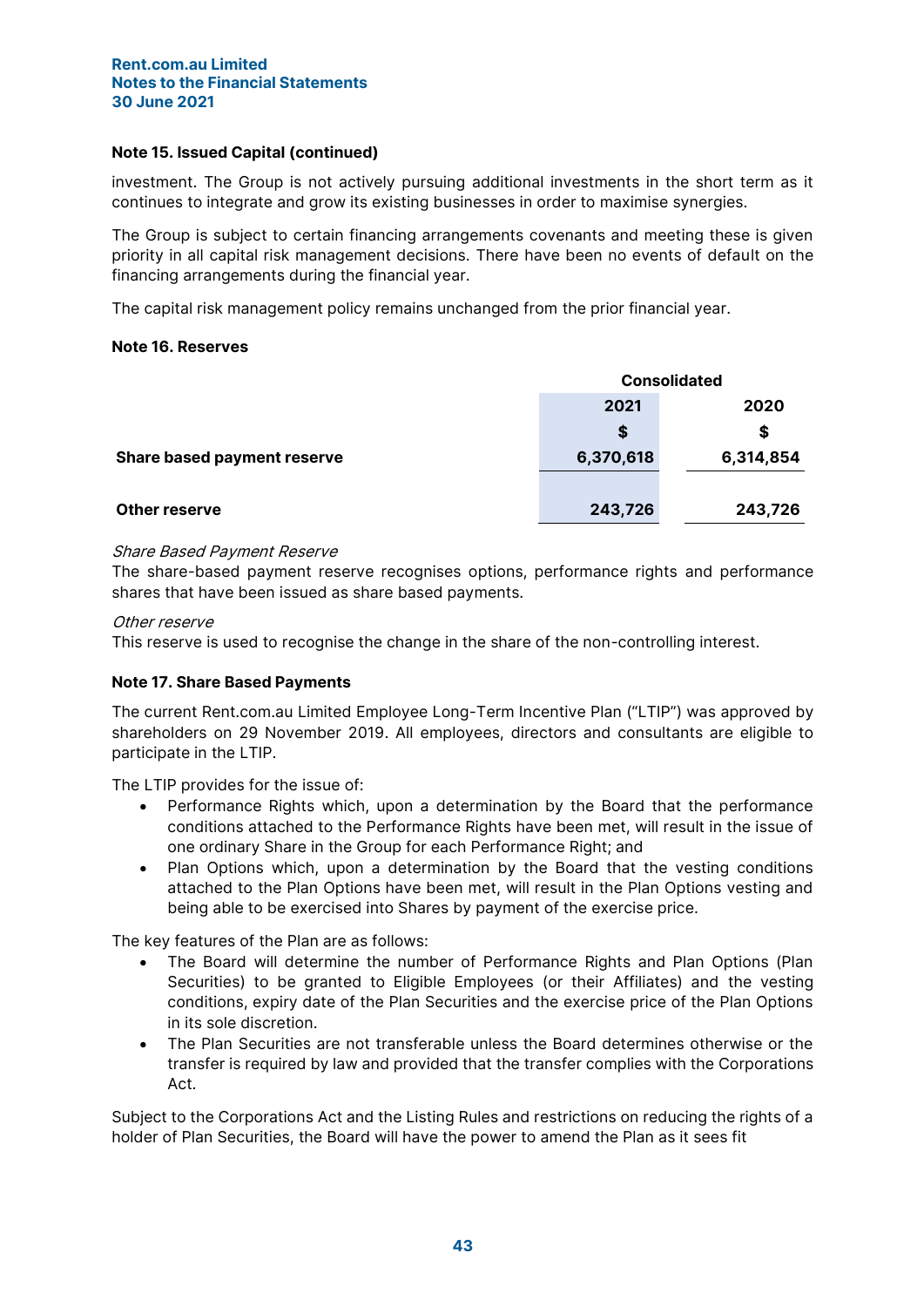## Note 17. Share Based Payments (continued)

## a) Expenses arising from share-based payment transactions

Total expenses arising from share-based payment transactions recognised during the period were as follows:

|                                                 | <b>Consolidated</b> |          |  |
|-------------------------------------------------|---------------------|----------|--|
|                                                 | 2021                | 2020     |  |
|                                                 | S                   | \$       |  |
| Performance rights issued/(reversed) under LTIP | 253,116             | (4,373)  |  |
| Performance shares issued to shareholders       |                     |          |  |
| Options issued under LTIP                       | 26,533              |          |  |
| Total share-based payments (reversal)/expense   | 279,649             | (4, 370) |  |

## b) Options

All options granted to key employees, consultants and advisors of the Group are for ordinary shares in Rent.com.au Limited which confer a right of one ordinary share for every option held.

| <b>Grant Date</b> | <b>Expiry Date</b>              | <b>Exercise</b><br><b>Price</b> | <b>Balance at</b><br>start of year | Granted<br>during the<br>year | <b>Exercised</b><br>during the<br>year | Expired/<br>forfeited/<br><b>Other</b> | <b>Balance at</b><br>end of the<br>year | <b>Vested &amp;</b><br>exercisable<br>at end of the<br>year |
|-------------------|---------------------------------|---------------------------------|------------------------------------|-------------------------------|----------------------------------------|----------------------------------------|-----------------------------------------|-------------------------------------------------------------|
| 2021              |                                 |                                 | <b>Number</b>                      | <b>Number</b>                 | <b>Number</b>                          | <b>Number</b>                          | <b>Number</b>                           | <b>Number</b>                                               |
| 13 Aug 2015       | 13 Aug 2020                     | \$0.300                         | 400,000                            |                               |                                        | (400,000)                              |                                         |                                                             |
| 22 Feb 2016       | 22 Feb 2021                     | \$0.300                         | 1,740,000                          |                               | -                                      | (1,740,000)                            |                                         |                                                             |
| 9 Sep 2016        | 9 Sep 2021                      | \$0.250                         | 1,250,000                          |                               |                                        | -                                      | 1,250,000                               | 1,250,000                                                   |
| 9 Sep 2016        | 9 Sep 2021                      | \$0.350                         | 1,250,000                          |                               |                                        |                                        | 1,250,000                               | 1,250,000                                                   |
| 9 Sep 2016        | 9 Sep 2021                      | \$0.500                         | 1,250,000                          |                               |                                        | -                                      | 1,250,000                               | 1,250,000                                                   |
| 30 Nov 2020       | 30 Nov 2025                     | \$0.100                         | $\overline{\phantom{a}}$           | 2,400,000                     |                                        | -                                      | 2,400,000                               |                                                             |
| 30 Nov 2020       | 30 Nov 2025                     | \$0.125                         | $\overline{\phantom{a}}$           | 2,400,000                     |                                        | -                                      | 2,400,000                               |                                                             |
| 30 Nov 2020       | 30 Nov 2025                     | \$0.150                         | $\overline{\phantom{a}}$           | 2,400,000                     |                                        | -                                      | 2,400,000                               |                                                             |
|                   |                                 |                                 | 5,890,000                          | 7,200,000                     | ۰                                      | (2, 140, 000)                          | 10,950,000                              | 3,750,000                                                   |
|                   | Weighted average exercise price |                                 | \$0.34                             | n/a                           | n/a                                    | n/a                                    | \$0.21                                  | \$0.25                                                      |

The following table sets out the assumptions made in determining the fair value of the options grated during the financial year:

|                                                   | <b>Options</b><br><b>Granted</b><br><b>30 November 2020</b> | <b>Options</b><br>Granted<br><b>30 November 2020</b> | <b>Options</b><br><b>Granted</b><br>30 November 2020 |
|---------------------------------------------------|-------------------------------------------------------------|------------------------------------------------------|------------------------------------------------------|
| Expected volatility (%)                           | 85                                                          | 85                                                   | 85                                                   |
| Risk free interest rate (%)                       | 0.30                                                        | 0.30                                                 | 0.30                                                 |
| Weighted average expected life of options (years) | 5                                                           | 5                                                    | 5                                                    |
| Expected dividends                                | Nil                                                         | Nil                                                  | Nil                                                  |
| Option exercise price (cents)                     | 10                                                          | 12.5                                                 | 15                                                   |
| Share price at grant date (\$)                    | 0.043                                                       | 0.043                                                | 0.043                                                |
| Fair value of option (cents)                      | 2.07                                                        | 1.89                                                 | 1.75                                                 |
| Number of options*                                | 2,400,000                                                   | 2,400,000                                            | 2,400,000                                            |
| Expiry date                                       | 30 November 2025                                            | 30 November 2025                                     | 30 November 2025                                     |
| Grant date                                        | 30 November 2020                                            | 30 November 2020                                     | 30 November 2020                                     |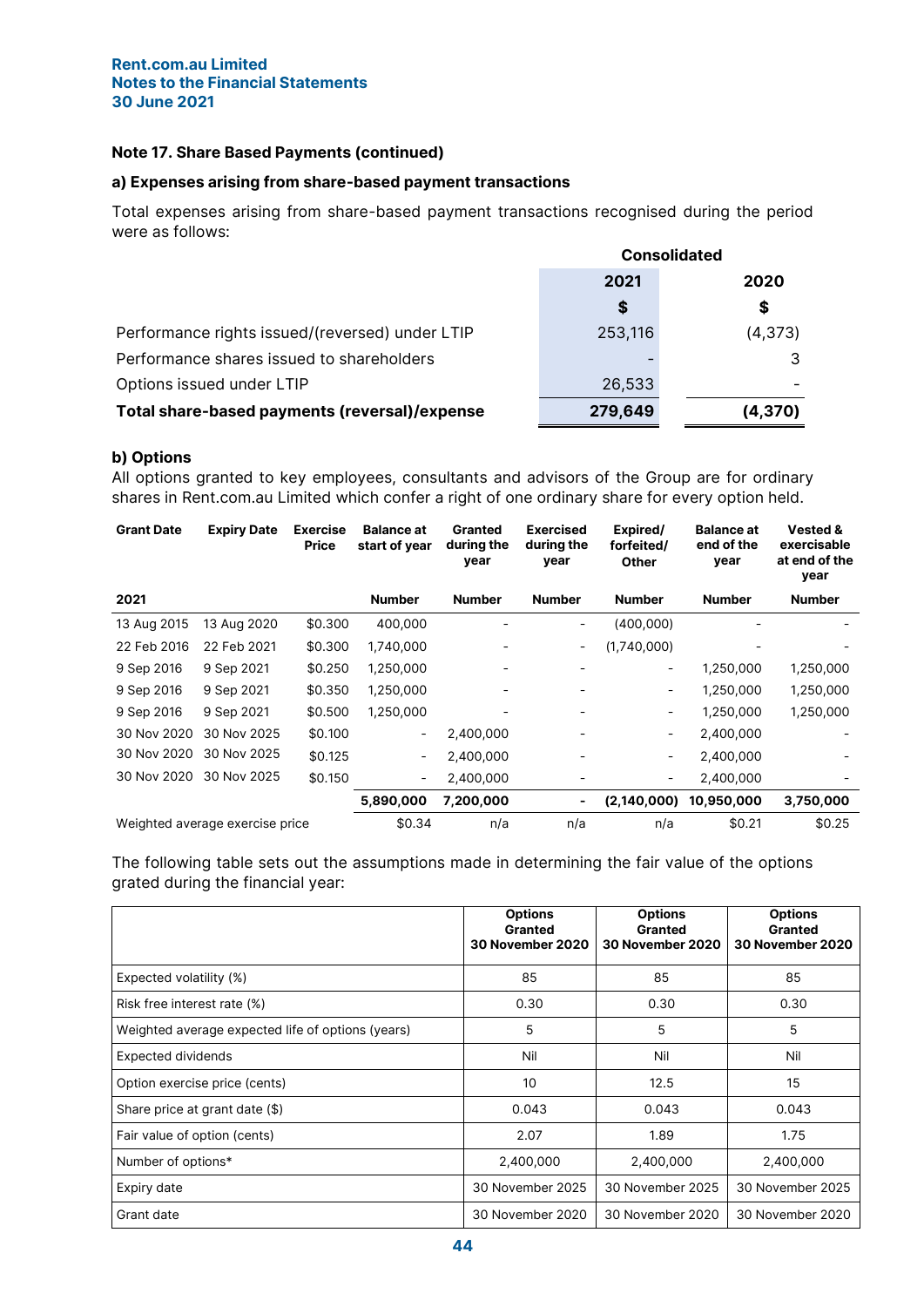| <b>Grant Date</b>               | <b>Expiry Date</b> | <b>Exercise</b><br><b>Price</b> | <b>Balance at</b><br>start of year | <b>Granted</b><br>during<br>the year | <b>Exercised</b><br>during<br>the year | Expired/<br>forfeited/<br>other | <b>Balance at</b><br>end of the<br>year | <b>Vested &amp;</b><br>exercisable<br>at end of the<br>year |
|---------------------------------|--------------------|---------------------------------|------------------------------------|--------------------------------------|----------------------------------------|---------------------------------|-----------------------------------------|-------------------------------------------------------------|
|                                 |                    |                                 | <b>Number</b>                      | <b>Number</b>                        | <b>Number</b>                          | <b>Number</b>                   | <b>Number</b>                           | <b>Number</b>                                               |
| 2020                            |                    |                                 |                                    |                                      |                                        |                                 |                                         |                                                             |
| 17 Jun 2015                     | 17 Jun 2020        | \$0.25                          | 19,000,000                         |                                      | $\overline{\phantom{a}}$               | (19,000,000)                    |                                         |                                                             |
| 17 Jun 2015                     | 17 Jun 2020        | \$0.30                          | 13,385,000                         |                                      | $\overline{\phantom{a}}$               | (13, 385, 000)                  |                                         |                                                             |
| 23 Jun 2015                     | 22 Jun 2020        | \$0.30                          | 7,000,000                          |                                      | $\overline{\phantom{a}}$               | (7,000,000)                     |                                         |                                                             |
| 13 Aug 2015                     | 13 Aug 2020        | \$0.30                          | 400,000                            |                                      | -                                      | $\overline{\phantom{a}}$        | 400,000                                 | 266,666                                                     |
| 22 Feb 2016                     | 22 Feb 2021        | \$0.30                          | 1.740.000                          |                                      | -                                      | $\overline{\phantom{a}}$        | 1,740,000                               |                                                             |
| 9 Sep 2016                      | 9 Sep 2021         | \$0.25                          | 1,250,000                          |                                      |                                        | $\overline{\phantom{a}}$        | 1,250,000                               | 1,250,000                                                   |
| 9 Sep 2016                      | 9 Sep 2021         | \$0.35                          | 1,250,000                          |                                      | -                                      | $\overline{\phantom{a}}$        | 1,250,000                               | 1,250,000                                                   |
| 9 Sep 2016                      | 9 Sep 2021         | \$0.50                          | 1,250,000                          | -                                    | $\overline{\phantom{a}}$               | $\overline{\phantom{a}}$        | 1,250,000                               | 1,250,000                                                   |
|                                 |                    |                                 | 45,275,000                         |                                      | ۰                                      | (39, 385, 000)                  | 5,890,000                               | 4,016,666                                                   |
| Weighted average exercise price |                    | \$0.28                          | n/a                                | n/a                                  | n/a                                    | \$0.34                          | \$0.25                                  |                                                             |

## Note 17. Share Based Payments (continued)

# c) Performance Shares/Rights

Performance shares and performance rights do not have an exercise price. Upon satisfaction of the relevant performance vesting condition they convert to ordinary shares in the ratio of one ordinary share for every one performance share / performance right.

| <b>Grant Date</b>               | <b>Expiry Date</b> | <b>Balance at</b><br>start of year | Granted<br>during the<br>year | <b>Exercised</b><br>during the<br>year | Expired/<br>forfeited/<br>other | <b>Balance at end</b><br>of the year | Vested &<br>exercisable at<br>end of the<br>year |
|---------------------------------|--------------------|------------------------------------|-------------------------------|----------------------------------------|---------------------------------|--------------------------------------|--------------------------------------------------|
|                                 |                    | <b>Number</b>                      | <b>Number</b>                 | <b>Number</b>                          | <b>Number</b>                   | <b>Number</b>                        | <b>Number</b>                                    |
| 2021                            |                    |                                    |                               |                                        |                                 |                                      |                                                  |
| <b>Performance Rights</b>       |                    |                                    |                               |                                        |                                 |                                      |                                                  |
| 1 May 2020 <sup>1</sup>         | 30 Nov 2020        | 3,863,337                          |                               | (3,768,467)                            | (94, 870)                       |                                      |                                                  |
| 2 Dec 2020 <sup>2</sup>         | 31 July 2021       |                                    | 538,461                       |                                        |                                 | 538,461                              |                                                  |
| 14 Aug 2020 <sup>6</sup>        | 30 Nov 2020        |                                    | 2,916,668                     | (2,916,668)                            |                                 |                                      |                                                  |
| 30 Nov 20205a&b                 | 31 Aug 2023        |                                    | 5,950,000                     |                                        | (850,000)                       | 5,100,000                            |                                                  |
| 30 Nov 2020 <sup>5a&amp;c</sup> | 31 Aug 2023        |                                    | 1,487,500                     | $\overline{\phantom{0}}$               | (212, 500)                      | 1,275,000                            |                                                  |
| 30 Nov 20205a&d                 | 31 Aug 2023        |                                    | 1,487,500                     | -                                      | (212, 500)                      | 1,275,000                            |                                                  |
| 30 Nov 20205a&e                 | 31 Aug 2023        |                                    | 1,050,000                     | $\overline{\phantom{0}}$               | (150,000)                       | 900,000                              |                                                  |
| 30 Nov 2020 <sup>5a&amp;f</sup> | 31 Aug 2023        |                                    | 262,500                       | $\overline{\phantom{0}}$               | (37, 500)                       | 225,000                              |                                                  |
| 30 Nov 20205a&g                 | 31 Aug 2023        |                                    | 262,500                       | $\overline{\phantom{0}}$               | (37, 500)                       | 225,000                              |                                                  |
| 30 Nov 20205a&h                 | 31 Aug 2023        |                                    | 2,625,000                     |                                        | (375,000)                       | 2,250,000                            |                                                  |
| 30 Nov 2020 <sup>5a&amp;i</sup> | 31 Aug 2023        |                                    | 2,625,000                     | $\overline{\phantom{0}}$               | (375,000)                       | 2,250,000                            |                                                  |
| <b>Total</b>                    |                    | 3,863,337                          | 19,205,129                    | (6,685,135)                            | (2, 344, 870)                   | 14,038,461                           |                                                  |
| 2020                            |                    |                                    |                               |                                        |                                 |                                      |                                                  |
| <b>Performance Shares</b>       |                    |                                    |                               |                                        |                                 |                                      |                                                  |
| 17 Jun 2015 <sup>3</sup>        | 31 Dec 2019        | 8,160,771                          |                               | $\overline{\phantom{a}}$               | (8,160,771)                     |                                      |                                                  |
| <b>Performance Rights</b>       |                    |                                    |                               |                                        |                                 |                                      |                                                  |
| 17 Jun 2015 <sup>4</sup>        | 31 Dec 2019        | 701,899                            |                               | $\overline{\phantom{0}}$               | (701, 899)                      |                                      |                                                  |
| 13 Aug 2015 <sup>4</sup>        | 31 Dec 2019        | 46,666                             |                               | $\overline{\phantom{0}}$               | (46, 666)                       |                                      |                                                  |
| 22 Feb 2016 <sup>4</sup>        | 31 Dec 2019        | 80,000                             |                               | $\overline{\phantom{0}}$               | (80,000)                        |                                      |                                                  |
| 9 Sep 2016 <sup>4</sup>         | 31 Dec 2019        | 3,183,741                          |                               | $\overline{\phantom{0}}$               | (3, 183, 741)                   |                                      |                                                  |
| 1 May 2020 <sup>1</sup>         | 30 Nov 2020        |                                    | 3,863,337                     | $\overline{\phantom{0}}$               |                                 | 3,863,337                            |                                                  |
| <b>Total</b>                    |                    | 12,173,077                         | 3,863,337                     | L,                                     | (12, 173, 077)                  | 3,863,337                            |                                                  |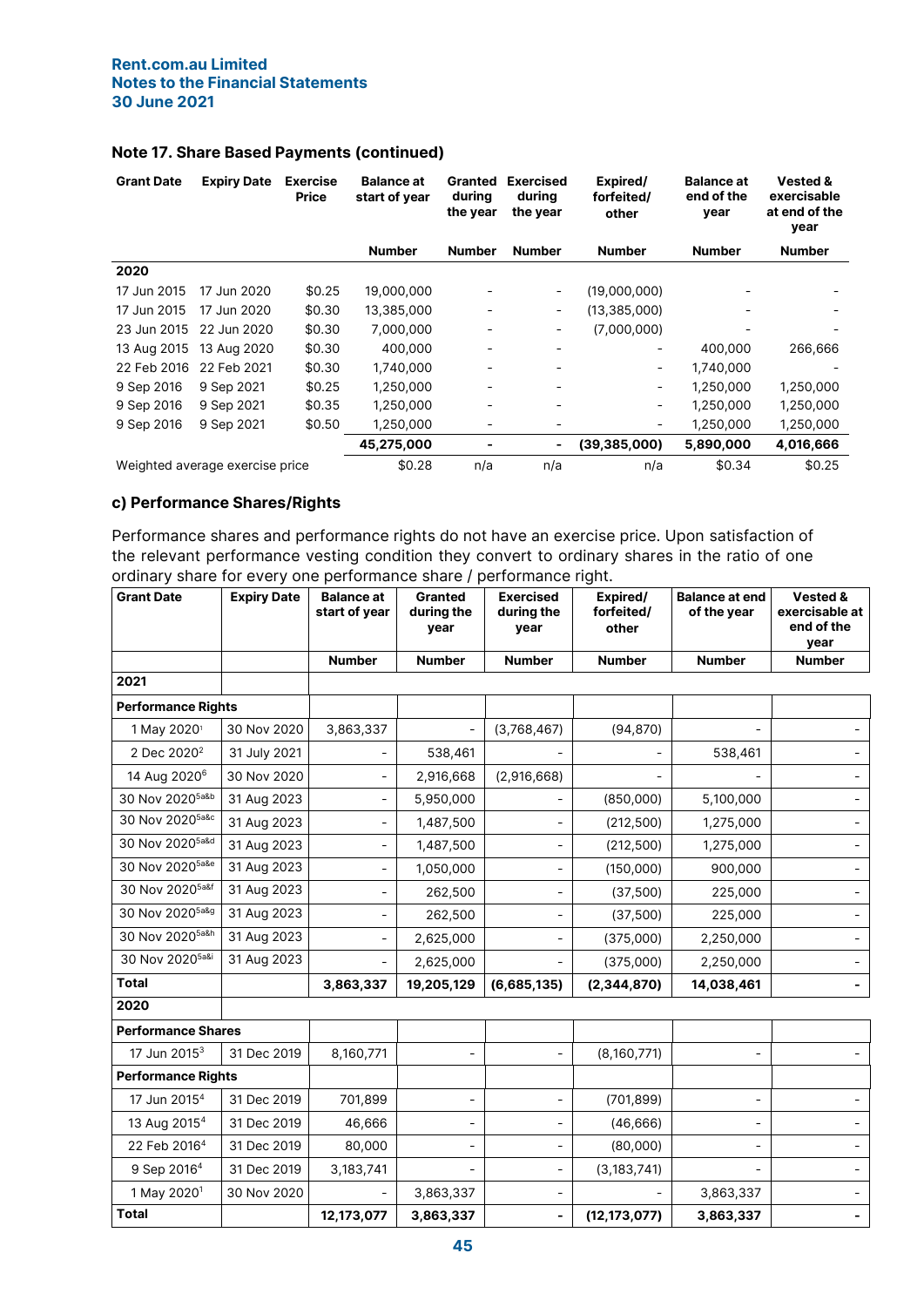## Note 17. Share Based Payments (continued)

- 1 Tranche 7 performance rights these performance rights vested upon continuous employment with the Group until 31 October 2020.
- 2 Tranche 10 performance rights will vest upon continuous employment with the Group until 30 June 2021.
- 3 Class B Performance Shares did not meet their performance hurdle and expired in January 2020.
- 4 Class C Performance Rights did not meet their performance hurdle and expired in January 2020.
- 5 Performance rights issued during the year consist of following performance condition.

5(a) Vesting Condition: 3 year service requirement. To be continuously employed to 30 June 2023 (Overall) 5(b) Achieve \$0.100 share price (20-day VWAP by 30 June 2023)

- 5(c) Achieve \$0.125 share price (20-day VWAP by 30 June 2023)
- 5(d) Achieve \$0.150 share price (20-day VWAP by 30 June 2023)
- 5(e) Achieve > \$3.75m in revenue in FY 21
- 5(f) Achieve > \$4.50m in revenue in FY 21
- 5(g) Achieve > \$5.0m in revenue in FY 21
- 5(h) Achieve > 200k paying RentPay customers by 30 June 2023
- 5(i) Achieve > 50% of FY23 revenue from new (since FY 20) sources
	- 6 Tranche 8 performance rights these performance rights vested upon continuous employment with the Group until 31 October 2020.

For the performance rights granted during the financial year, the valuation model inputs used to determine the fair value at the grant date, are as follows:

| Grant date         |              | Number of performance<br>rights | Share price at<br>grant date | Total fair value<br>at grant date |
|--------------------|--------------|---------------------------------|------------------------------|-----------------------------------|
| 14 Aug 2020        |              | 2,916,668                       | \$0.048                      | \$140,000                         |
| 2 Dec 2020         |              | 538,461                         | \$0.045                      | \$24,231                          |
| 30 November 2020   |              | 15,750,000                      | \$0.046                      | \$724,500                         |
|                    |              |                                 |                              |                                   |
| Type               | Rights       | Underlying share price          | Probability %*               | Value (\$)                        |
| Performance Rights | 2,916,668    | \$0.048                         | 100%                         | 140,000                           |
| Performance Rights | 538,461      | \$0.045                         | 100%                         | \$24,231                          |
| Performance Rights | 13,500,000** | \$0.046                         | 28%                          | \$173,509                         |

\* The probability estimated by the management is over the expiry date of the performance shares/rights.

\*\*2.25million performance rights were cancelled during the year.

| <b>Note 18. Accumulated Losses</b>                           | vvnjuuutu      |                |  |
|--------------------------------------------------------------|----------------|----------------|--|
|                                                              | 2021<br>\$     | 2020<br>\$     |  |
| Accumulated losses at the beginning of the financial<br>year | (41,883,534)   | (40, 217, 335) |  |
| Adjustment for change in accounting                          |                | (1, 214)       |  |
|                                                              | (41,883,534)   | (40, 218, 549) |  |
| Loss after income tax for the year                           | (1, 271, 604)  | (1,664,985)    |  |
| Accumulated losses at the end of the financial year          | (43, 155, 138) | (41,883,534)   |  |

# Consolidated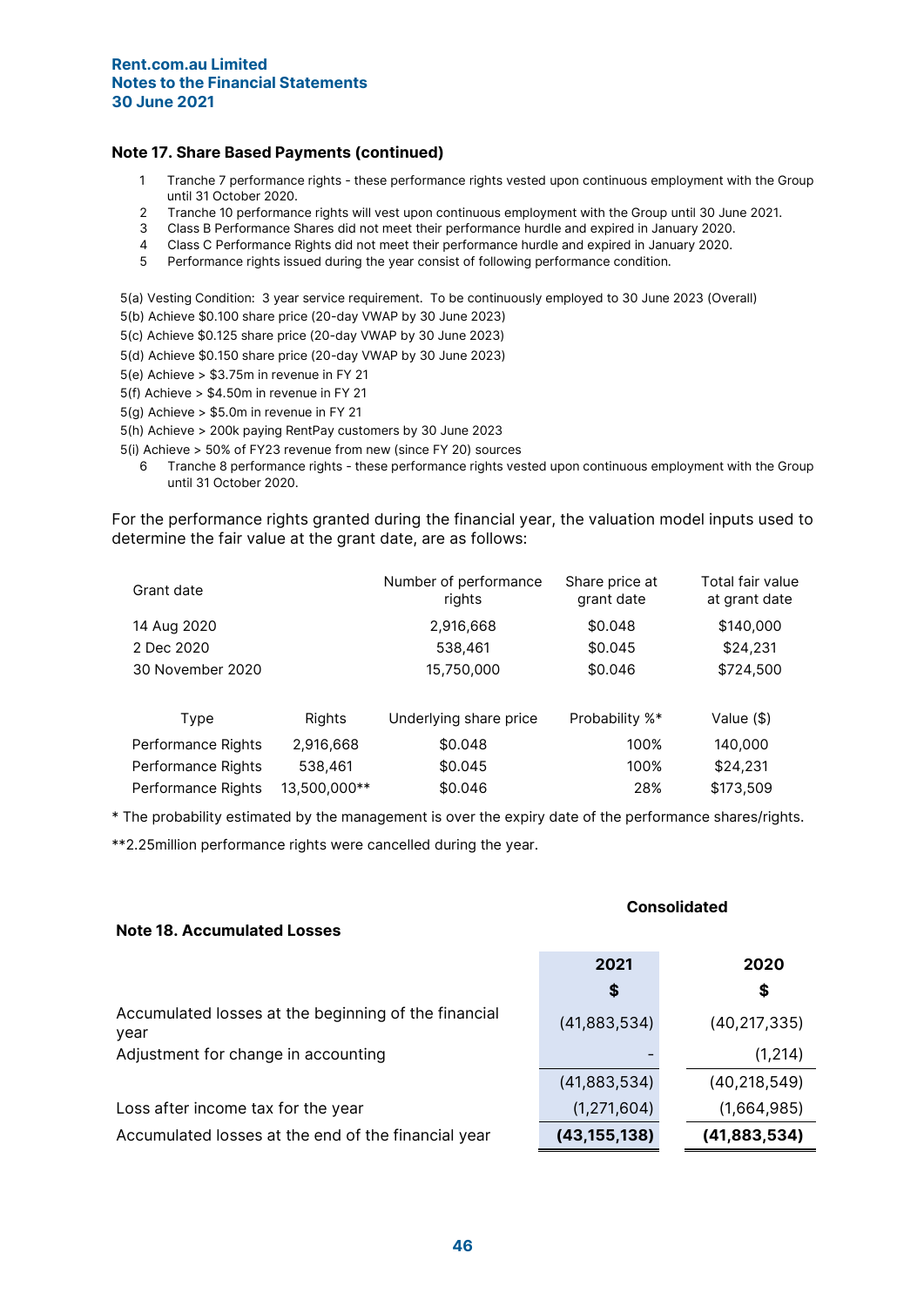## Note 19. Non-controlling interest

|                           |           | <b>Consolidated</b> |
|---------------------------|-----------|---------------------|
|                           | 2021      | 2020                |
|                           | \$        | \$                  |
| <b>Issued Capital</b>     | 6,240     | 6,240               |
| <b>Accumulated losses</b> | (22, 639) | (230)               |
|                           | (16, 399) | 6,010               |

The non-controlling interest relates to Novatti Group holding a 2.5% equity holding in RentPay Technology Pty Ltd.

## Note 20. Auditor's Remuneration

The Group's sole auditor is RSM Australia Partners. The following amounts were paid or payable to RSM Australia Partners for the services set out below:

|                                                | <b>Consolidated</b> |        |  |
|------------------------------------------------|---------------------|--------|--|
|                                                | 2021                | 2020   |  |
|                                                | \$                  | \$     |  |
| Auditing or reviewing the financial statements | 53,500              | 52,000 |  |
| Taxation and corporate services                | 15,000              | 9,870  |  |
| Research & Development Grant services          | 29,598              | 26,217 |  |
| <b>Total auditor's remuneration</b>            | 98,098              | 88,087 |  |

## Note 21. Earnings per Share

|                                                                                                                                                         | <b>Consolidated</b> |               |  |
|---------------------------------------------------------------------------------------------------------------------------------------------------------|---------------------|---------------|--|
|                                                                                                                                                         | 2021                | 2020          |  |
|                                                                                                                                                         | S                   | S             |  |
| Loss after income tax                                                                                                                                   | (1, 294, 013)       | (1,665,215)   |  |
| Less: Non-controlling interest                                                                                                                          | (22, 409)           | 230           |  |
| Loss after income tax attributable to the owners<br>of Rent.com.au Limited                                                                              | (1, 271, 604)       | (1,664,985)   |  |
|                                                                                                                                                         | <b>Number</b>       | <b>Number</b> |  |
| Weighted average number of ordinary shares<br>used in calculating basic loss per share<br>Adjustments for calculation of diluted earnings<br>per share: | 354,956,678         | 291,564,581   |  |
| Options over ordinary shares                                                                                                                            |                     |               |  |
|                                                                                                                                                         | 354,956,678         | 291,564,581   |  |
|                                                                                                                                                         | <b>Cents</b>        | <b>Cents</b>  |  |
| Basic and diluted (loss) per share                                                                                                                      | (0.36)              | (0.57)        |  |

Options have not been included in the calculation of dilutive loss per share as the options are anti-dilutive.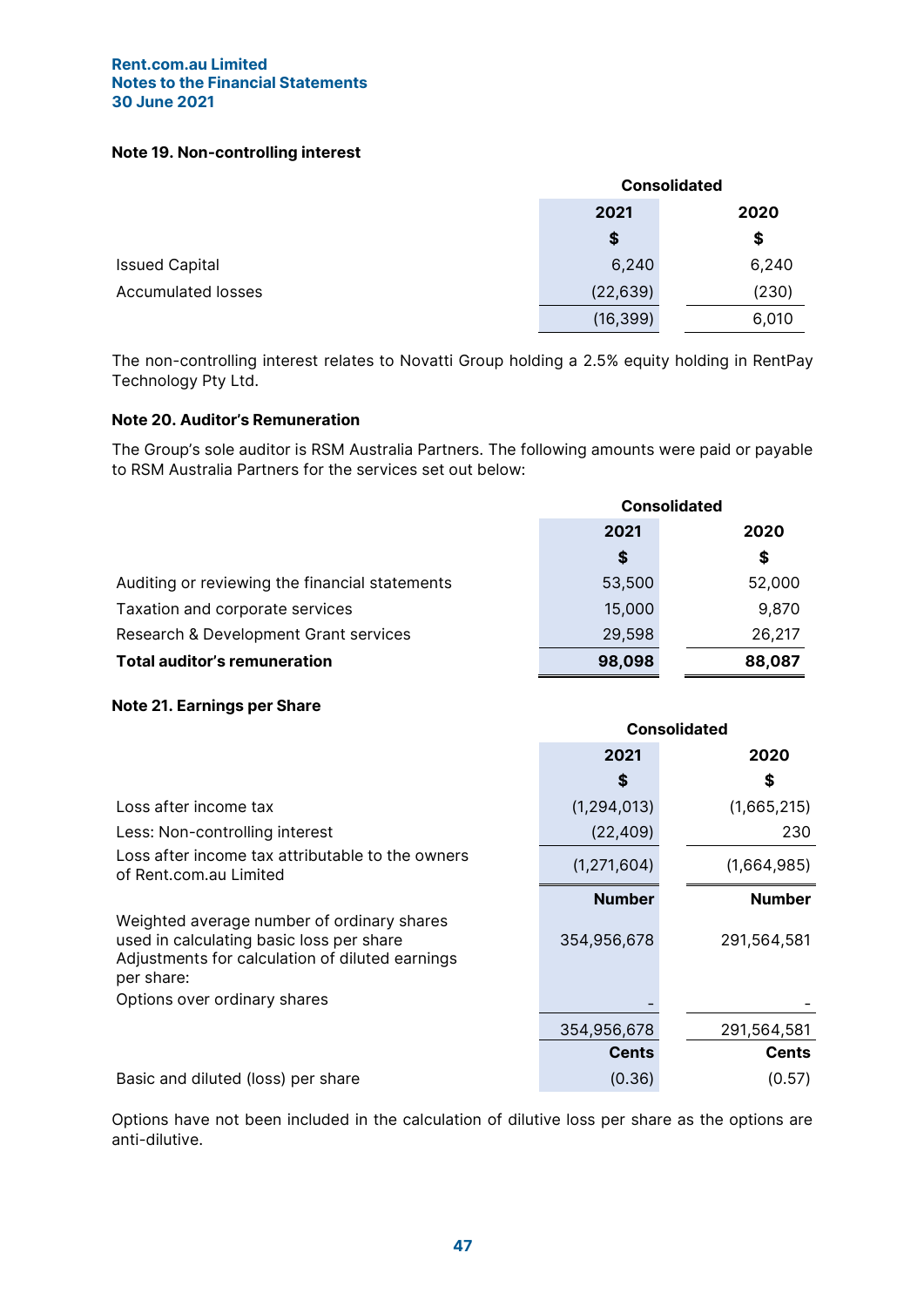## Note 22. Dividends Paid or Proposed

The directors do not recommend the payment of a dividend and no amount has been paid or declared by way of a dividend to the date of this report.

## Note 23. Operating Segments

## Identification of reportable operating segments

The Group operates as two operating segments with different revenue streams. The Board (the Chief Operating Decision Makers ('CODM') of the business) reviews performance of the Group both as a whole and as separate operating segments.

The Board evaluates Group performance by reference to revenue which is measured consistently with these consolidated financial statements, as well as measuring performance by evaluating EBITDA (earnings before interest, tax, depreciation and amortisation). The accounting policies adopted for internal reporting to the Board are consistent with those adopted in the financial statements.

The information is reported to the Board monthly.

# Consolidated 2021 Consolidated Rent.com.au RentPay Total  $\begin{array}{ccc} \texttt{\$} & \texttt{\$} & \texttt{\$} & \texttt{\$} \end{array}$ Sales to external customers <br>2,945,490 148,912 3,094,402 EBITDA 117,468 (806,524) (689,056) Depreciation and amortisation (870,939) Share based Payments (279,649) Gain on Asset Disposal and the Community of the Community of the Community of the Community of the Community of the Community of the Community of the Community of the Community of the Community of the Community of the Comm Interest Income 453 Interest Charges (9,401) Other revenue - - 567,052 Income tax (13,200) Net Loss - - (1,294,013) **Assets** Segment assets **5,644,611** 5,644,611 267,626 5,912,237 Liabilities Segment liabilities 974,415 26,975 1,001,390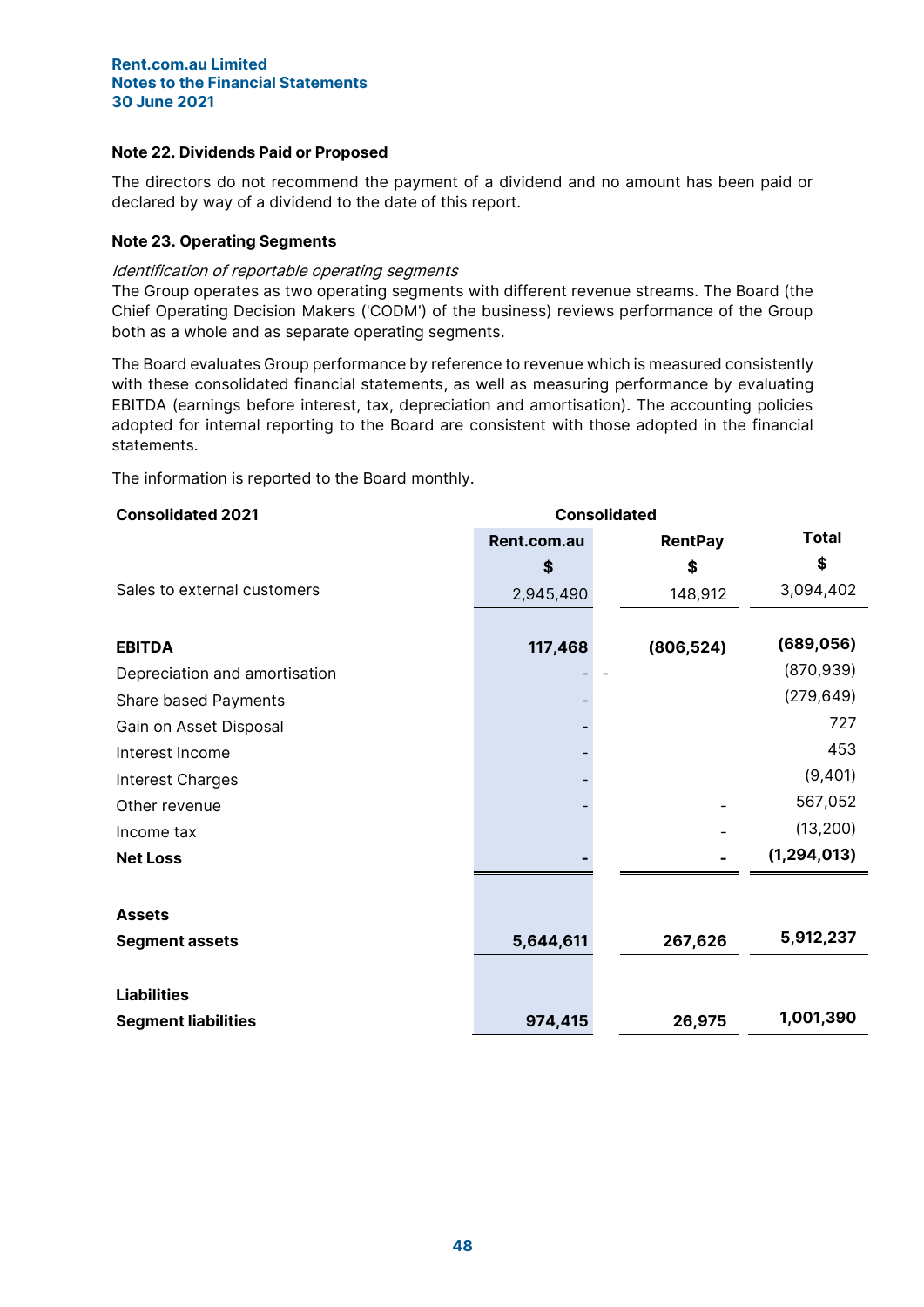## Note 23. Operating Segments (continued)

| <b>Consolidated 2020</b>      | <b>Consolidated</b> |                |               |
|-------------------------------|---------------------|----------------|---------------|
|                               | Rent.com.au         | <b>RentPay</b> | <b>Total</b>  |
|                               | \$                  | \$             | S             |
| Sales to external customers   | 2,388,871           | 63,368         | 2,452,239     |
|                               |                     |                |               |
| <b>EBITDA</b>                 | (771, 841)          | (361, 699)     | (1, 133, 540) |
| Depreciation and amortisation |                     |                | (882, 944)    |
| Share based Payments          |                     |                | 4,372         |
| Gain on Asset Disposal        |                     |                | 100           |
| Interest Income               |                     |                | 1,952         |
| Interest Charges              |                     |                | (10, 593)     |
| Other revenue                 |                     |                | 355,437       |
| <b>Net Loss</b>               |                     |                | (1,665,215)   |
|                               |                     |                |               |
| <b>Assets</b>                 |                     |                |               |
| <b>Segment assets</b>         | 2,062,338           | 590,702        | 2,653,040     |
| <b>Liabilities</b>            |                     |                |               |
| <b>Segment liabilities</b>    | 856,402             | 1,513          | 857,915       |

## Note 24. Commitments

## Finance lease commitments

Future minimum payments payable under non-cancellable finance leases are as follows:

|                                             | <b>Consolidated</b> |        |  |
|---------------------------------------------|---------------------|--------|--|
|                                             | 2021                | 2020   |  |
|                                             | \$                  | \$     |  |
| Within one year                             | 13,018              | 8,602  |  |
| After one year but not more than five years | 10,131              | 5,734  |  |
| <b>Total finance lease commitments</b>      | 23,150              | 14,336 |  |
|                                             |                     |        |  |
| Total commitment                            | 23,150              | 14,336 |  |
| Less: future finance charges                |                     |        |  |
| Net commitment recognised as Borrowings     | 23,150              | 14,336 |  |

## Note 25. Events After the Reporting Period

On 30 July 2021, the Group issued 538,461 ordinary shares on conversion of 538,461 performance rights. Other than the above, there have been no matters or circumstances which have arisen since 30 June 2021 that have significantly affected, or may significantly affect the Group's operations, the results of those operations, or the Group's state of affairs in future financial years.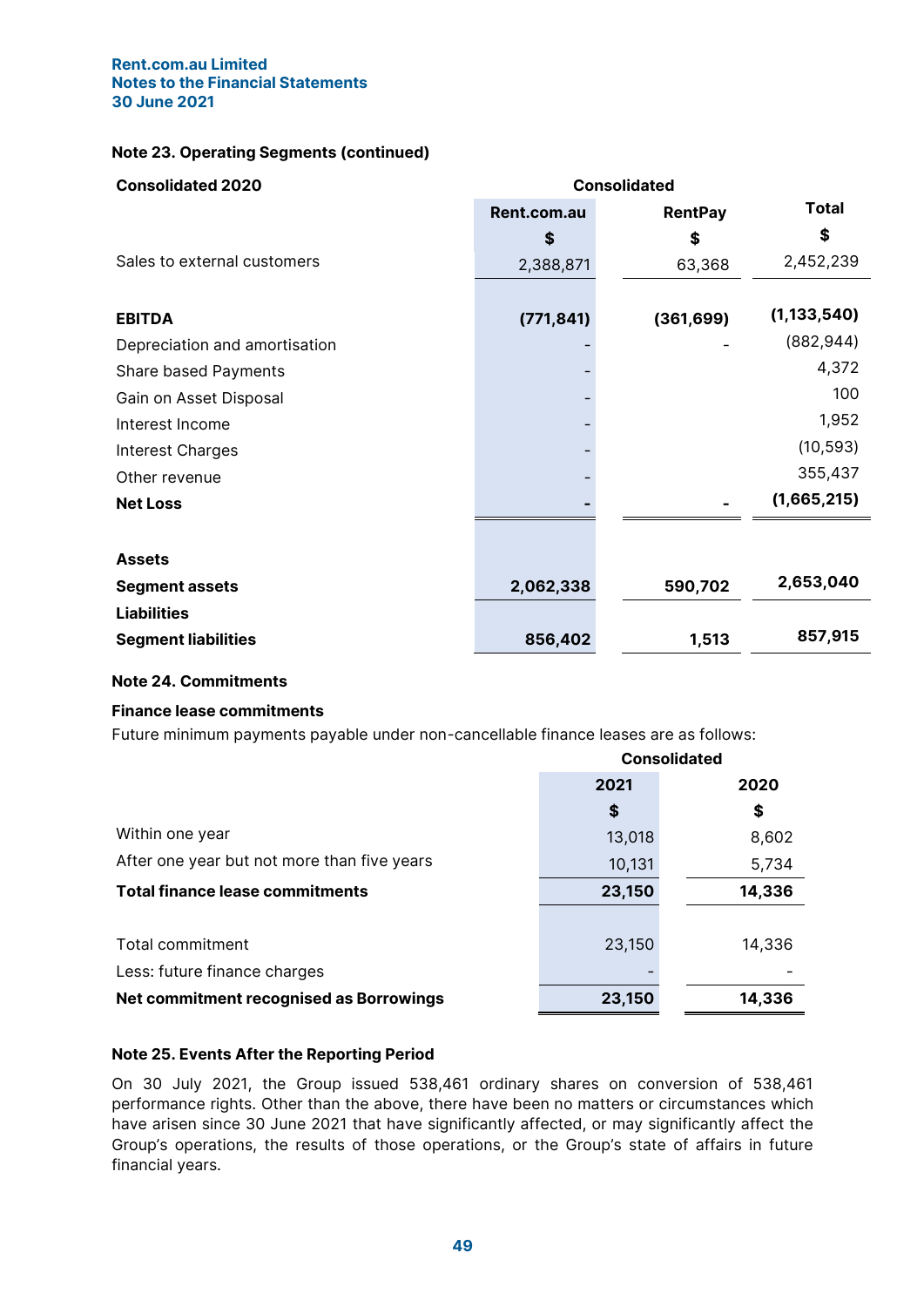## Note 26. Controlled Entities

All controlled entities are included in the consolidated financial statements. The Group does not guarantee to pay the deficiency of its controlled entities in the event of a winding up of any controlled entity. The financial year ends of the controlled entities are the same as that of the Company, being 30 June.

|                                  | Country of<br>Incorporation | <b>Principal Activity</b> | <b>Percentage Owned</b> |       |  |
|----------------------------------|-----------------------------|---------------------------|-------------------------|-------|--|
|                                  |                             |                           | 2021                    | 2020  |  |
| <b>Parent Entity</b>             |                             |                           |                         |       |  |
| Rent.com.au Limited              | Australia                   | Investment/Parent         |                         |       |  |
| Name of controlled entity        |                             |                           |                         |       |  |
| Rent.com.au (Operations) Pty Ltd | Australia                   | Information Technology    | 100%                    | 100%  |  |
| Lease.com.au Pty Ltd             | Australia                   | Information Technology    | 100%                    | 100%  |  |
| RentPay Technology Pty Ltd       | Australia                   | Information Technology    | 97.5%                   | 97.5% |  |

The Group financial statements incorporate the assets, liabilities and result of the following subsidiary with non-controlling interests in accordance with the accounting policy described in note 1:

|                             |                      | Parent    |           | <b>Non-controlling interest</b> |           |
|-----------------------------|----------------------|-----------|-----------|---------------------------------|-----------|
|                             | Country of           | Ownership | Ownership | Ownership                       | Ownership |
|                             | <b>Incorporation</b> | interest  | interest  | interest                        | interest  |
|                             |                      | 2021      | 2020      | 2021                            | 2020      |
|                             |                      | %         | %         | %                               | %         |
| <b>Name</b>                 |                      |           |           |                                 |           |
| RentPay Technology Pty Ltd* | Australia            | 97.5%     | 97.5%     | 2.5%                            | 2.5%      |

\* the non-controlling interests hold 2.5% of the voting rights of RentPay Technology Pty Ltd

#### Summarised financial information

Summarised financial information of the subsidiary with non-controlling interests that are material to the consolidated entity are set out below:

|                                                   | <b>RentPay Technology Pty Ltd</b> |         |  |
|---------------------------------------------------|-----------------------------------|---------|--|
|                                                   | 2021                              | 2020    |  |
|                                                   | \$                                | \$      |  |
| <b>Summarised statement of financial position</b> |                                   |         |  |
| Current assets                                    | 145,656                           | 103,677 |  |
| Non-current assets                                | 121,970                           | 455,275 |  |
| <b>Total assets</b>                               | 267,626                           | 558,952 |  |
| <b>Current liabilities</b>                        | 26,837                            | 1,513   |  |
| Non-current liabilities                           | 896,719                           | 317,017 |  |
| <b>Total liabilities</b>                          | 923,556                           | 318,530 |  |
| Net (liabilities)/assets                          | (655, 930)                        | 240,422 |  |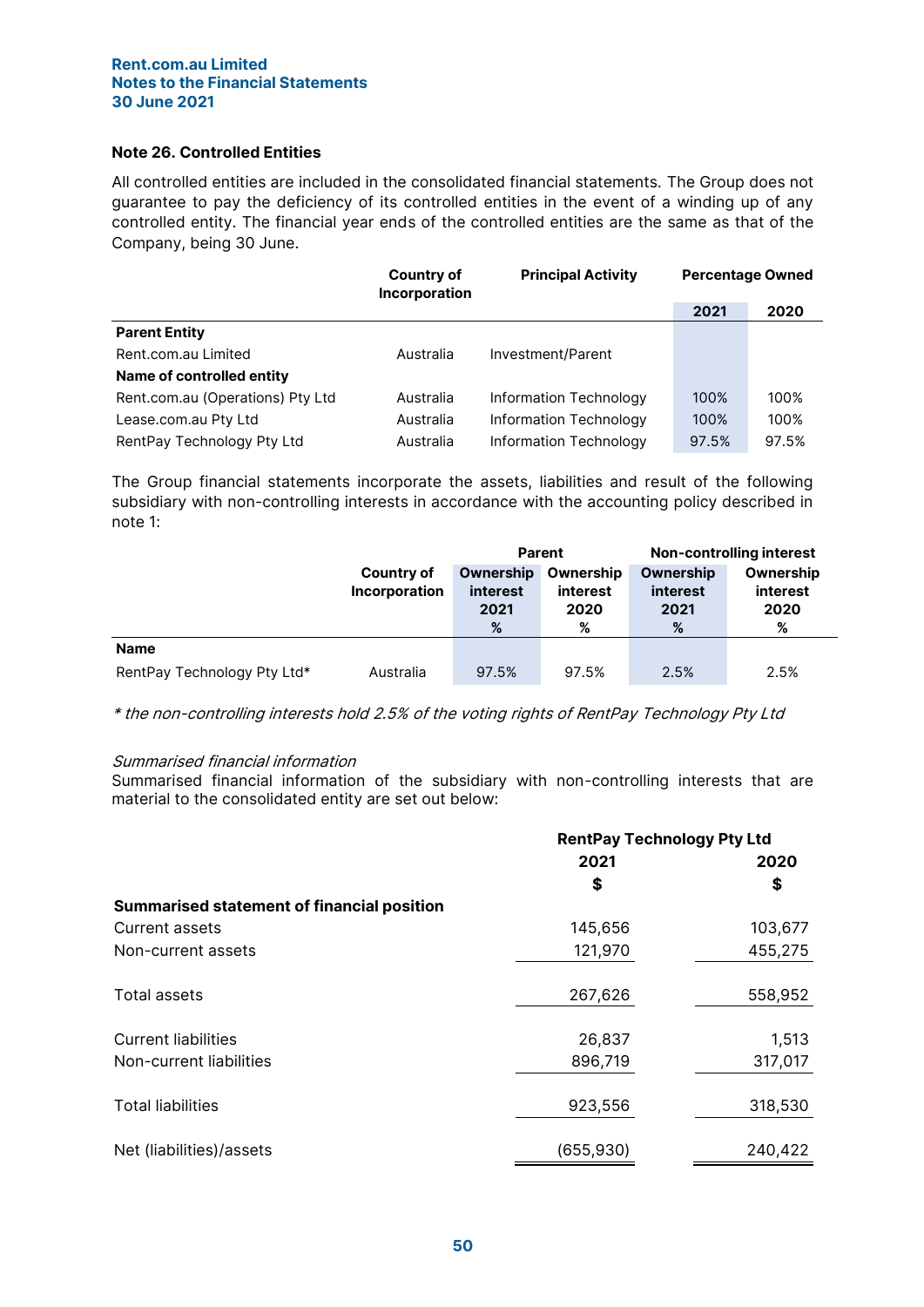# Note 26. Controlled Entities (continued)

|                                                                          | <b>RentPay Technology Pty</b><br>Ltd |            |  |
|--------------------------------------------------------------------------|--------------------------------------|------------|--|
|                                                                          | 2021<br>\$                           | 2020<br>\$ |  |
| Summarised statement of profit or loss and other<br>comprehensive income |                                      |            |  |
| Revenue                                                                  | 150,666                              | 63,368     |  |
| Expenses                                                                 | (1,033,819)                          | (72, 571)  |  |
| Loss before income tax expense<br>Income tax expense                     | (883, 153)<br>(13, 200)              | (9,203)    |  |
| Loss after income tax expense                                            | (896, 352)                           | (9,203)    |  |
| Other comprehensive income                                               |                                      |            |  |
| Total comprehensive loss                                                 | (896, 352)                           | (9,203)    |  |
| <b>Statement of cash flows</b>                                           |                                      |            |  |
| Net cash used in operating activities                                    | (43, 776)                            | 39,277     |  |
| Net cash used in investing activities                                    |                                      | (63,750)   |  |
| Net cash used in financing activities                                    |                                      | 32,725     |  |
| Net increase/(decrease) in cash and cash equivalents                     | (43,776)                             | 8,252      |  |
| <b>Other financial information</b>                                       |                                      |            |  |
| Loss attributable to non-controlling interests                           | (22, 409)                            | (230)      |  |
| Accumulated non-controlling interests at the end of reporting year       | (16, 399)                            | 6,010      |  |

## Note 27. Cashflow Information

# a) Reconciliation of Cash Flow from Operations with Loss after Income Tax

|                                           | <b>Consolidated</b> |             |  |
|-------------------------------------------|---------------------|-------------|--|
|                                           | 2021                | 2020        |  |
|                                           | S                   | \$          |  |
| (Loss) after income tax                   | (1, 294, 013)       | (1,665,215) |  |
| - Share based payments                    | 279,649             | (4, 372)    |  |
| - Depreciation and amortisation           | 870,939             | 882,943     |  |
| - Provision for doubtful debts            |                     | 15,008      |  |
| - Interest expense                        | 8,947               | 12,878      |  |
| <b>Changes in assets and liabilities:</b> |                     |             |  |
| - trade and other receivables             | (122, 281)          | 29,384      |  |
| - trade payables and accruals             | 173,457             | (36,358)    |  |
| - employee benefits                       | 32,209              | 6,902       |  |
| <b>Cash flows used in operations</b>      | (51,093)            | (758, 830)  |  |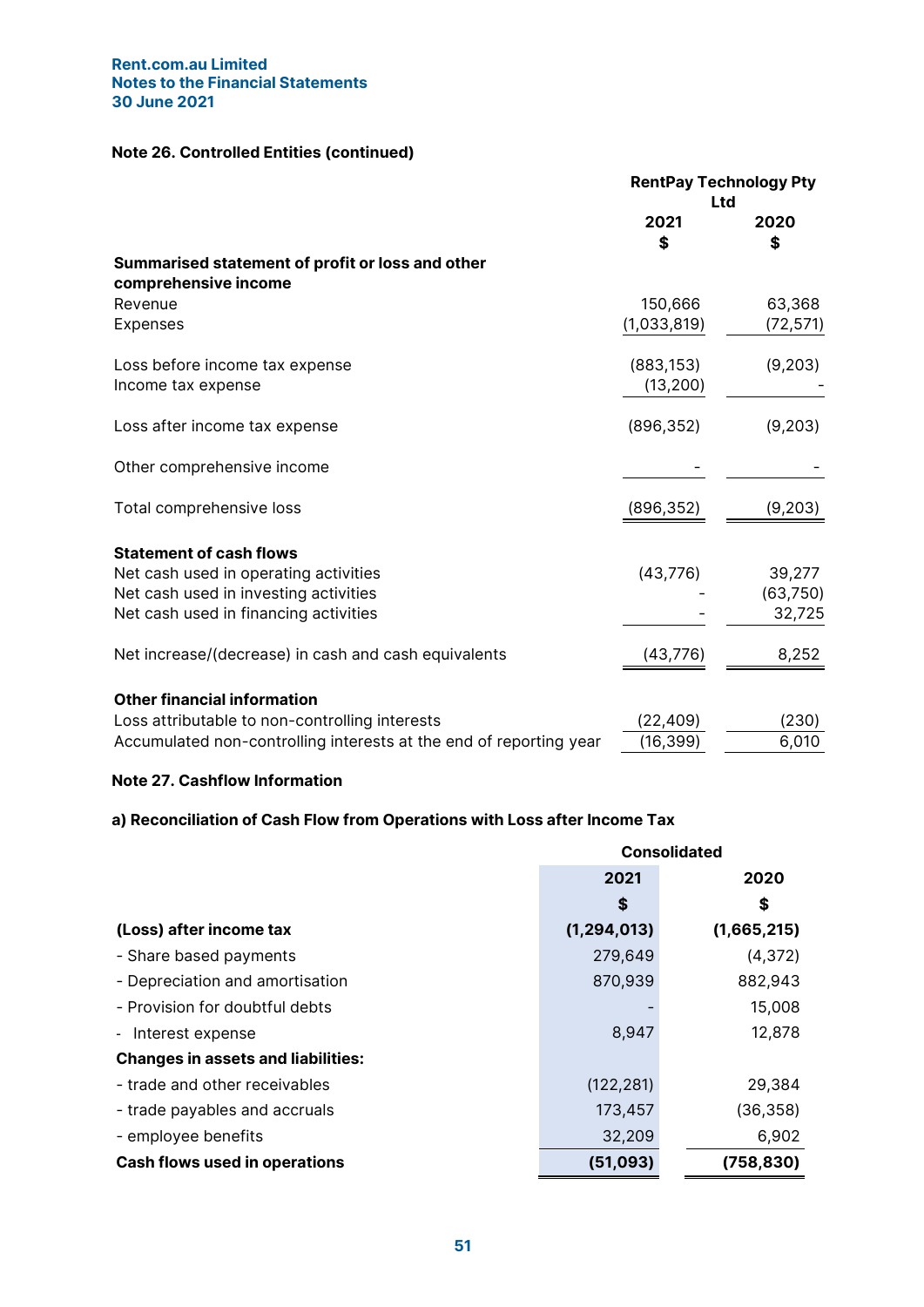## Note 28. Non-cash investing and financing activities

|                                                                  | <b>Consolidated</b> |       |  |  |
|------------------------------------------------------------------|---------------------|-------|--|--|
|                                                                  | 2021                | 2020  |  |  |
|                                                                  | \$                  | S     |  |  |
| Acquisition of plant and equipment by means of finance<br>leases | 20,838              | 2,850 |  |  |
| Total non-cash investing and financing activities                | 20,838              | 2.850 |  |  |

## Note 29. Changes in liabilities arising from financing activities

|                                                                  | <b>Consolidated</b> |           |  |
|------------------------------------------------------------------|---------------------|-----------|--|
|                                                                  | 2021                | 2020      |  |
|                                                                  | \$                  | \$        |  |
| Finance lease liability                                          |                     |           |  |
| Balance at the beginning of the year                             | 14,336              | 22,937    |  |
| Net cash used in financing activities                            | (12, 024)           | (11, 451) |  |
| Acquisition of plant and equipment by means of finance<br>leases | 20,838              | 2,850     |  |
| Balance at the end of the year                                   | 23,149              | 14,336    |  |
| Lease liability                                                  |                     |           |  |
| Balance at the beginning of the year                             | 102,353             |           |  |
| Lease liability recognised                                       |                     | 175,761   |  |
| Net cash used in financing activities                            | (79, 843)           | (73, 408) |  |
| Balance at the end of the year                                   | 22,510              | 102,353   |  |

# Note 30. Related Party Transactions

The Group's main related parties are as follows:

- (i) Entities exercising control over the Group: The ultimate parent entity that exercises control over the Group is Rent.com.au Limited, which is incorporated in Australia.
- (ii) Key management personnel:

Any person(s) having authority and responsibility for planning, directing and controlling the activities of the entity, directly or indirectly, including any director (whether executive or otherwise) of that entity, are considered key management personnel.

For details of disclosures relating to key management personnel, refer to Note 31.

(iii) Entities subject to significant influence by the Group:

An entity that has the power to participate in the financial and operating policy decisions of an entity, but does not have control over those policies, is an entity which holds significant influence. Significant influence may be gained by share ownership, statute or agreement.

(iv) Other related parties:

Other related parties include entities controlled by the ultimate parent entity and entities over which key management personnel have joint control.

Transactions between related parties are on normal commercial terms and conditions no more favourable than those available to other parties unless otherwise stated.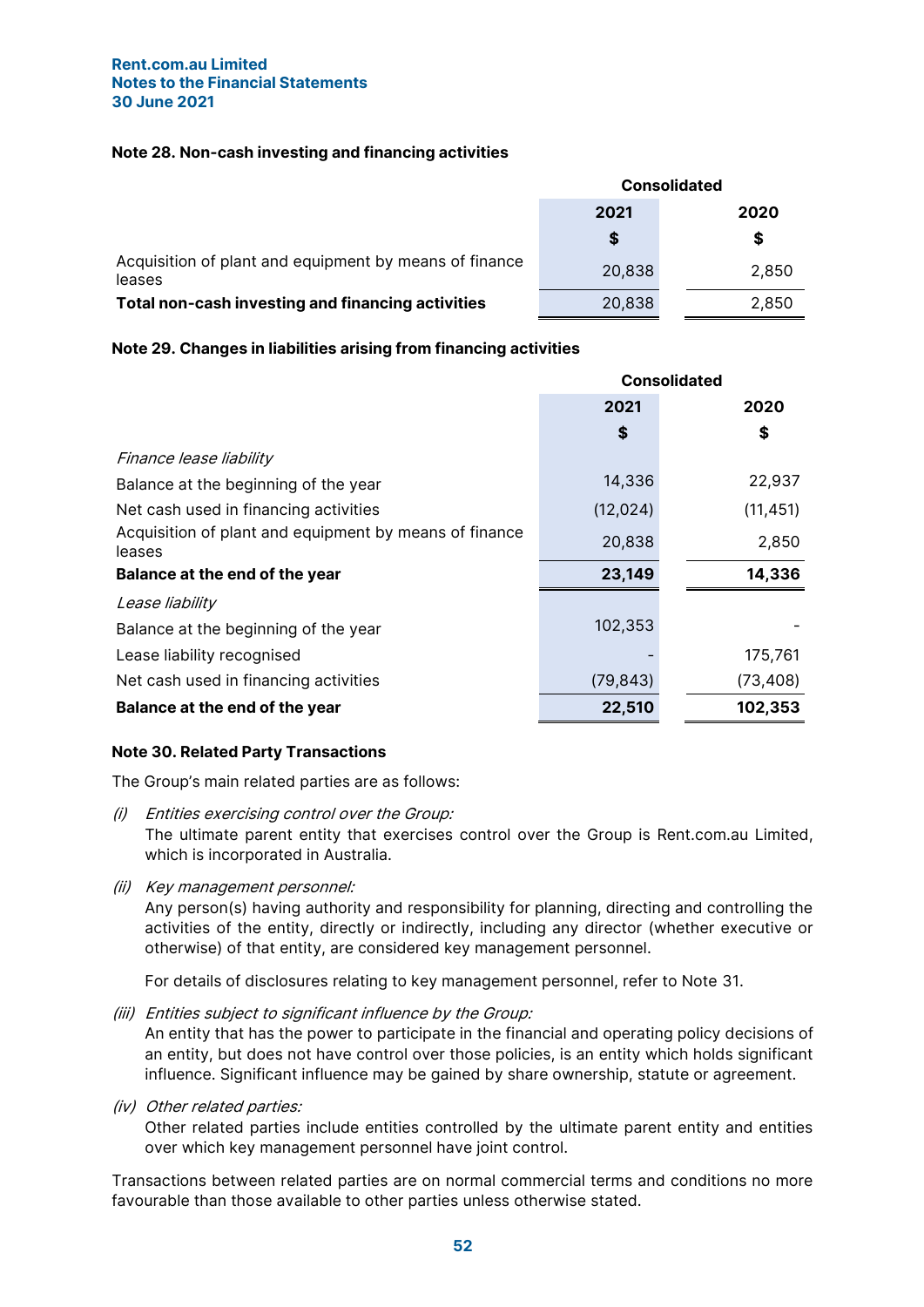## Note 30. Related Party Transactions (continued)

The following transactions occurred with related parties: **Consolidated** 2021 2020 \$ \$ Transactions: Outgoings and others – Watersun Property Pty Ltd<sup>2</sup> 85,505 126,049 Cleaning – Servco Pty Ltd<sup>2</sup> 7,933 5,912 Interest expense<sup>2</sup> 5,663 10,593 Amortisation of right of use asset $2$ 84,215 77,576 Software development and AFSL representative fees<sup>4</sup> 176,600 Total Related Party Transactions **359,916** 220,130

|                                                    | <b>Consolidated</b> |            |  |
|----------------------------------------------------|---------------------|------------|--|
|                                                    | 2021<br>\$          | 2020<br>\$ |  |
| Balances owing to related parties at 30 June 2021: |                     |            |  |
| Watersun Property Pty Ltd <sup>2</sup>             | 34,700              | 109,170    |  |
| Servco Pty Ltd <sup>2</sup>                        | 630                 | 1,102      |  |
| Directors' fees <sup>3</sup>                       |                     | 29,168     |  |
| Right of use asset <sup>2</sup>                    | 20,149              | 96,970     |  |
| Lease liability <sup>2</sup>                       | 22,511              | 102,353    |  |
| Novatti Pty Ltd <sup>4</sup>                       | 51,600              |            |  |
|                                                    | 125,709             | 338,763    |  |

- <sup>1</sup> Philip Warren is a director and shareholder of Grange Consulting Group Pty Ltd.
- <sup>2</sup> Garry Garside is a director of Watersun Property Pty Ltd and Servco Pty Ltd.
- <sup>3</sup> Directors' fees will be repaid with performance rights in lieu of shares. Performance rights were approved by the shareholders on 14 August 2020.
- <sup>4</sup> Novatti Pty Ltd is a minority shareholder of RentPay Technology Pty Ltd, a subsidiary of Rent.com.au Ltd

## Note 31. Interests of Key Management Personnel

## Compensation of Key Management Personnel (KMP)

The aggregate compensation made to key management personnel of the Group is set out below:

|                               | <b>Consolidated</b> |         |  |
|-------------------------------|---------------------|---------|--|
|                               | 2021                | 2020    |  |
|                               | \$                  | \$      |  |
| Short-term employee benefits  | 654,055             | 540,833 |  |
| Post-employment benefits      | 66,040              | 41,760  |  |
| Share-based payments          | 53,058              |         |  |
| <b>Total KMP remuneration</b> | 773,153             | 582,593 |  |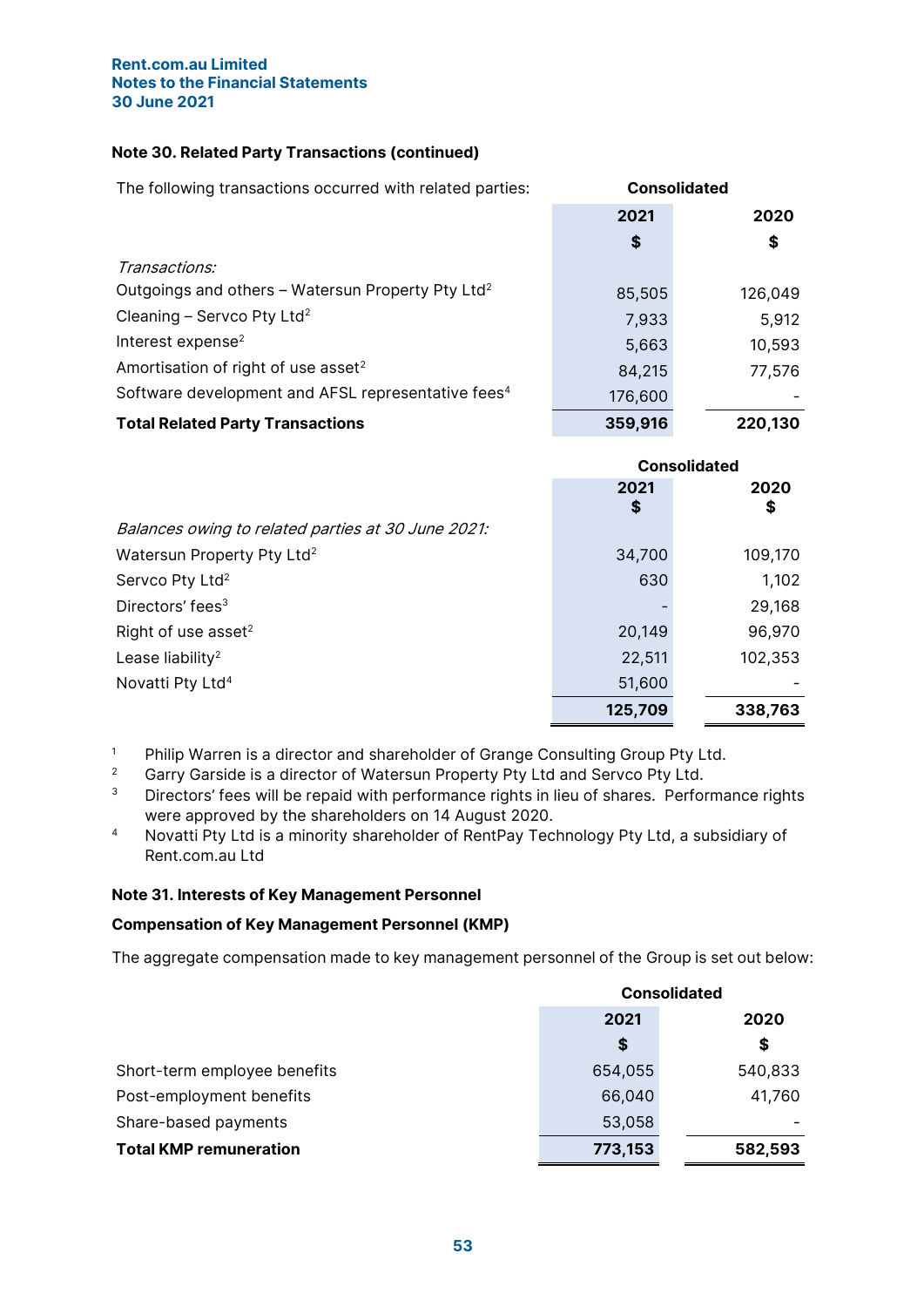## Note 32. Financial Risk Management

The Group's financial instruments consist mainly of deposits with banks and accounts payable.

The totals for each category of financial instruments, measured in accordance with AASB 139 as detailed in the accounting policies to these financial statements, are as follows:

|                               |      | <b>Consolidated</b> |         |  |
|-------------------------------|------|---------------------|---------|--|
|                               |      | 2021                | 2020    |  |
|                               | Note | S                   | \$      |  |
| Cash and cash equivalents     | 6    | 2,918,306           | 631,771 |  |
| Trade and other receivables*  |      | 362,834             | 329,582 |  |
| <b>Total Financial Assets</b> |      | 3,281,140           | 961,353 |  |

|                                    |    | <b>Consolidated</b> |         |  |
|------------------------------------|----|---------------------|---------|--|
|                                    |    | 2021<br>2020        |         |  |
|                                    |    | \$                  | \$      |  |
| Trade and other payables*          | 11 | 730,553             | 551,714 |  |
| <b>Borrowings</b>                  | 12 | 23,149              | 14,336  |  |
| Lease liability                    | 13 | 22,511              | 102,353 |  |
| <b>Total Financial Liabilities</b> |    | 776,213<br>668,403  |         |  |

\* Excluding GST and prepayment.

# Financial Risk Management Policies

The Board of Directors are responsible for monitoring and managing financial risk exposures of the Group. The Board monitors the Group's financial risk management policies and approves financial transactions. It also reviews the effectiveness of internal controls relating to counterparty credit risk, financing risk and interest rate risk.

The Board's overall risk management strategy seeks to assist the Group in meeting its financial targets, while minimising potential adverse effects on financial performance. Its functions include the review of the credit risk policies and future cash flow requirements.

## Specific Financial Risk Exposures and Management

The main risks the Group is exposed to through its financial instruments are credit risk, liquidity risk and market risk consisting of interest rate risk and foreign currency risk.

# a) Credit Risk

Exposure to credit risk relating to financial assets arises from the potential non-performance by counterparties of contract obligations that could lead to a financial loss to the Group.

Credit risk is managed through the maintenance of procedures (such procedures include the utilisation of systems for the approval, granting and renewal of credit limits, regular monitoring of exposures against such limits and monitoring of the financial stability of significant customers and counterparties), ensuring to the extent possible, that customers and counterparties to transactions are of sound credit worthiness. Such monitoring is used in assessing receivables for impairment. Credit terms are generally 30 days from the invoice date.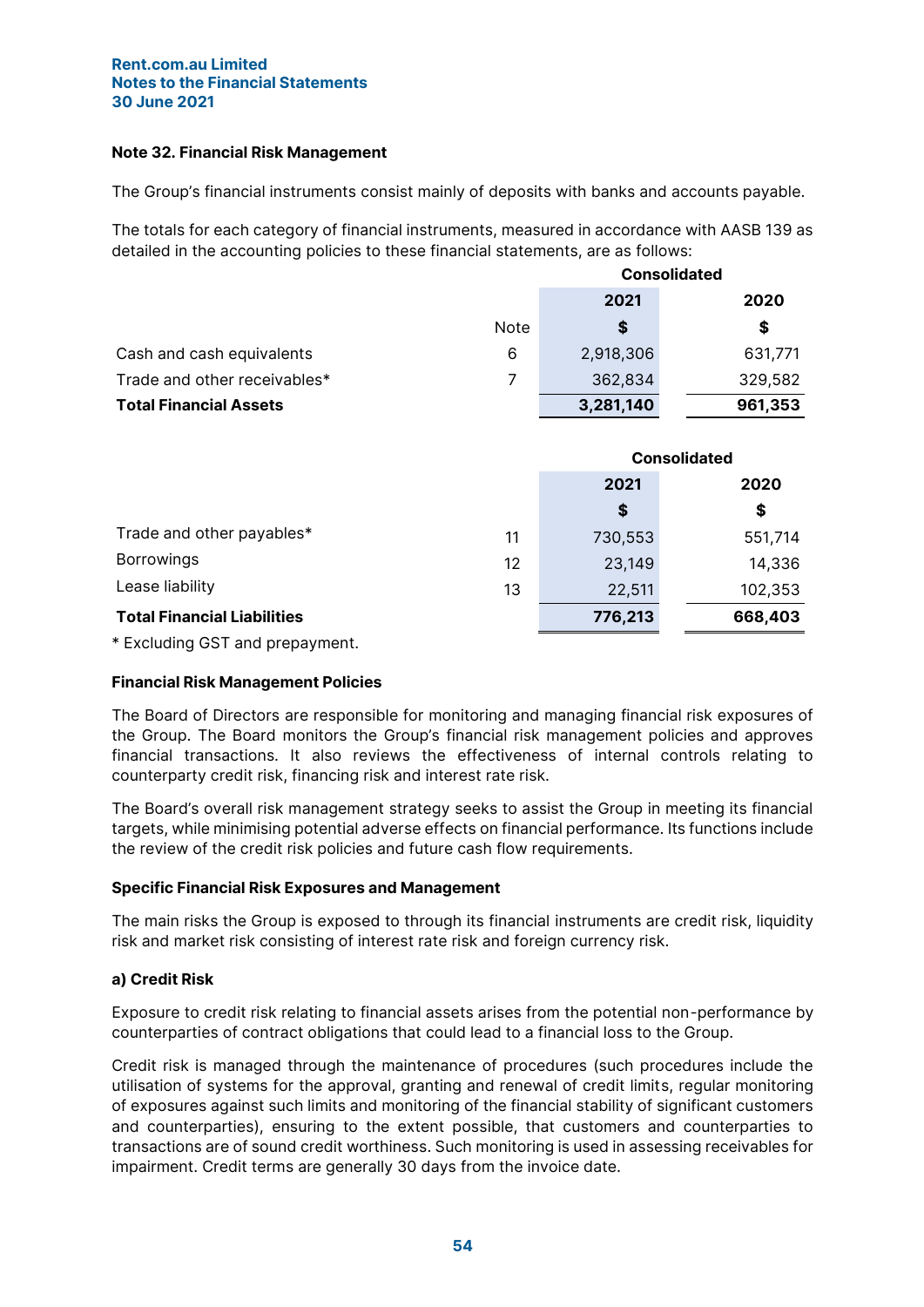## Note 32. Financial Risk Management (continued)

## a) Credit Risk (continued)

Risk is also minimised through investing surplus funds in financial institutions that maintain a high credit rating.

## Credit risk exposures

The maximum exposure to credit risk by class of recognised financial assets at reporting date is equivalent to the carrying value and classification of those financial assets (net of any provisions) as presented in the statement of financial position.

The Group has no significant concentration of credit risk with any single counterparty or group of counterparties, except the Australian Taxation Office.

Trade and other receivables that are neither past due nor impaired are considered to be of high credit quality.

Credit risk related to balances with banks and other financial institutions is managed by the board in accordance with approved board policy. The following table provides information regarding the credit risk relating to cash and money market securities based on Standard & Poor's counterparty credit ratings.

|                                  |             | <b>Consolidated</b> |         |  |  |
|----------------------------------|-------------|---------------------|---------|--|--|
| <b>Cash and cash equivalents</b> | <b>Note</b> | 2021                | 2020    |  |  |
|                                  |             | \$                  | \$      |  |  |
| AA-Rated                         |             | 2,918,306           | 631,771 |  |  |
| A+ Rated                         |             |                     |         |  |  |
| Unrated                          |             |                     |         |  |  |
|                                  | 6           | 2,918,306           | 631,771 |  |  |

## b) Liquidity Risk

Liquidity risk arises from the possibility that the Group might encounter difficulty in settling its debts or otherwise meeting its obligations related to financial liabilities. The Group manages this risk through the following mechanisms:

- preparing forward looking cash flow analysis in relation to its operational, investing and financing activities;
- obtaining funding from a variety of sources;
- maintaining a reputable credit profile;
- managing credit risk related to financial assets;
- only investing surplus cash with major financial institutions; and
- comparing the maturity profile of financial liabilities with the realisation profile of financial assets.

The tables below reflect an undiscounted contractual maturity analysis for financial liabilities.

Cash flows realised from financial assets reflect management's expectation as to the timing of realisation. Actual timing may therefore differ from that disclosed. The timing of cash flows presented in the table to settle financial liabilities reflects the earliest contractual settlement dates and does not reflect management's expectations that banking facilities will be rolled forward.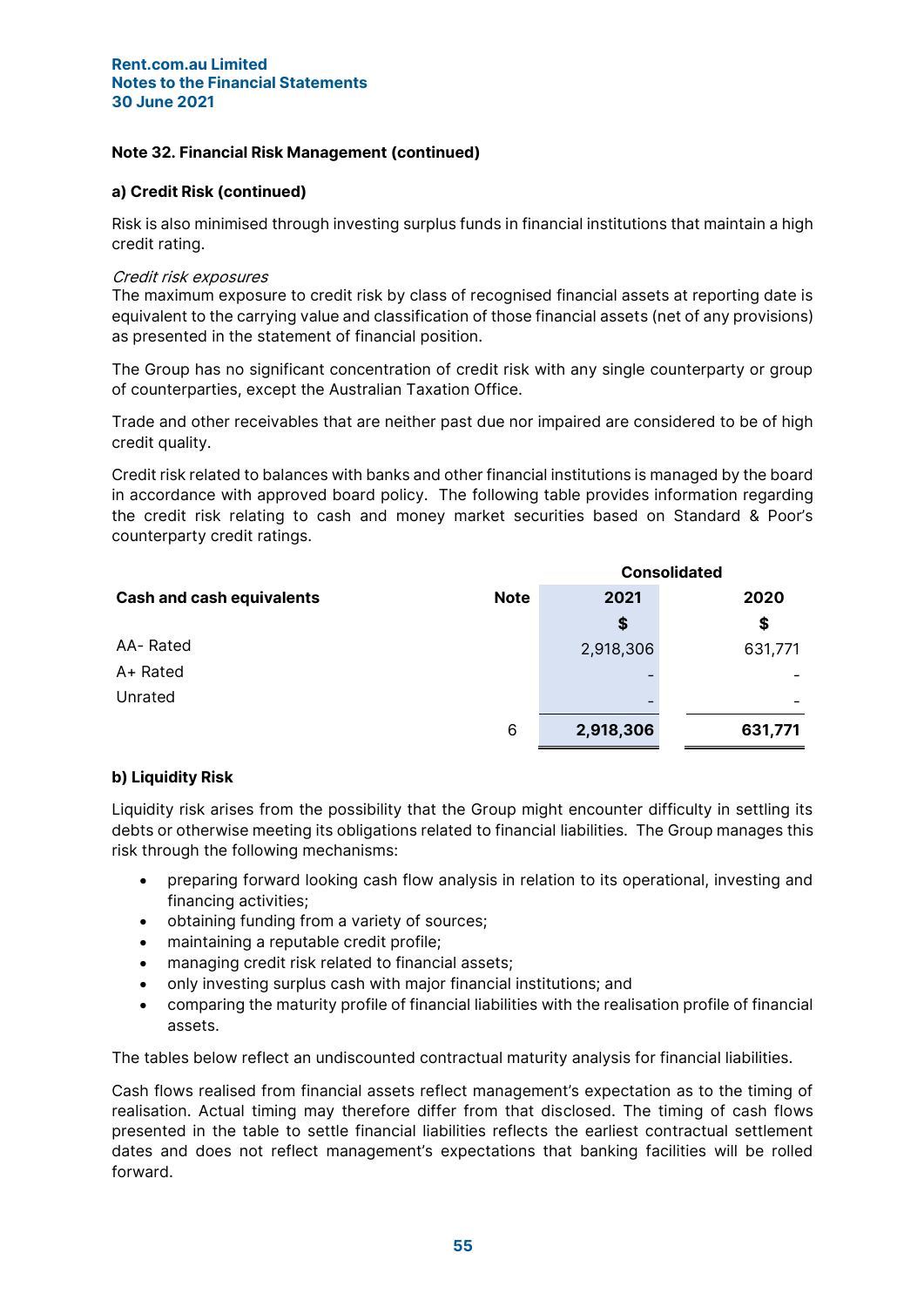## Note 32. Financial Risk Management (continued)

| <b>Financial liabilities due for</b><br>payment |                                                   | <b>Within 1 year</b> |         | <b>1 to 5 Years</b> |        | <b>Total</b> |         |
|-------------------------------------------------|---------------------------------------------------|----------------------|---------|---------------------|--------|--------------|---------|
|                                                 | Weighted<br>average<br>effective<br>interest rate | 2021                 | 2020    | 2021                | 2020   | 2021         | 2020    |
|                                                 | %                                                 | \$                   | \$      | \$                  | \$     | \$           | \$      |
| Trade and other<br>payables                     | $\overline{\phantom{a}}$                          | 730,553              | 551,714 |                     | -      | 730,553      | 551,714 |
| <b>Borrowings</b>                               |                                                   | 13,018               | 8,602   | 10,131              | 5,734  | 23,149       | 14,336  |
| Lease liability                                 | 7.43%                                             | 22,511               | 80,989  |                     | 21,364 | 22,511       | 102,353 |

| <b>Financial assets realisable cash flows</b> |                                                   |           | <b>Within 1 year</b> |      | <b>1 to 5 Years</b> |               | Total   |  |
|-----------------------------------------------|---------------------------------------------------|-----------|----------------------|------|---------------------|---------------|---------|--|
|                                               | Weighted<br>average<br>effective<br>interest rate | 2021      | 2020                 | 2021 | 2020                | 2021          | 2020    |  |
|                                               | %                                                 | \$        | \$                   | \$   | \$                  | \$            | \$      |  |
| Cash and cash<br>equivalents                  | 0.50%                                             | 2,918,306 | 631,771              |      |                     | 2,918,30<br>6 | 631,771 |  |
| Trade and other<br>receivables                | $\overline{\phantom{0}}$                          | 362,835   | 329,582              |      | -                   | 362,835       | 329,582 |  |

## c) Market Risk

## (i) Interest rate risk

Exposure to interest rate risk arises on financial assets and financial liabilities recognised at the end of the reporting period whereby a future change in interest rates will affect future cash flows or the fair value of fixed rate financial instruments. The Group does not have material exposure to interest rate risk at reporting date.

## (ii) Price risk

The Group currently has no exposure to equity securities price risk arising from investments held by the Group and classified in the statement of financial position as fair value through profit or loss.

## (iii) Foreign Currency Risk

Foreign exchange risk arises from future commercial transactions and recognised assets and liabilities denominated in a currency that is not the entity's functional currency and net investments in foreign operations.

The Group does not have any foreign currency exposure.

## (iv) Fair value measurement

Unless otherwise stated, the carrying amounts of financial instruments reflect their fair value.

## Note 33. Contingent Liabilities

There are no contingent liabilities for the year ended 30 June 2021 (30 June 2020: nil).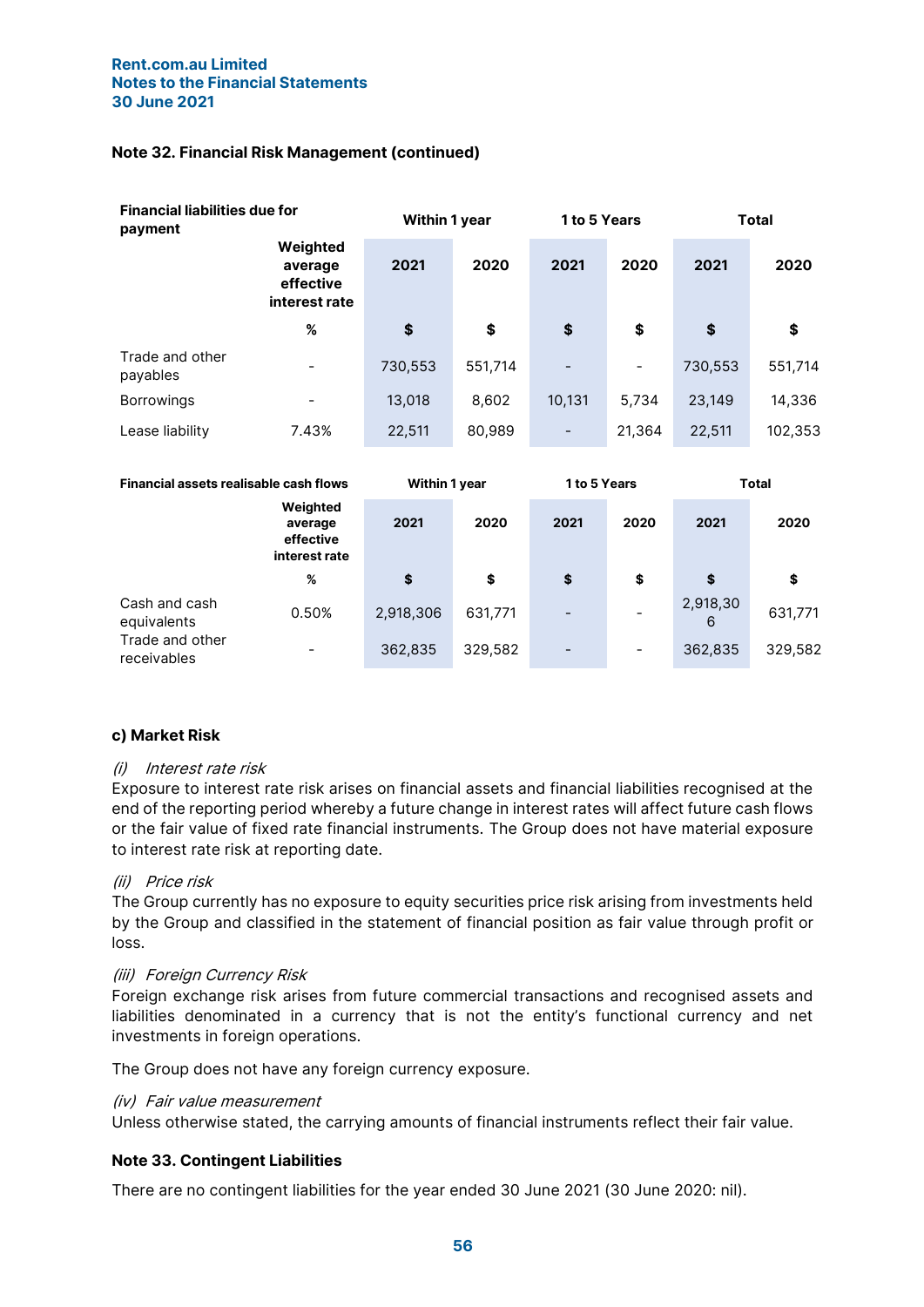## Note 34. Parent Information

The following information has been extracted from the accounting records of the parent entity and has been prepared in accordance with the Australian Accounting Standards.

|                                                            | 2021           | 2020         |
|------------------------------------------------------------|----------------|--------------|
|                                                            | \$             | \$           |
| Statement of profit or loss and other comprehensive income |                |              |
| (Loss) for the year                                        | (1, 294, 013)  | (1,665,215)  |
| Total comprehensive (loss) for the year                    | (1, 294, 013)  | (1,665,215)  |
| <b>Statement of financial position</b>                     |                |              |
| <b>Assets</b>                                              |                |              |
| Current assets                                             | 9,235          | 1,134        |
| Non-current assets                                         | 4,962,370      | 1,858,301    |
| <b>Total assets</b>                                        | 4,971,605      | 1,859,435    |
|                                                            |                |              |
| <b>Liabilities</b>                                         |                |              |
| <b>Current liabilities</b>                                 | (44, 362)      | (70, 319)    |
| <b>Total liabilities</b>                                   | (44, 362)      | (70, 319)    |
|                                                            |                |              |
| <b>Equity</b>                                              |                |              |
| Issued capital                                             | 90,147,743     | 75,119,623   |
| Share-based payment reserve                                | 9,757,453      | 9,701,691    |
| Accumulated losses                                         | (94, 977, 953) | (83,032,198) |
| <b>Total equity</b>                                        | 4,927,243      | 1,789,116    |
|                                                            |                |              |

## Contingent Liabilities and Capital expenditure

There are no contingent liabilities for the parent entity for both financial periods ended 30 June 2021 and 30 June 2020.

The parent entity did not have capital expenditure commitments for the acquisition of property, plant and equipment contracted but not provided for.

## **Guarantees**

During the reporting period, Rent.com.au Limited had not entered into any guarantees in relation to the debts of its subsidiaries.

## Significant accounting policies

The accounting policies of the parent entity are consistent with those of the Group, as disclosed in note 1, except for the following:

- Investments in subsidiaries are accounted for at cost, less any impairment, in the parent entity;
- Investments in associates are accounted for at cost, less any impairment, in the parent entity; and
- Dividends received from subsidiaries are recognised as other income by the parent entity and its receipt may indicate the need to adjust the carrying value of the investment.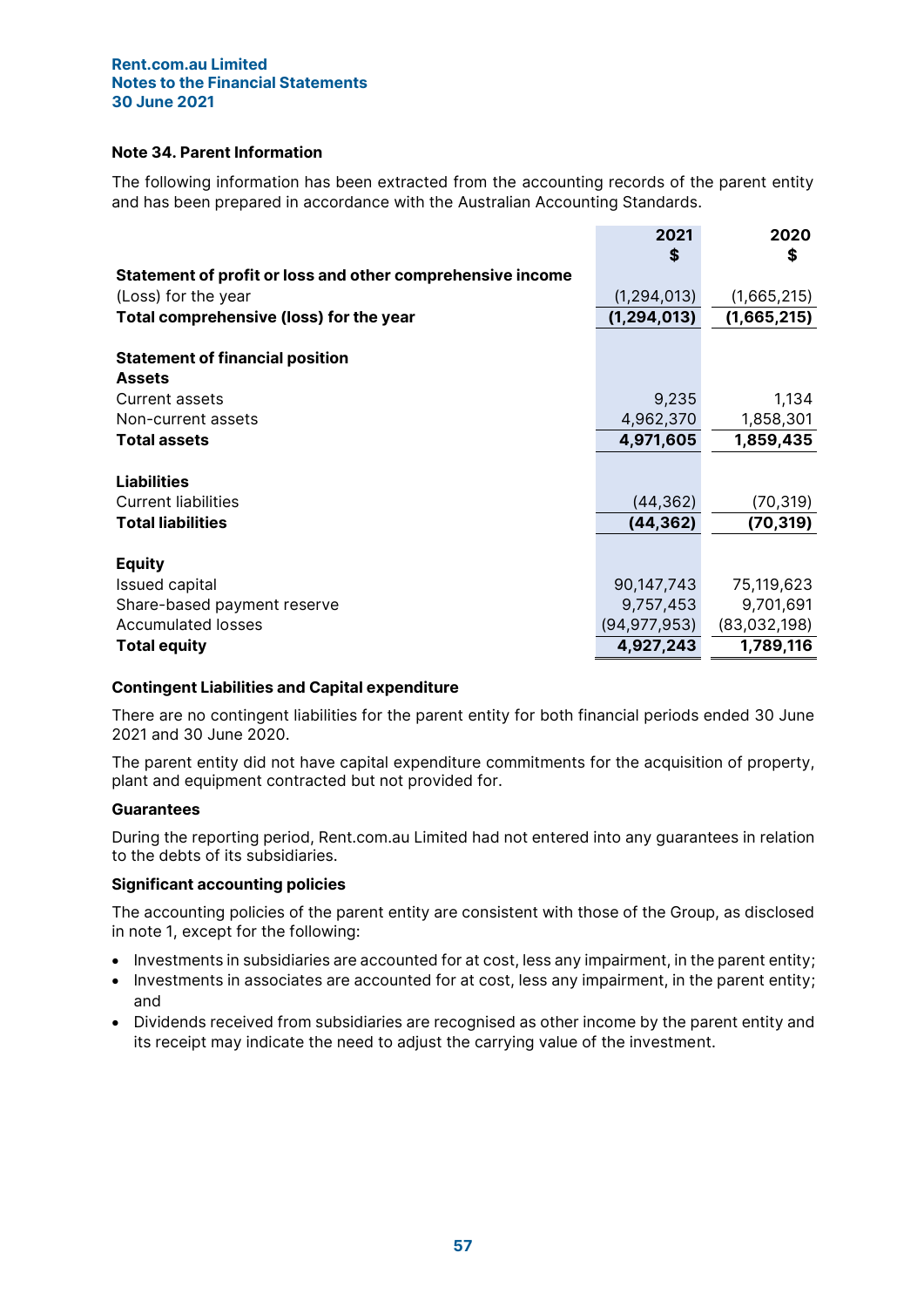In the directors' opinion:

- the attached financial statements and notes comply with the Corporations Act 2001, the Australian Accounting Standards, the Corporations Regulations 2001 and other mandatory professional reporting requirements;
- the attached financial statements and notes comply with International Financial Reporting Standards as issued by the International Accounting Standards Board as described in note 1 to the financial statements;
- the attached financial statements and notes give a true and fair view of the Group's financial position as at 30 June 2021 and of its performance for the financial year ended on that date;
- there are reasonable grounds to believe that the Company will be able to pay its debts as and when they become due and payable; and

The directors have been given the declarations required by section 295A of the Corporations Act 2001.

Signed in accordance with a resolution of directors made pursuant to section 295(5)(a) of the Corporations Act 2001.

On behalf of the directors

 $\sqrt{2}$ 

Dr. Garry Garside Non-executive Chairman Perth, 27 August 2021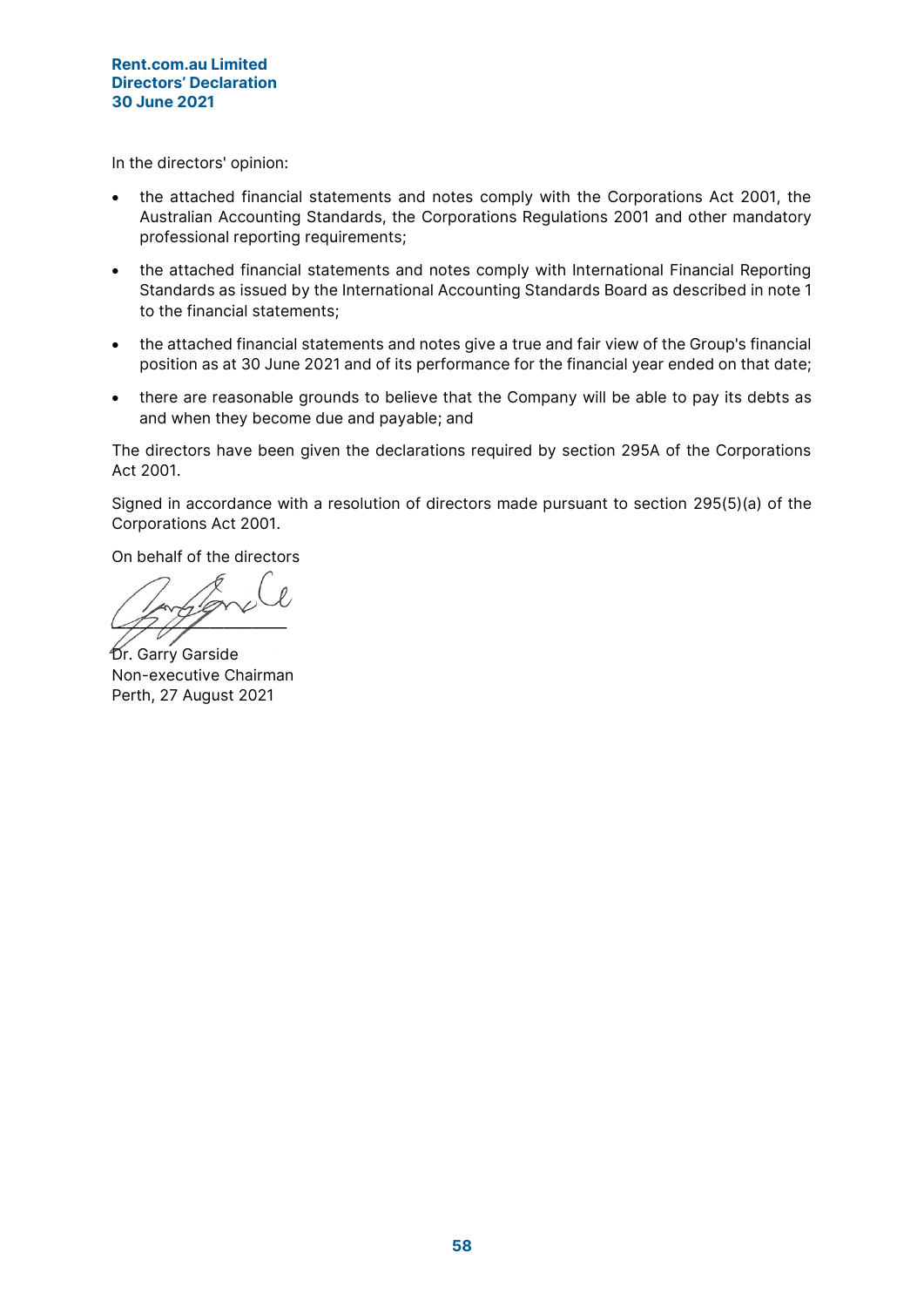## Rent.com.au Limited Additional ASX Information 30 June 2021

# ASX Additional Information

Additional information required by the ASX Limited Listing Rules not disclosed elsewhere in this Annual Report is set out below.

# 1. Holdings

The issued capital of the Company as at 13 October 2021 includes the following securities:

| <b>Equity Class</b>                           | Number of holders | <b>Total on issue</b> |
|-----------------------------------------------|-------------------|-----------------------|
| Fully paid ordinary shares                    | 5.565             | 398,192,688           |
| <b>Employee Options</b>                       |                   | 7,200,000             |
| Unlisted options (exp 6 Feb 2022, ex \$0.042) |                   | 5,982,028             |
| Performance Rights                            |                   | 13,500,000            |

All issued fully paid ordinary shares carry one vote per share.

# 2. Distribution of Ordinary Shares as at 13 October 2021

| Range            | <b>Holders</b> | <b>Units</b> | %       |
|------------------|----------------|--------------|---------|
| $1 - 1,000$      | 190            | 13,684       | 0.00%   |
| 1,001-5,000      | 1,665          | 5,118,961    | 1.29%   |
| 5,001-10,000     | 1,117          | 8,875,172    | 2.23%   |
| 10,001-100,000   | 2,150          | 74,197,836   | 18.63%  |
| 100,001-and over | 443            | 309,987,035  | 77.85%  |
| <b>Total</b>     | 5,565          | 398,192,688  | 100.00% |

There were 2,004 holders of less than a marketable parcel of ordinary share, and 52 holders from overseas holding 4,187,332 shares.

# 3. Substantial shareholder notices lodged with the Company

| Capital B Asset Management Pty Ltd | 40,000,000 | 10.05% |
|------------------------------------|------------|--------|

\* Number of shares held at 13 October 2021 where known, otherwise number of shares is at date of substantial shareholder notice lodged with the Company

# 4. Voting Rights

See note 15 of the financial statements.

# 5. Restricted securities subject to escrow period

8,500,343 Ordinary Shares held by Mr John Wood are currently in a voluntary escrow period until 5 May 2022.

## 6. On-market buy back

There is currently no on-market buyback program for any of Rent.com.au Limited's listed securities.